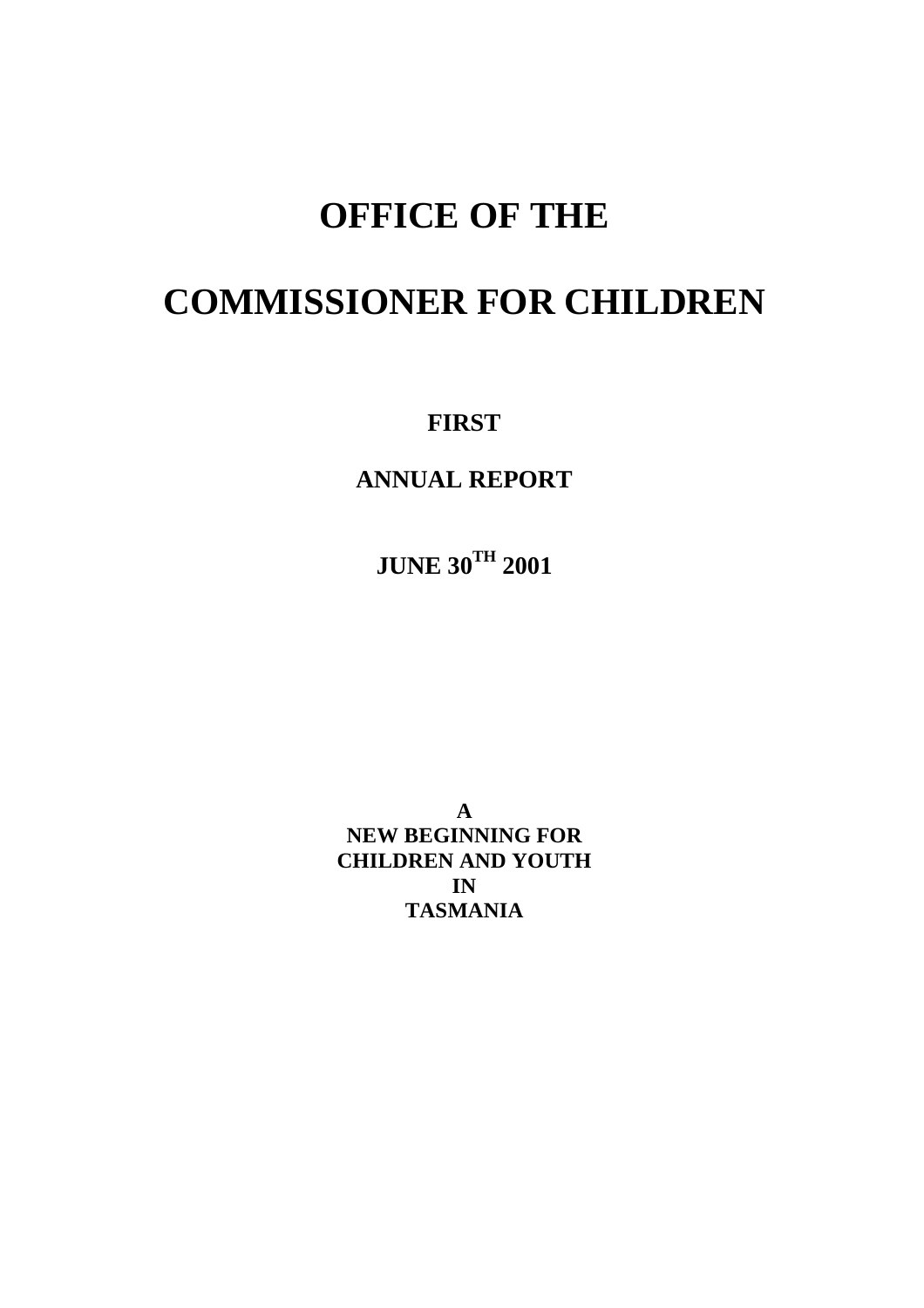## **INDEX**

|              | Foreword                                                   | 3  |
|--------------|------------------------------------------------------------|----|
| 1.           | <b>Introduction</b>                                        | 4  |
| 2.           | <b>History and Development</b>                             | 5  |
| 3.           | Aims & Objectives of the Office                            | 6  |
| 4.           | <b>Operational Statement</b>                               | 7  |
| 5.           | <b>Office Personnel for 2000/2001</b>                      | 8  |
| 6.           | Who does this Office deal with?                            | 8  |
| 7.           | <b>Service Delivery</b>                                    | 9  |
| 8.           | <b>Range of Services and Activities</b>                    | 12 |
| 9.           | <b>Operational Policies</b>                                | 13 |
| 10.          | <b>Development of Councils</b>                             | 13 |
| 11.          | <b>Families</b>                                            | 15 |
| 12.          | The future and development of Practices to assist          |    |
|              | vulnerable children and young people                       | 15 |
| 13.          | <b>Funding</b>                                             | 17 |
| 14.          | <b>Whole of Government</b>                                 | 18 |
|              | <b>Acknowledgments</b>                                     | 18 |
|              | Appendices:                                                |    |
| $\mathbf{A}$ | <b>Functions and Powers of the Commissioner</b>            | 19 |
| $\bf{B}$     | Table of complainants, issues and agency involved          | 20 |
| $\mathbf C$  | <b>Evaluation of Monthly Report Form</b>                   | 23 |
| D            | <b>Inquiry/Complaint form for Assessment of Practices</b>  |    |
|              | and Policies                                               | 23 |
| E            | <b>Brochure for Complainants/Inquiries</b>                 | 27 |
| G            | <b>Child Friendly Document</b>                             | 29 |
| H            | An Introduction to the Office of the Commissioner          |    |
|              | <b>For Children</b>                                        | 31 |
| I            | Main Activities undertaken by Office to promote            |    |
|              | aims and objectives                                        | 36 |
| $\mathbf K$  | <b>Result of Consultation with Commissioner's Children</b> |    |
|              | <b>Consultative Council</b>                                | 43 |
| L            | <b>Finance</b>                                             | 46 |
|              |                                                            |    |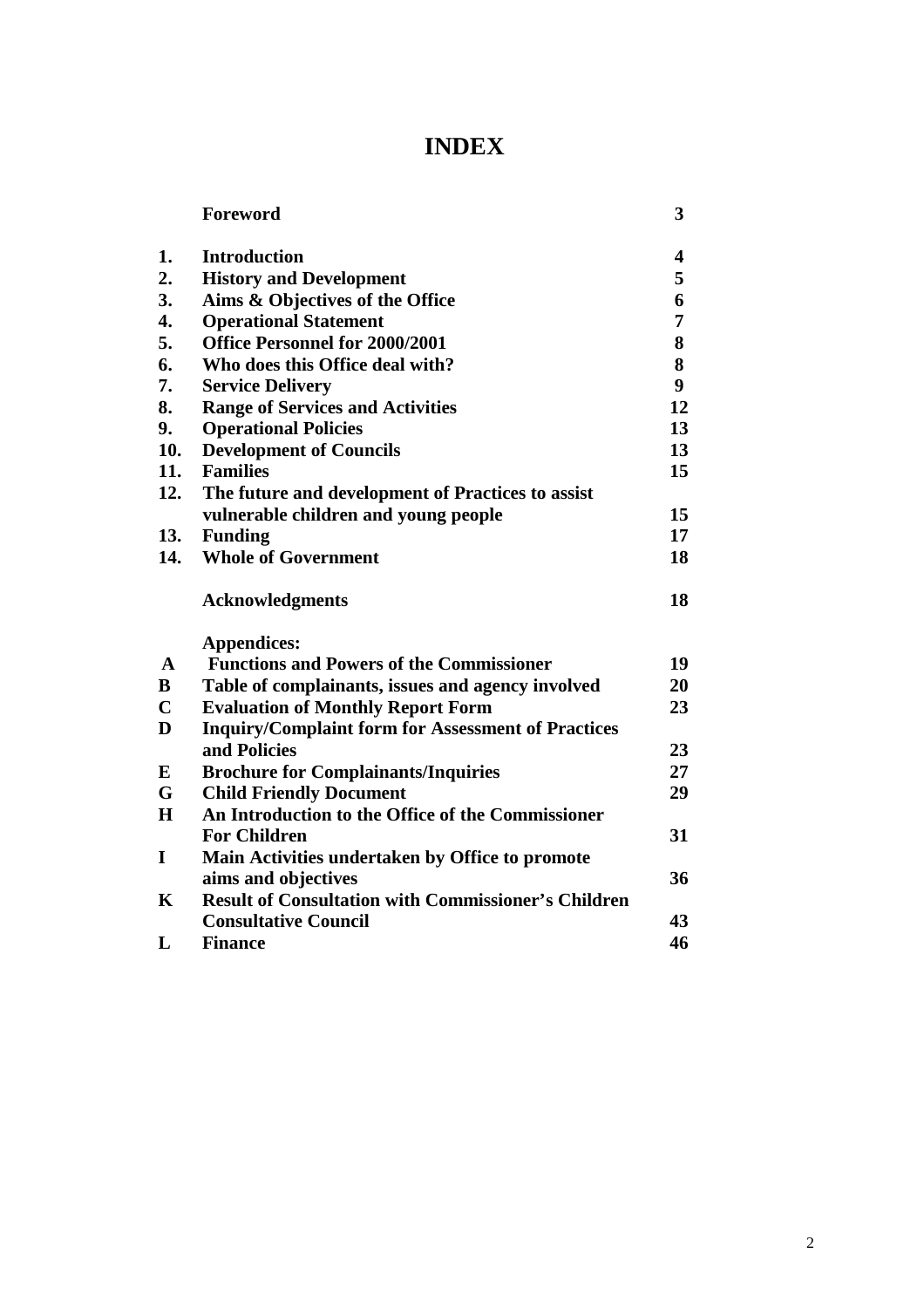#### **Foreword by Commissioner for Children Patmalar Ambikapathy**

It is my privilege and pleasure to present to Parliament, through the Minister for Health and Human Services, the First Annual Report of the Commissioner for Children in Tasmania. My appointment by the Governor of Tasmania commenced on the  $16<sup>th</sup>$  October 2000. I accepted the position as your first Commissioner for Children on the basis of the vision of the Joint Parliamentary Select Committee. This is a vision based on the human rights of children as equal members of the human family in accordance with the rights embodied in the *United Nations Convention of the Rights of the Child*. The Convention was used as the guiding principle of the *Children, Young Persons and their Families Act 1997*. In that year, the foundation for a new system of human rights for children and youth in the welfare and justice jurisdictions was established with bipartisan support, by the passing of two Acts of Parliament. The *Children, Young Persons and their Families Act* established the Commissioner for Children and the *Youth Justice Act* provided for diversionary procedures that guided children away from the criminal justice system. However, this is only the beginning as we need policies and practices that reflect Parliament's new vision. We are now required to look after our children and youth in their families, the welfare and justice systems, schools and all other areas where they come into contact with us, with respect for their human rights and a new understanding and awareness of exactly what this means.

Unless the rights expressed in the Convention are translated into principles, policies and practices in the new legislation, such rights may only have a minimal impact on children and youth. The challenge to all sectors of Government is to refocus their service delivery to children and youth to fully give effect to such rights. We all need to build on this firm base that Parliament has established, and to facilitate this I have distilled three principles, from the Children, Young Person and their Families Act 1997, that can be the basis of policy and practice for all of us who are involved in the implementation of the Act:-

- 1. The best interest of the child must be the paramount consideration in any exercise of powers that affect a child. The second and third principles are subject to this first one.
- 2. Care and protection of a child must be based on safety and stability for the child in the child's own family, if it is practicable to support parents to discharge their responsibilities.
- 3. Children's views and wishes and their participation in all matters that affect their lives must be sought and considered in all decision making processes.

The approach of your Office will be for your Commissioner to continue to provide leadership to achieve the above principles and to champion the change needed for such a profound shift in culture and service delivery that the new legislation demands. To achieve this we will continue to promote an awareness of the rights of children and youth in Tasmania, with respect to their health, welfare, care, protection, development and education. We will also encourage children to develop an understanding of their responsibilities to enable them to develop into valued citizens in our society.

This is a challenge that I will meet fortified with my years of experience as a lawyer for children in other jurisdictions. As your first Commissioner, I will serve the best interests of the children and youth of Tasmania, with independence, impartiality and integrity to enable them to grow and develop in a manner that maximizes their full potential. I will approach this task with respect and with admiration for the commitment of this State to children, youth and their families. A whole of government approach to promote the best interests of children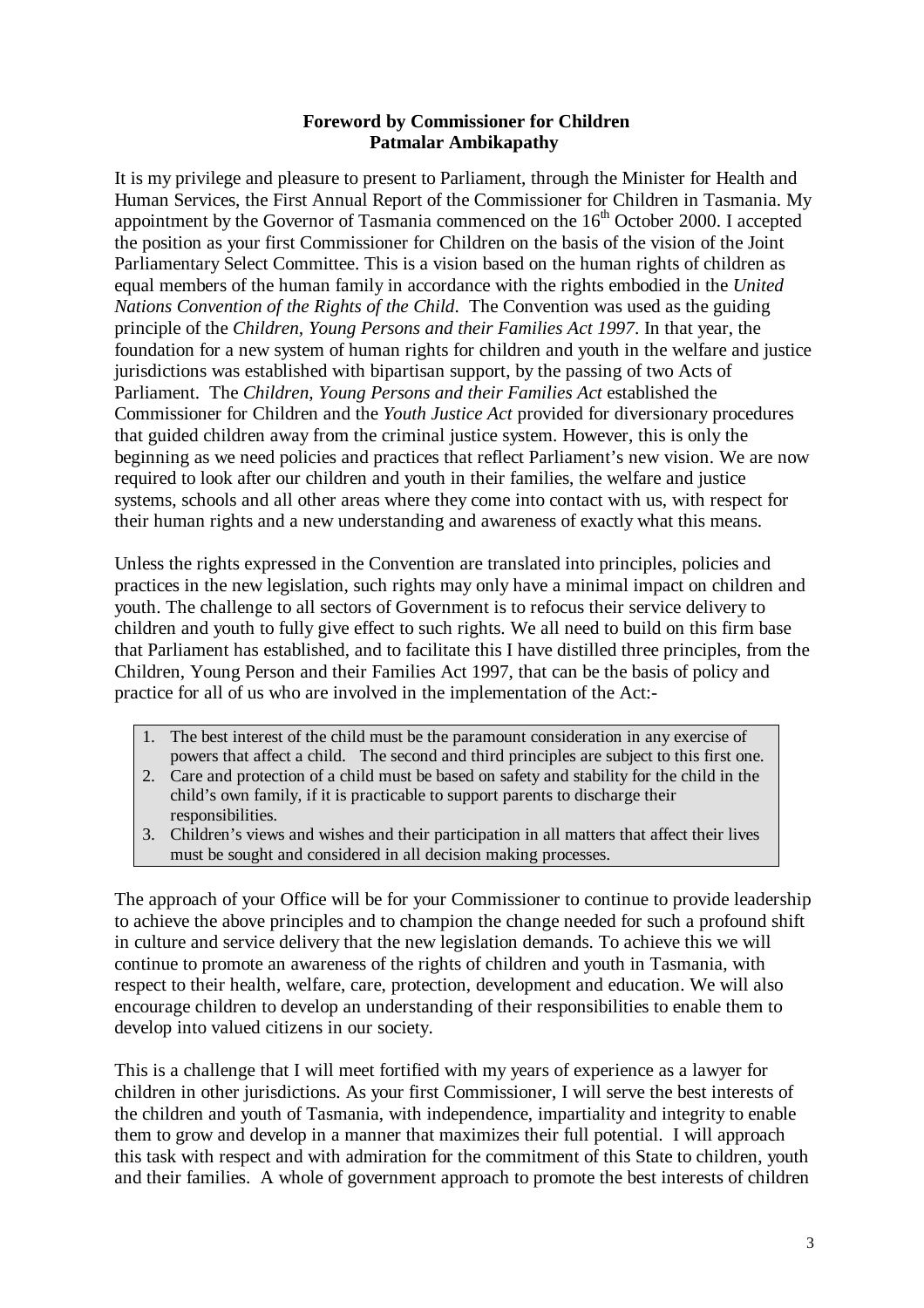and safe and stable families will be encouraged. Such an approach will allow us to prioritize funding to provide for adequate services and support to children and their families by a full and proper implementation of our new legislation.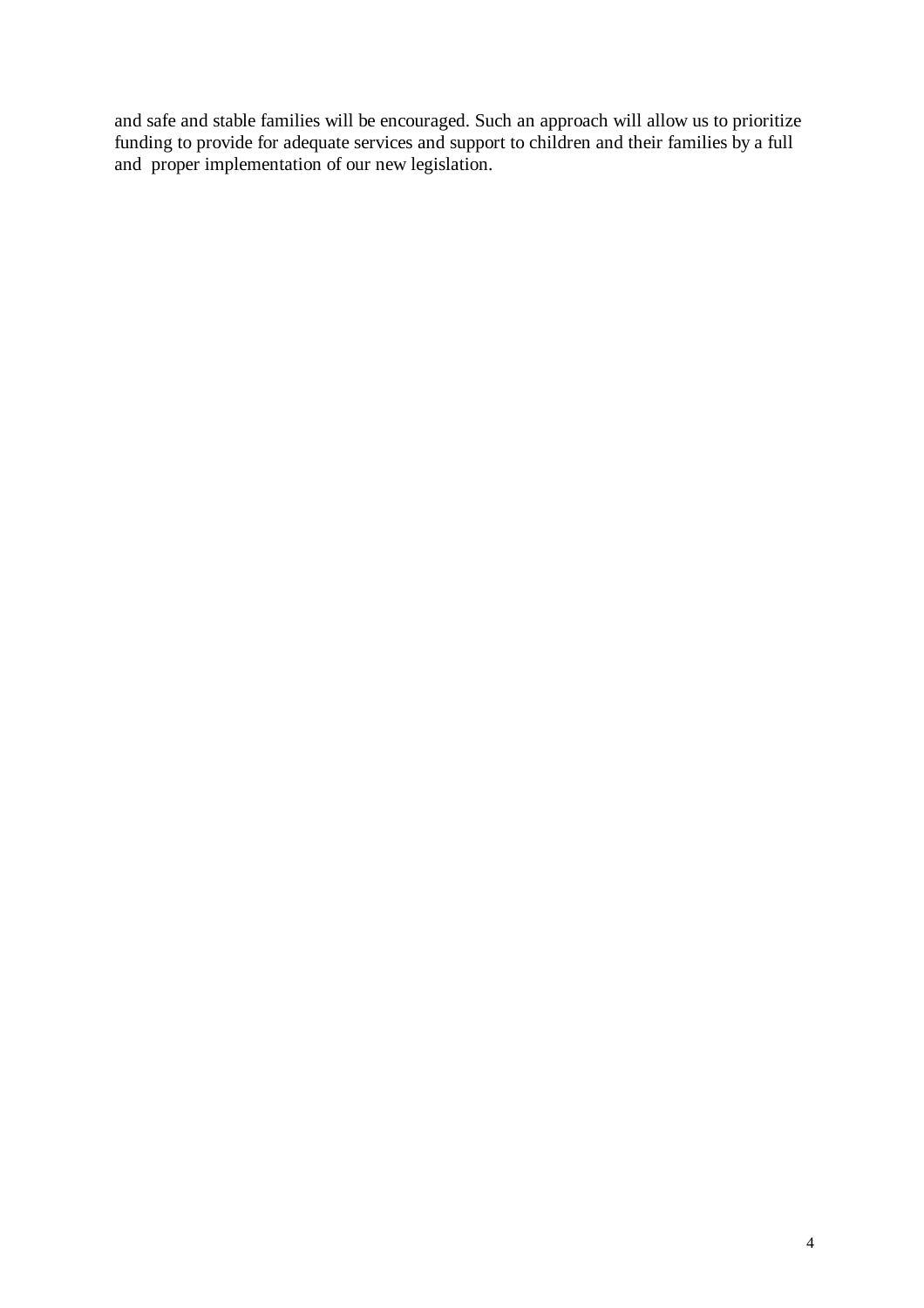## **ANNUAL REPORT**

#### **OFFICE OF THE COMMISSIONER FOR CHILDREN**

#### *July 1st 2000 to June 30th 2001*

#### **OUR VISION:**

#### **TO WORK WITH AND FOR CHILDREN AND YOUNG PEOPLE WITH INDEPENDENCE, IMPARTIALITY AND INTEGRITY.**

#### **1. INTRODUCTION**

Tasmania's Office of the Commissioner for Children was established on July  $1<sup>st</sup>$  2000. In 1997 the State Government of Tasmania passed two new Acts relevant to the children and young people of Tasmania after wide community consultation and bipartisan support. They were the *Children Young Persons and their Families Act 1997* and the *Youth Justice Act 1997.* Both were proclaimed to come into effect in 2000. The *Youth Justice Act* commenced on the 1<sup>st</sup> January and the *Children, Young Persons and their Families Act* on 1<sup>st</sup> July 2000.

Previously children's matters were dealt with under the *Child Welfare Act* and the *Child Protection Act*. However, there was a decision made to separate the two areas covered by the *Child Welfare Act*. Thus two new Acts were created. The *Children, Young Persons and their Families Act 1997* now deal with matters that previously fell under the jurisdiction of the *Child Welfare Act,* and the *Youth Justice Act 1997* covers the criminal jurisdiction.

This is the First Annual Report of Tasmania's Office of the Commissioner for Children. Our interstate counterparts in Queensland and in New South Wales have been up and running before us, which makes Tasmania the third State to make this very significant commitment to our children. However, your Office has adopted a different approach to the position adopted by these other two States. Your Office in Tasmania has a focus on the rights of children. This is based on the United Nations Convention on the Rights of the Child, upon which the *Children Young Persons and their Families Act* is based. This means your Office takes a *human rights approach* to the children and youth of Tasmania. This demands a *rights based model* for your Office. This is what has been delivered to Tasmania, with regard to children's health, welfare, care protection, education and development. The Act gives the Commissioner jurisdiction in these areas and a detailed statement of the powers and functions of the Commissioner, under the Act, is annexed as  $\Delta p$  and  $\Delta p$  to this Report.

This Annual Report examines the work of the Office of the Commissioner for Children over the last 12 months and sets proposals and targets for the future.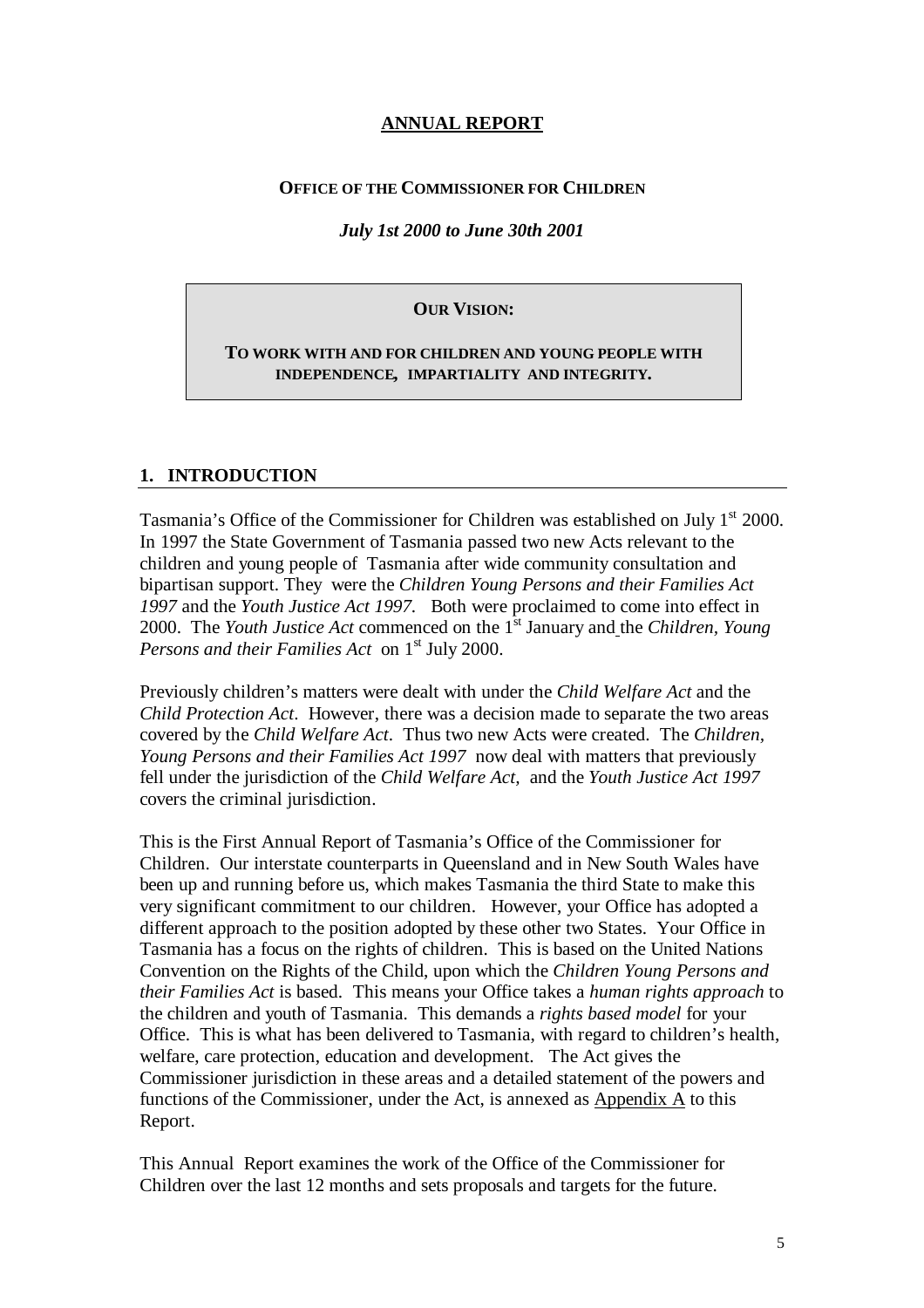## **2. HISTORY AND DEVELOPMENT**

The Office was established in July 2000, with Lisa Warner, the Public Guardian, as the interim Acting Commissioner until  $13<sup>th</sup>$  October 2000. During this period, and up to the first six months, initial support for budget and financial administration was provided by Child Youth and Family Support. A Project Officer was appointed to develop the Office and premises at 99 Bathurst Street were secured and a physical location established. Contacts were made with various stakeholders and an initial Complaints Process was put in place. Since  $16<sup>th</sup>$  October 2000 when the present Commissioner Patmalar Ambikapathy took over, these initial contacts have been formalized into Protocols with various stakeholders and the Complaints Process has been modified. The Complaints Process was moved away from a welfare and social model to a rights model. Complaints were dealt with on the basis of the rights of the child, to health, welfare, care, protection, development and education.

There is now an increasing awareness in the community that this Office can examine individual complaints to address systemic issues. Although the legislation does not give this Office original review jurisdiction, individual complaints have an important role to play in assessing how services are being delivered to children at risk and how the two new Acts are being implemented. They are an important lens into the system of child protection, juvenile justice and the wellbeing of children in all areas of their activities by scrutiny and assessment of practices, policies and services. Assessing Complaints is a quick and cost effective manner of discovering what the shortfalls or strengths are in any service delivery , practice or policy to children in health, welfare, care, protection, development and education.

During our twelve months of service, we have received 54 Complaints from a variety of sources and a summary of issues in these Complaints (omitting names or identifying characteristics), have been annexed in Appendix B. Although the numbers of Complaints are few, these have allowed this Office to assist the Complainant, by an internal review or referral of the Complaint, that address difficulties complained about. Complaints also reflect community concerns and we assess services complained of and communicate our views to the Agencies concerned and the Minister.

The Office has been able to advocate for concerns in the community expressed to the Office in many areas. The visibility of our services has reflected an increase in morale or public confidence that has been expressed to this Office in the evaluation of our work that goes out to the community each month. Annexed to this Report as Appendix C is a copy of the Evaluation Form. There is a perception that since the inception of this Office, children and young people in Tasmania have a voice that will be heard and acted upon. This Office gives to the community processes whereby issues of concern can be identified and addressed. Our advocacy allows issues of concern that the community have, to be articulated and placed in the public domain, for public awareness and discussion. As a result, we can work together towards their resolution in the best interests of children.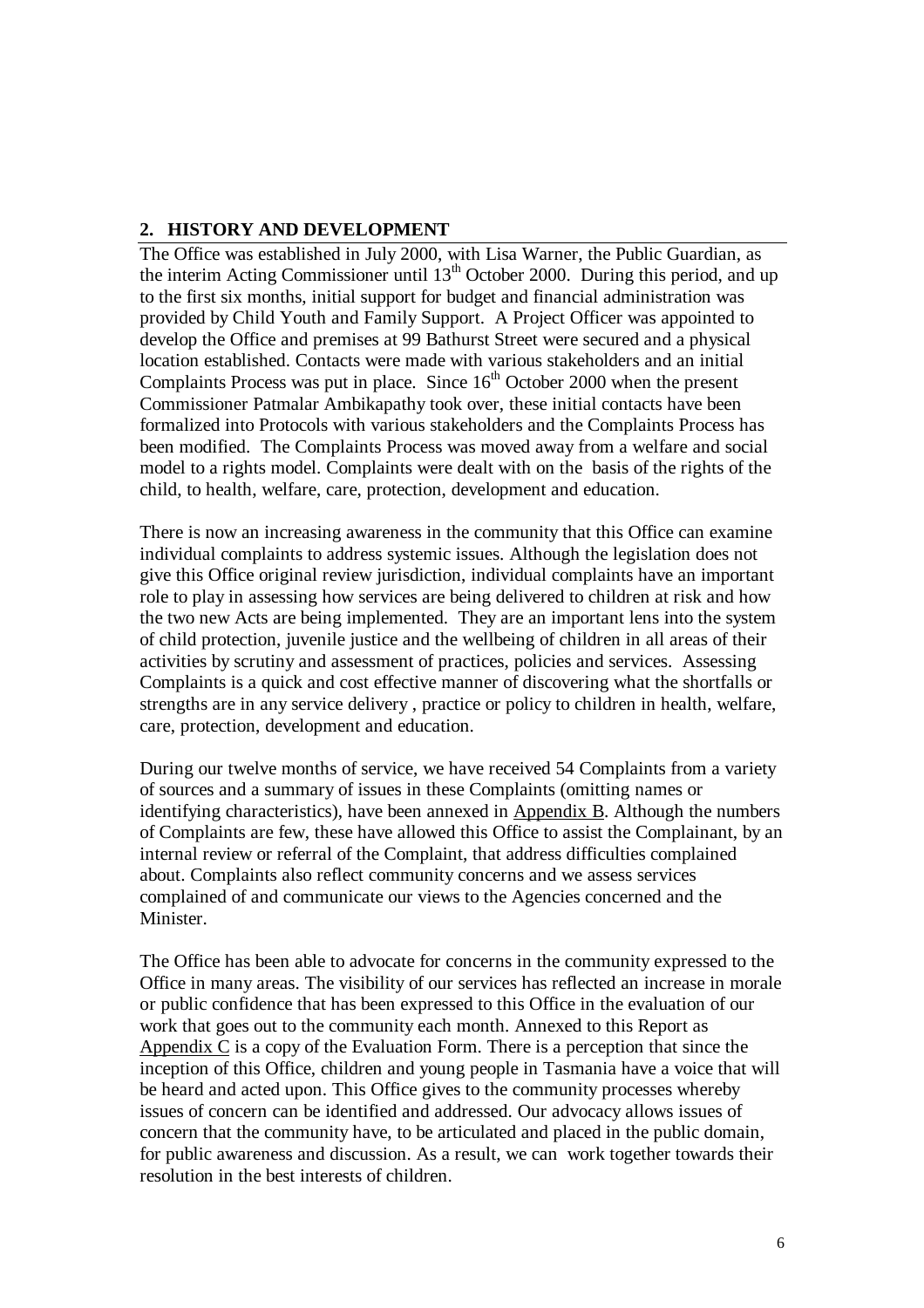This function is in the spirit of the bipartisan approach taken by Parliament and its Joint Select Parliamentary Committee that required a Commissioner to adopt a "proactive" approach to "provide advocacy for children at a systems level". Whilst complaints are by nature reactive, our assessment of complaints allows us to advocate for support and services from government to families to help them parent better. We advocate that the best interests of the children be incorporated into their care, protection, safety and stability to grow in their homes to their full potential, with their families being responsible to provide this initially. If the safety and stability of the child is at risk we advocate for effective early intervention in their best interests, so that they are not left in an unsafe environment.

#### *Our Mission Statement*

This Office promotes the object of the *Children, Young Person and their Families Act* to ensure that outcomes for them result in their care and protection whilst living in a safe and stable environment that enables them to grow in a manner that maximizes their full potential.

#### *Our Strategy to achieve this outcome*

To actively promote the object of the Act and the United Nations Convention on the Rights of the Child, and to scrutinize all practices, policies and services to children and young people to assess if outcomes achieve the object of the Act, the paramount consideration of the best interests of the child and the principles of the Convention.

#### **3. AIMS AND OBJECTIVES OF THE OFFICE**

#### **a. Aims**

The aims of this Office are to:

- *promote* the object of the *Children, Young Persons and their Families Act*, the best interests of the child, and the *United Nations Convention on the Rights of the Child*; and
- *scrutinize* all practices, policies and services to children and young people to assess if outcomes achieve the object of the Act, the paramount consideration of the best interests of the child and the principles of the Convention;
- *provide* proactive, strong and independent advocacy for children and young persons in Tasmania in the areas of health, welfare, care, protection, development and education.

#### **b. Objectives of this Office**

Our objectives are: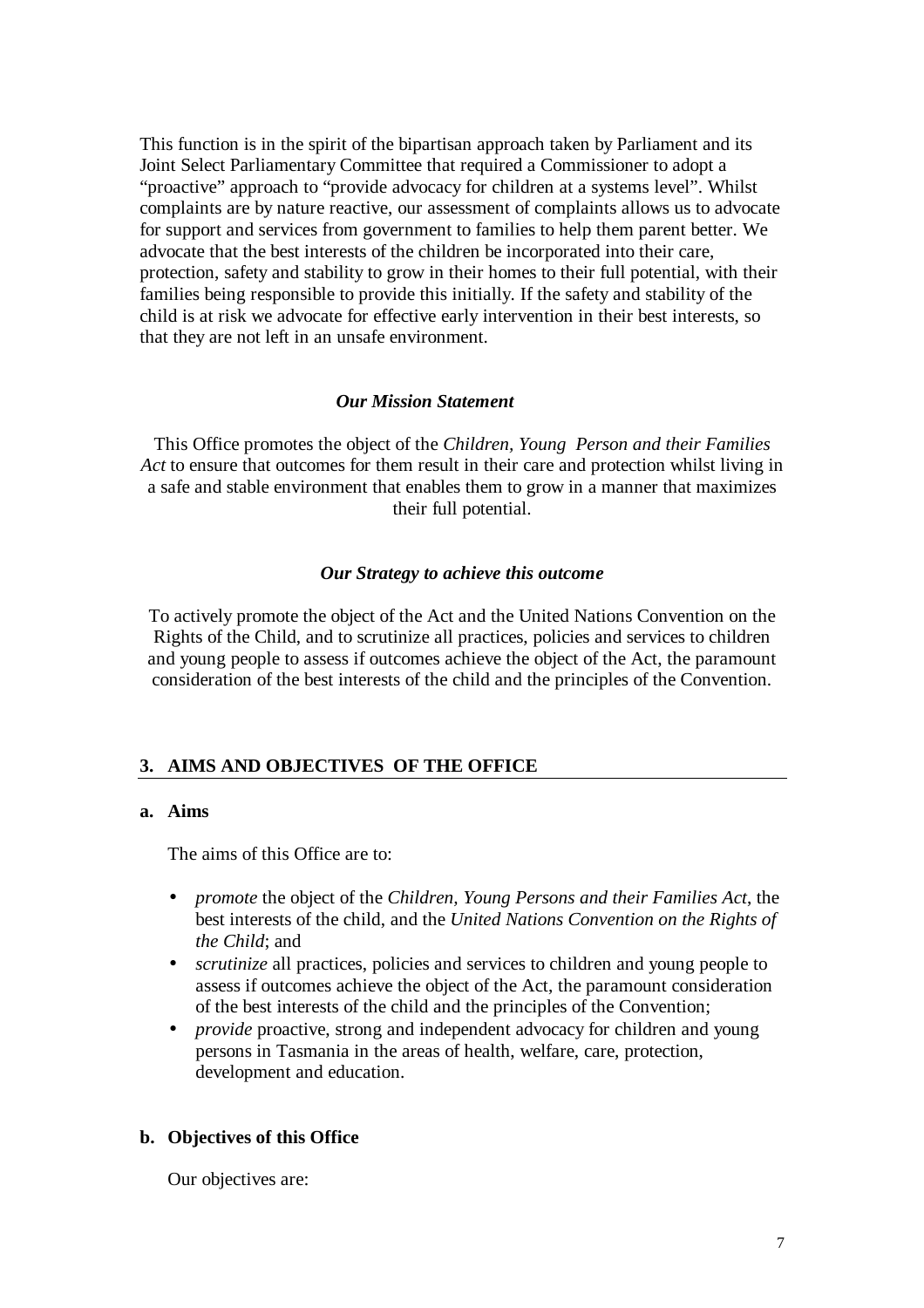- to increase public awareness, understanding and knowledge of the human rights of children and young persons, and
- to increase the awareness of all service providers of the object of the Act by an assessment of practices and policies of government and non government organizations in service delivery to children in health, welfare, care, protection, development and education;
- to address the main principles of the Act which are:
	- -that the best interests of the child must be paramount; -that children should be with families;
	- -that Government should support families to rear children in safety and stability.

## **c. Outcomes and Targets**

- advocate for changes to benefit children;
- build networks and links between this Office and the community to advance rights of children;
- establish children, youth, family and community activism and participation to protect children;
- identify issues, complaints and concerns expressed by the public and stakeholders and
- advising the Minister on them.

## **4. OPERATIONAL STATEMENT**

The Office is an independent Office, within the auspices of the Department of Health and Human Services. It is directly responsible to the Minister for Health and Human Services, the Honourable Judy Jackson. The Office operates with:

- Children's Consultative Councils from the North, South and North West, that represents children from all sectors of the community. These include children who are or have been in care, fostered or adopted, from intact and single parent families, refugees, immigrants as well as those who are high achievers in any of the categories;
- Interim Adults Advisory Councils (North, South and North West), which have representation across a range of regional, government, non government and community sectors;
- Personnel including the Commissioner for Children, a Research and Complaints Officer and a Administrative Trainee (Graduate);
- Key Volunteer Community Advisors, being members of the public who advise on specific issues of concern.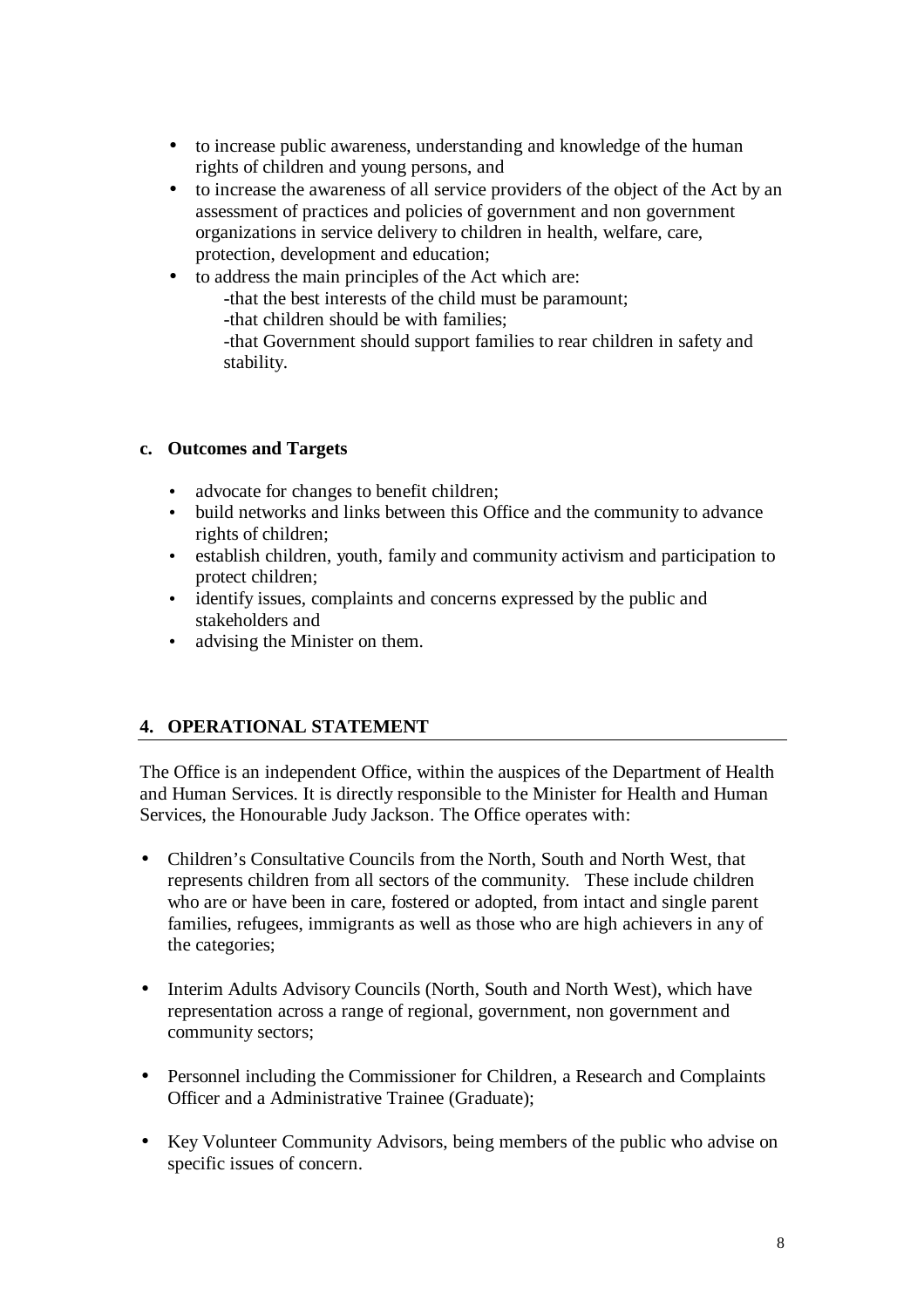The Office adheres to a legal rights model of processing Complaints and a social model of service delivery, that is accessible to children, young people and their families.

The Office is open Monday to Friday 9.00 am to 5.00 pm. Our contact details are as follows:

**E-mail address** tasmanianchildrenscommissioner@dhhs.tas.gov.au **Telephone** (03) 6233 4520 **Freecall Number** 1300 362 065 (for the cost of a local call Statewide) **Facsimile** (03) 6233 4515

## **5. OFFICE OF THE COMMISSIONER FOR CHILDREN PERSONNEL FOR 2000/2001**

The Office operated with a staff of two/three full time staff, from July  $1^{st}$  2000 to 30<sup>th</sup> June 2001.

| <b>Interim Commissioner for Children-Lisa Warner</b>    | $1st$ July to $13th$ October       |
|---------------------------------------------------------|------------------------------------|
| 2000                                                    |                                    |
| <b>Project Officer</b> – Helen Spaulding                | $1st$ July 2001 to March           |
| 2001                                                    |                                    |
| <b>Commissioner for Children</b> – Patmalar Ambikapathy | from 16 <sup>th</sup> October 2000 |
|                                                         |                                    |
| <b>Research and Complaints Officer – Lisa Evans</b>     | March 2001 to June 2001            |

#### **6. WHO DOES THIS OFFICE DEAL WITH?**

#### (a) **Clients of the Office of the Commissioner for Children**

Children, Young People; Families; Grandparents; Foster Carers, the Legal profession; the Medical profession; Teaching profession, and professionals and workers in Health, Welfare, Justice, Youth; and the Public.

#### (b) **Stakeholders of the Office of the Commissioner for Children**

#### **(i) Government organizations;**

Department of Health and Human Services; Department of Education; Police Department; Justice Department; Ombudsman's Office; Child Youth and Family Support; Family, Youth and Child Health, Sexual Assault Support Services; Office of Youth Affairs; Health Advancement; Legal Aid Commission of Tasmania; University of Tasmania.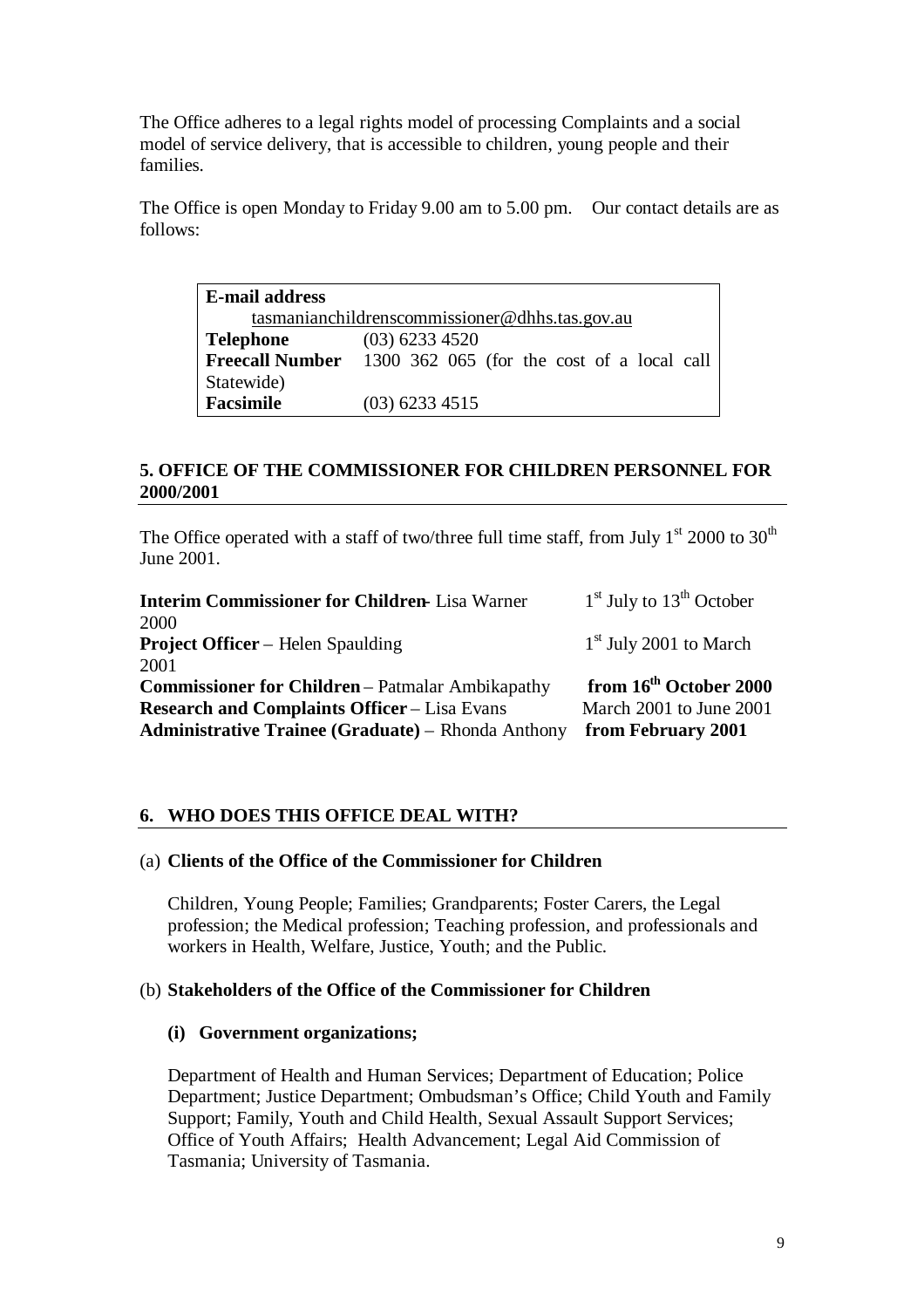#### **(ii) Other State or Local Organizations**

Tasmanian Aboriginal Centre, Tasmanian Aboriginal Legal Service, Community and Neighbourhood Houses; Local government; Zonta; Missing Persons Unit at Tasmania Police, Shelters.

#### **(iii) State Non-Government Organizations**

Anglicare; Colony 47; Centacare; College of General Practitioners; Create; Foster Carers Association; Good Beginnings; Hobart Community Legal Service; Lady Gowrie; Law Society of Tasmania; Poverty Coalition; Niftey; Napcan; Tasdec; Tascoss; Tasmania Association of Child Care Services; United Nations Association of Tasmania; Women Lawyers Association of Tasmania.

#### **(iv) Federal Government Organizations of relevance**

Centrelink, Human Rights and Equal Opportunity Commission, The National Health and Medical Research Council , the Australian Law Reform Commission the Privacy Commission, Health Research Ethics Committee, Federally funded Youth Programme Centres such as Ravenswood.

#### **(v) Federal Non Government Organizations**

United Nations International Children's Emergency Fund, National Children & Youth Law Centre, Ozchild, Division of Paediatrics of the Royal Australasian College of Physicians, National Association for the Prevention of Child Abuse and Neglect.

## **7. SERVICE DELIVERY**

- (a) Complaint Management
- (b) Support Services and Referrals
- (c) Community Education
- (d) Projects and Advocacy

#### (a) **COMPLAINT MANAGEMENT**

Office procedures have been established to follow best practice and to ensure that all callers are addressed with a high degree of courtesy, sympathy, support and respect. Many callers are angry and distressed and have a high level of expectation, which may not be in keeping with powers that this Office has. Nevertheless, they are all given a brief understanding of what we can do, and what they need to supply us with, to assist them.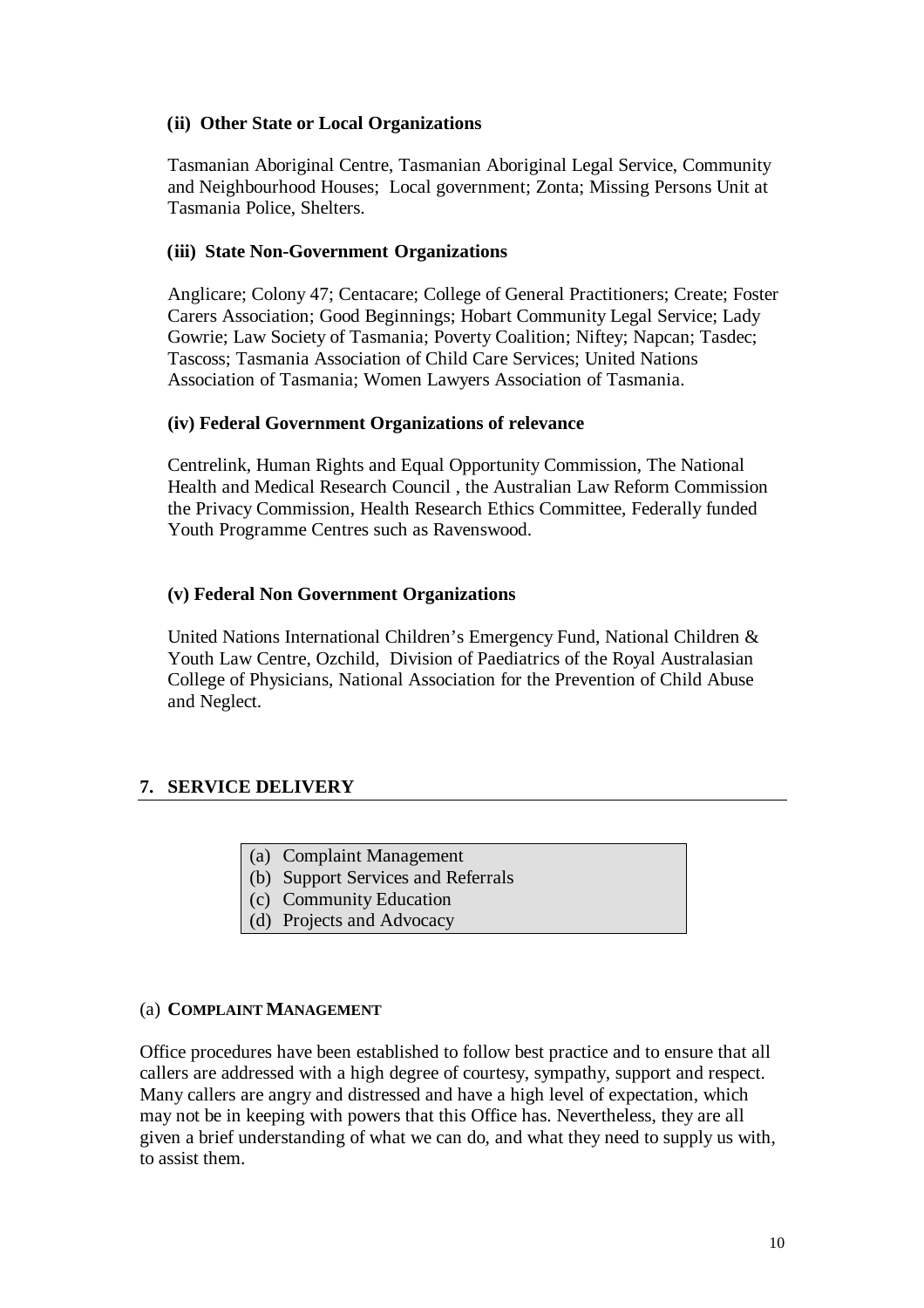## **(i) Information provided to Complainants/Inquirers**

- Complaint Form (Appendix D)
- Complaint Brochure (Appendix E)
- Information Booklet for Complainants
- Child Friendly document (for explanation to children) (Appendix G)
- Introduction to the Office Booklet

#### **(ii) Complaints processes**

Complaints processes have changed to a rights model enabling clear processes for addressing –

- individual concerns and
- systemic issues

This Office can make recommendations to all Agencies concerned, after an assessment process, and advise the Minister for Health and Human Services accordingly.

#### **(iii) How are these Complaints dealt with?**

When the initial Complaint is received by the Office, it referred to the Commissioner. The Commissioner, directs the first written contact with the Complainant by letter, enclosing all necessary documents for the Complainant. The returned Complaint Form and any supporting documentation is referred to the Commissioner, who directs the Research and Complaints Officer on the processes to be adopted.

- The Officer checks that the Form has been properly completed.
- The Complaint is assessed to see if it falls under the jurisdiction of this Office.
- Further documentation may be requested to assess and establish jurisdiction.
- Once jurisdiction has been established, the Complaint and any supplementary documentation that the Complainant has agreed we can use, are sent to the Agency or Department specified, to try and clarify the issues of concern and settle the grievance through the Agency's own internal grievance procedure if appropriate.

#### **(iv) Feedback to the Complainant**

- If the situation can be resolved, the Complainant is informed, or if not, the Complainant is referred to other forums of redress, if appropriate.
- The Office will continue to monitor the situation for the child, by holding a Watching brief for the Child, after referral, if concerns of risk remain.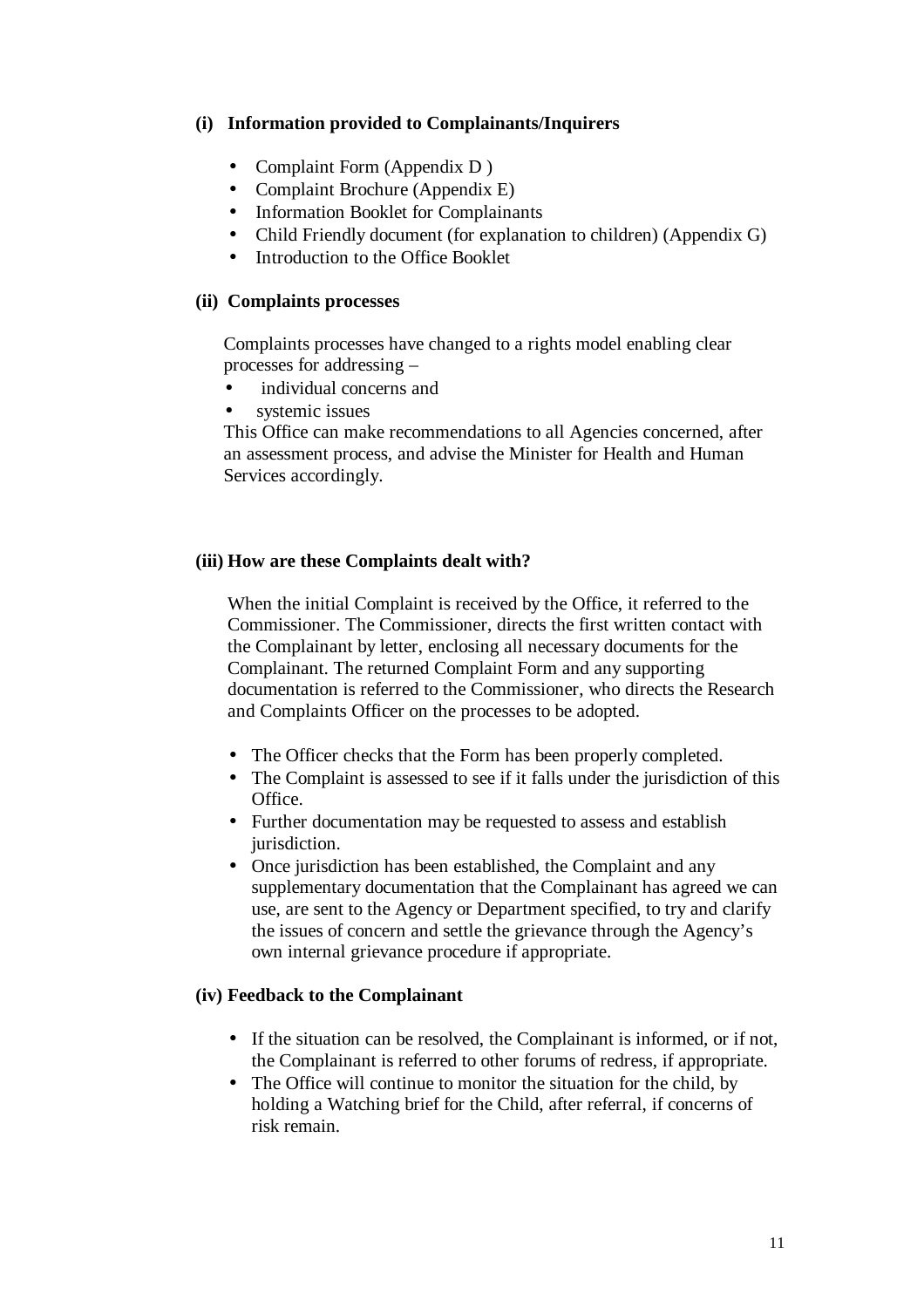If such internal procedures have been exhausted, the Commissioner has the power to request any documents as required, of the Agency, under powers granted under the Act, to assess the situation further with respect to practice policy and services and whether they are responding to the needs of the child involved in the Complaint.

#### **(v) Feedback to Agency concerned**

 The Agency is informed of the any matters that the Commissioner has assessed with respect to policy, practice or services that the Complaint

has

highlighted.

#### **(vi) Feedback and advice to the Minister**

Feedback to the Honourable Minister for Health and Human Services Judy Jackson on issues affecting Children, Young People and their Families, including suggestions from the Commissioner on systemic issues that need amendments for improved service delivery. These are a compilation of the recommendations made to the Agency concerned.

#### **(vii) Case File Management**

As soon as Complaint Forms are received by this Office a response is drafted to the Complainant to acknowledge receipt and requesting further information if necessary. The Office advises them as to the appropriateness of jurisdiction and clarifies the issues of concern to them. At times when the Complaint Form has not been adequately completed the Form may need to be returned for full completion by the Complainant.

This Office has a system of review of case files in place, so that Complaints lodged with this Office are settled within an acceptable time frame for the Complainant. This may depend on the ability of the Complainant to supply relevant information. However, if the Complaint is outside the jurisdiction of this Office, procedural fairness will have been applied in all processes to assess jurisdiction. Circumstances of the child/children involved, their family or carer and the organization involved will be assessed for referral or advice to the Minister.

#### **(viii) Complaint Management**

This Office aims at all times to be independent, impartial and consistent in all dealings with Complainants, considering always the best interests of the child, and to do this, we:

- Assess complaints with a strict regard for statutory obligations to the child;
- hold Watching Briefs for the children we deem at risk under the Act, even if we have made a referral for the parents or adults concerned to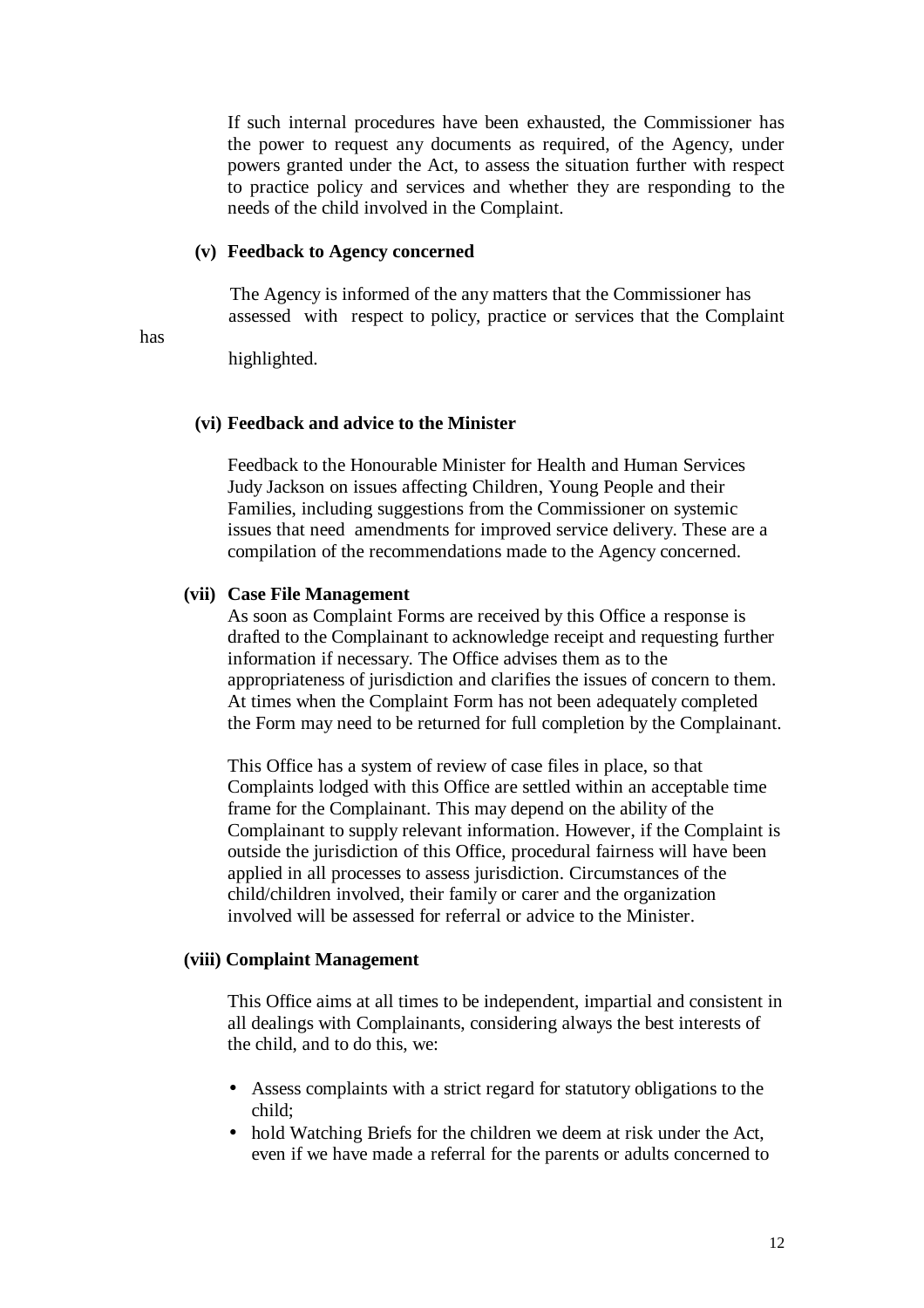other services, to monitor the interests and rights of the children concerned;

• assess Complaint trends, for instance which Department or Agency is being complained about most.

#### **(ix) Complaint Trends**

It is too early to suggest trends, but the majority of concerns have related to children at risk under the jurisdiction of the Division of Child Youth and Family Support. We have had full cooperation with our assessment processes with them and all agencies contacted.

#### (b) **SUPPORT SERVICES AND REFERRALS**

When members of the public access this Office, sometimes the Office may not have jurisdiction over their concerns. However, it is our policy to always advise and support Complainants in their attempt to seek answers, remedies and redress, and we refer them on to those services who can address their concerns. An example of this are Complaints that in effect seek intervention or advice in federal litigation under the *Family Law Act 1975*. They are referred to the Legal Aid Commission of Tasmania who may be able to apply for legal assistance for separate legal representation for their children. We have also researched and accessed family support organizations to assist families we are unable to assist, by referring them to those organizations.

#### (c) **COMMUNITY EDUCATION**

*On the rights of children and young persons under the Act and the United Nations Convention on the Rights of the Child*

The Commissioner speaks to the public, to community organisations, schools and government departments on the two Acts and the Convention, to raise public awareness of the human rights of children.

#### (d) **PROJECTS AND ADVOCACY**

*With respect to the object and principles of the Act and the various Articles of the Convention that can assist the promotion of the Act for the children and young people of Tasmania.*

The Office has embarked on a survey and information provision exercise with all schools, government departments and local councils about what child friendly policies they have, their awareness of the requirements and how they are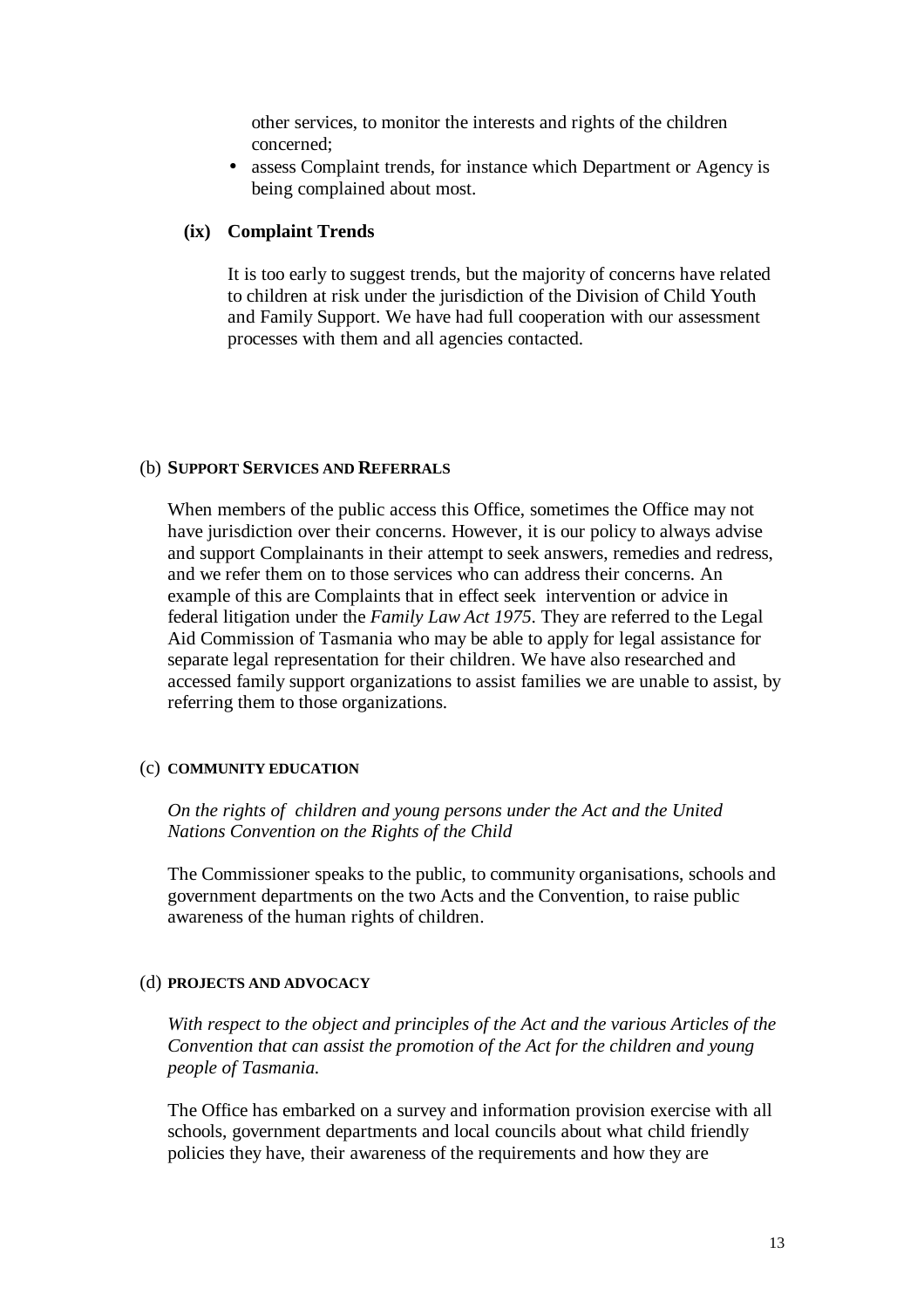implementing the Convention. Once the responses are received they will be compiled and the results will be presented to the to the Minister and the public.

This Office has also commenced collaborating on a research project on truancy rates, its causes and strategies to reduce truancy.

We are also preparing a Report for the United Nations Special Session in September this year to assesses Tasmania's compliance with the *Convention of the Rights of the Child* in legislation*.*

## **8. RANGE OF SERVICES AND ACTIVITIES OF THE OFFICE OF THE COMMISSIONER FOR CHILDREN**

The functions of the Commissioner under the Act include:

- the advocacy and promotion of the rights of children and young persons to health, welfare, care, protection, education and development; raising of awareness in the community of the human rights of children and issues of concern to them and
- advice to the Minister with respect to the rights of children and youth to health, welfare, care, protection, development and education. This includes the welfare, care, protection and development of children and youth in their homes, in foster care, in juvenile justice detention and remand centres, child care centres, schools, hospitals, clinics, shelters, in sport and all other establishments and activities that involve children and youth. The full range of our activities this year are annexed to this Report marked Appendix I

In addition we have issued Monthly Reports from November 2000, and these are delivered in Community Centres, Health Centres and local Council Meeting Rooms through out the State.

## **9. COMMISSIONER FOR CHILDREN'S OPERATIONAL POLICIES**

Staff members of your Office operate with the following principles in mind at all times:

- Courtesy and respect for all children, youth and parents; this is implemented by having an active requirement of such conduct in our staff in all their dealings with the public.
- Open door policy for accessibility by community; this is done by assisting members of the public who visit/telephone our Office to the best of our ability, and even when we do not have jurisdiction we refer them to those who have;
- Transparency of all processes and procedures; this is done by setting out all Office process in written form and provide copies of these when required to ensure transparency and accountability of this Office;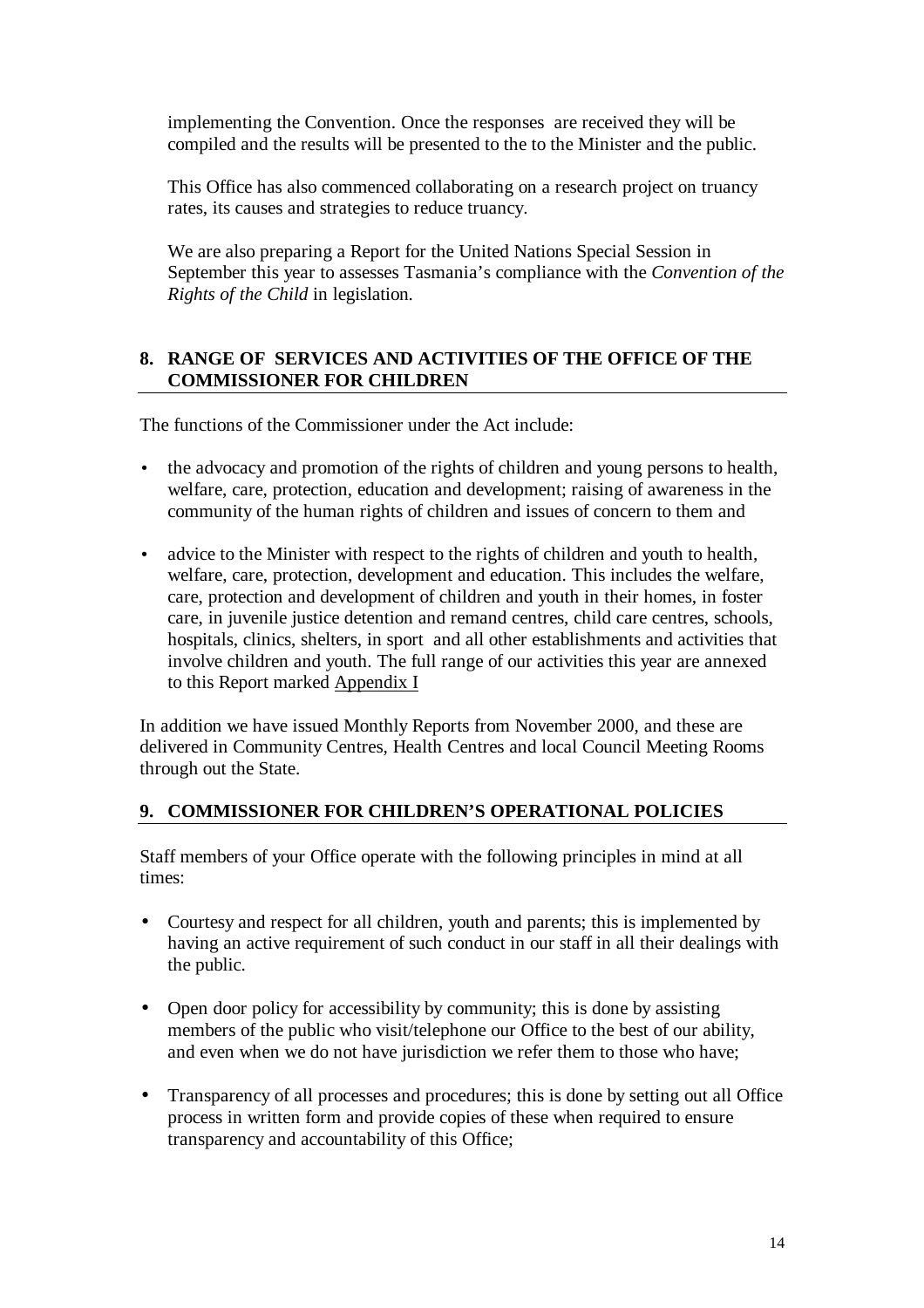- Accountability in all activities; this is done by providing feedback to all complainants as soon as practicable as well as seeking their comments on any further assistance that is required;
- Confidentiality of identity of Complainants if necessary. If the Complainant requires us to keep their identity confidential, this Office has a discretion to remove their name from any correspondence entered into;
- Confidentiality of all communications unless express authority from Complainant is given; we implement this by seeking the written consent of the complainant before any information is released.
- Promotion of activism in procedures and decision making for children and youth; this is achieved by encouraging all children, in particular those on our Children's Councils, to express their views, and actively seek solutions and avenues of redress for their concerns.

## **10. DEVELOPMENT OF COUNCILS**

#### **(a) Children's Consultative Councils**

- Applications were received from all over the State of Tasmania.
- On the basis of these applications, representatives were chosen by the Commissioner to form a Children's Council in the three regions of the North, North West and South of Tasmania.
- The role of the Children's Council is to inform and advise the Commissioner of the needs and opinions of Children and Young People of Tasmania. The Commissioner then relays those matters of concern to the Council to the Honourable Minister Judy Jackson, relevant government agencies, stakeholders and the general public.
- The Commissioner consults with Children's Council every month in each of the three regions, which translates to quarterly meeting in each region each year.

Attached as Appendix K is a copy of the views expressed by all three Children's Consultative Councils on the Forensic Procedures Act and the University of Tasmania's genetic tests on children with learning difficulties. This document is an important record of the impact of our actions on children and the youth of Tasmania and is the first of many more voices of children and youth that will be presented to Parliament for its consideration, by this Office.

We have encouraged children and youth representation and participation this year. Next year we will embark on encouraging children and youth to be more active and give them further opportunities to develop leadership and citizenship skills, as future voters.

#### **(b) Adults Advisory Councils**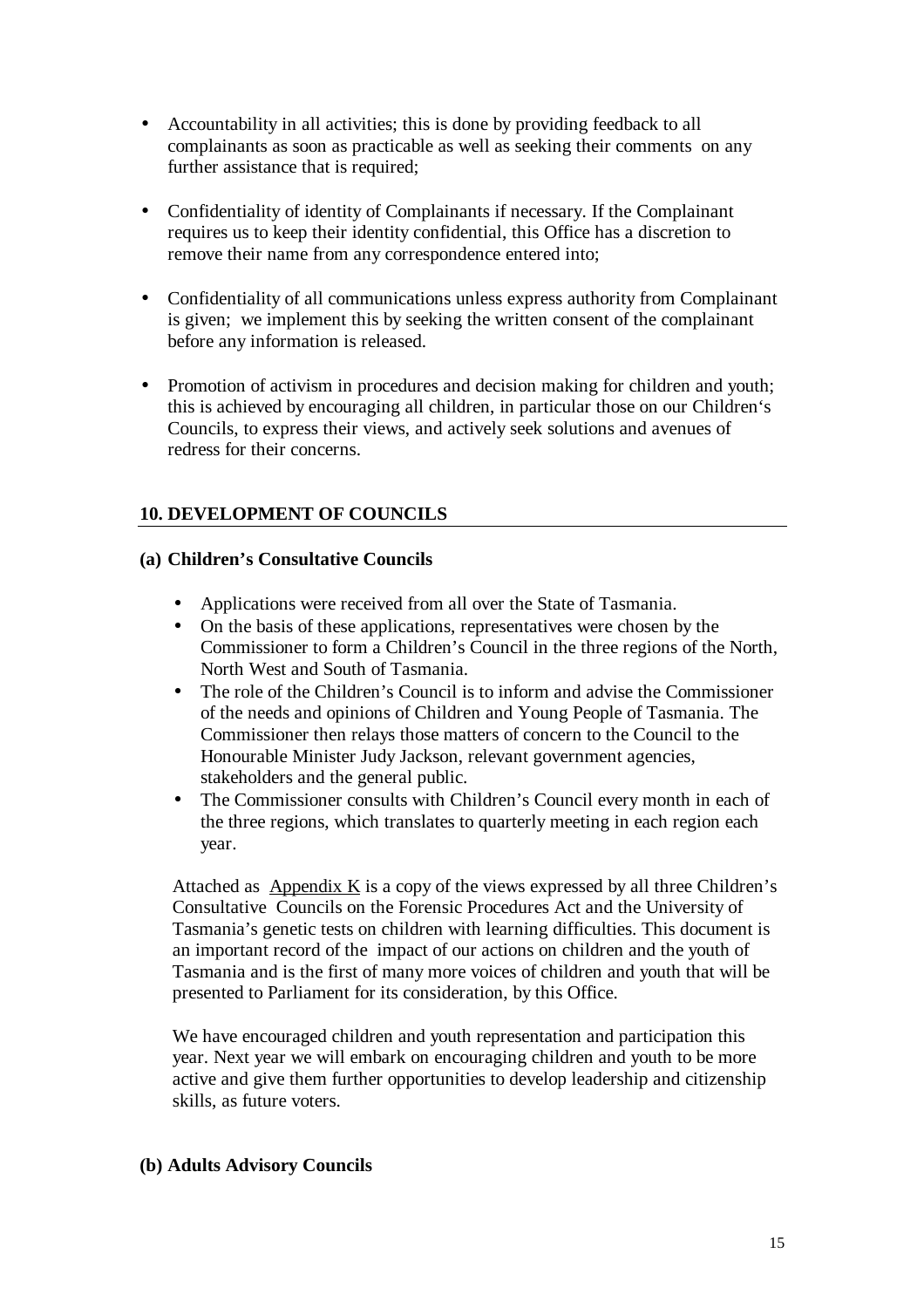- Applications were received throughout the State of Tasmania
- Representatives were chosen by the Commissioner to form Adult's Councils in the North, North West and South Regions.
- The role of the Adult's Council's is to inform and advise the Commissioner of the needs of Children and Young People of Tasmania. The Commissioner then advocates for those matters of concern to the Council to the Honourable Minister Judy Jackson, relevant Government Departments, stakeholders and the general public.
- These Council's meet every month in each region to coincide with the Children's Council meetings in that region.

These three Councils have been established on an Interim basis since the beginning of this year in the North , the South and the North West. Councils Members have been given directions that a pre requisite of service on the Council, is that they must be in a position where no conflict of interest can be attributed to them. Operational formats are still being tested till best practice can be achieved for optimum effectiveness to this Office. The Commissioner travels to locations around the State to meet with all members for meetings held each month. This allows for meetings in each region quarterly each year.

## **11. THE ROLE OF THE FAMILY**

The Act makes it quite clear that the role of the family is central to a child and makes the removal of a child the last resort, but the difficulties facing families now has been recognized by the United Nations. It confirms the notion that social and economic pressures are undermining the crucial role of parents and families in ensuring that children grow up in a safe, stable and nurturing environment. If parents themselves are not living in a safe and stable environment, how does that impact on their parenting and their children? Parenting is becoming an increasingly difficult task with all the pressures, including high unemployment, that is placed on families now.

We advocate that policies and practices must reflect these realities to be effective, improve outcomes and allow us to achieve the object of the Act**.**

The Act places a responsibility on the State for the furtherance of the objects of the Act by the provision or assistance in the provision of preventative and support services directed towards strengthening and supporting families and reducing the incidence of child abuse and neglect. It is becoming clear that we need a more visible support system for parents. We have supports spread out in the community, but targeted support for parents can make them an integral part of the child's right to live in a safe and stable environment at home with them.

#### **12. THE FUTURE AND THE DEVELOPMENT OF PRACTICES TO ASSIST VULNERABLE CHILDREN AND YOUNG PEOPLE**

## **Continued Links with:**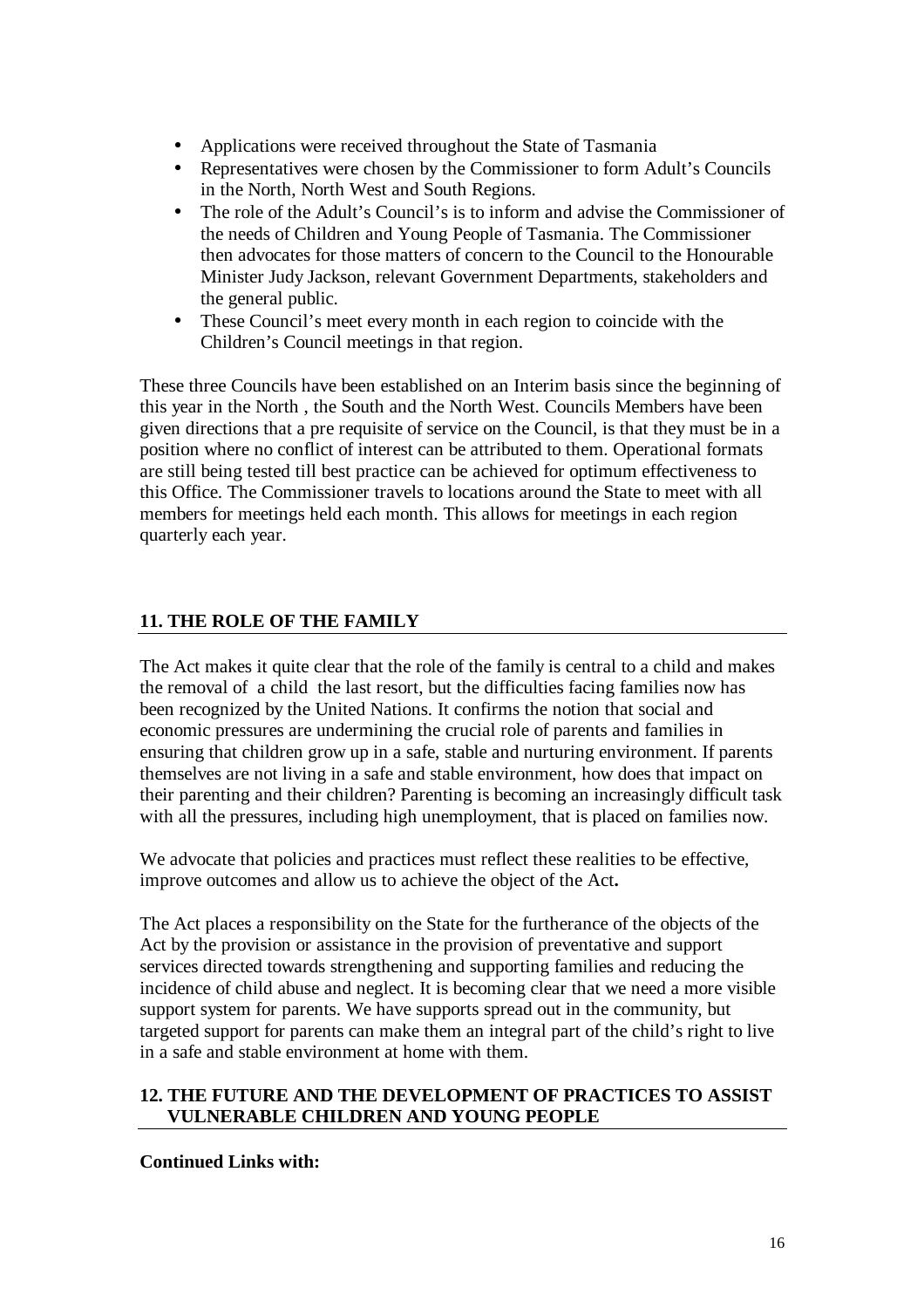- the Division of Child Youth and Family Support to advocate for policies, practices and services that serve the best interests of the child to achieve the object of the Act.
- the Division of Child Youth and Family Support to advocate for increased early intervention services to children and youth and for this to be seen as their right to health, welfare, care, protection and development.
- the Department of Education to support anti bullying strategies:
- the Department of Education to advocate for increased services to children and young people with learning/behavioural difficulties, differing abilities and needs;
- the Department of Education to raise industry concerns on the Child Care Act;
- the Division of Child, Youth and Family Support and the Community for ongoing advocacy for services and scrutiny of Ashley Youth Detention Centre;
- the Division of Child Youth and Family Support and Tasmania Police to advocate for zero tolerance for physical and sexual assault of children in Homes as a strategy for prevention and early intervention;
- Tasmania Police to ensure that no force is used on children and youth under the *Forensic Procedures Act 2000*;
- the community for continuing public advocacy for the banning of corporal punishment in homes by a repeal of Section 50 of the *Criminal Code Act 1924*;
- the Department of Justice and Industrial Relations and community organizations to ensure no strip searching of children under age 18 is carried on at Risdon or other detention or remand centres;
- Niftey Tasmania and child care professionals to promote the principles of Niftey in early childhood practices;
- government and non government organizations and the community to deal with homelessness and poverty in children under age 16.
- all Aboriginal Groups and Organizations to address their issues of concern.
- with Paediatricians in all areas of child health, accident prevention and safety.

#### **Issues of Concern that need to be resolved as a matter of priority:**

- 1. The over-representation of Aboriginal and Indigenous children and young people in juvenile justice facilities; and the need for additional services and facilities be provided to Aboriginal and Indigenous children and young people to reduce the rate of their incarceration in juvenile justice facilities;
- 2. The reduction of children in care, as Tasmania had the highest rate of children and young people in care in Australia as at 30<sup>th</sup> June 2000. These numbers have been falling since the passing of the *Children Young Persons and their Families Act*. However, this Office needs to assess –
	- (a) if children are indeed better off as a result of the practice of leaving them in families; and
	- (b) if families are receiving sufficient support to provide adequate care and protection for children so that they live in a safe and stable environment to enable them to develop their full potential.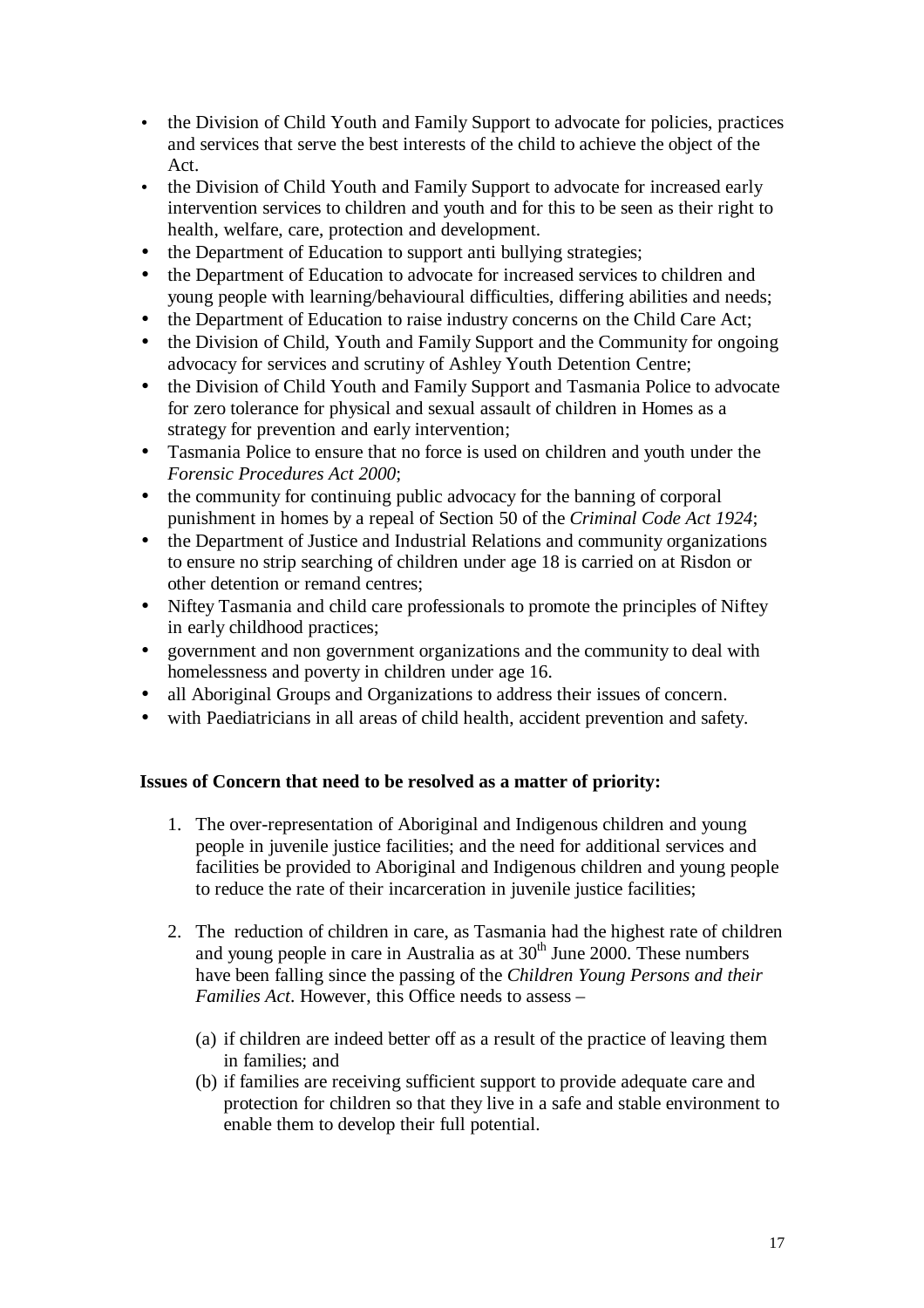- 3. Genetic testing of children which guarantees that the rights of children (eg with respect to confidentiality, and freedom from discrimination) will not be in jeopardy. Article 12 of the Convention must be fully expressed in any non therapeutic research processes, the views and consent of children must be obtained without proceeding on the consent of parents or guardians alone;
- 4. That children and youth under 18 will not be treated as adults in any forensic tests to be done on them by the Police under the *Forensic Procedures Act 2000*;
- 5. That reported assaults on youths at the Ashley Detention Centre by Police Officers will not occur again. New procedures are being established by the Division of Child Youth and Family Support with respect to any physical contact with residents at the Centre, and it is hoped that this will eliminate all such risks.
- 6. That children and youth under 18 will not be subjected to strip searching as prison visitors or subjected to any other cruel and inhuman treatment in breach of the Convention;
- 7. That the position of Homeless children under age 16 will improve as it appears that they have less access to age appropriate accommodation options and financial assistance than those older than them and less care and protection services compared to children younger than them.
- 8. Increased assistance and an awareness of the rights of children in the care of the State in the welfare and justice systems.

## **Further Matters of Concern identified by consultations:**

- 9. Increased in-patient and out-patient services for children with mental health issues including drug and alcohol prevention and rehabilitation services;
- 10. Increased support and services for parents, so that children can remain in a safe and stable environment at home to receive adequate care and protection.
- 11. Increased resourcing, training and education in all sectors for a full and proper implementation of the *Children, Young Persons and their Families Act 1997* and *the Youth Justice Act 1997.*
- 12. Increased crime prevention strategies aimed at children and youth.
- 13. Early Intervention and assistance to children, youth and their families who are at risk of delinquency and criminality.
- 14. Increased input into children and youth to build their resiliency to societal stress factors in the community.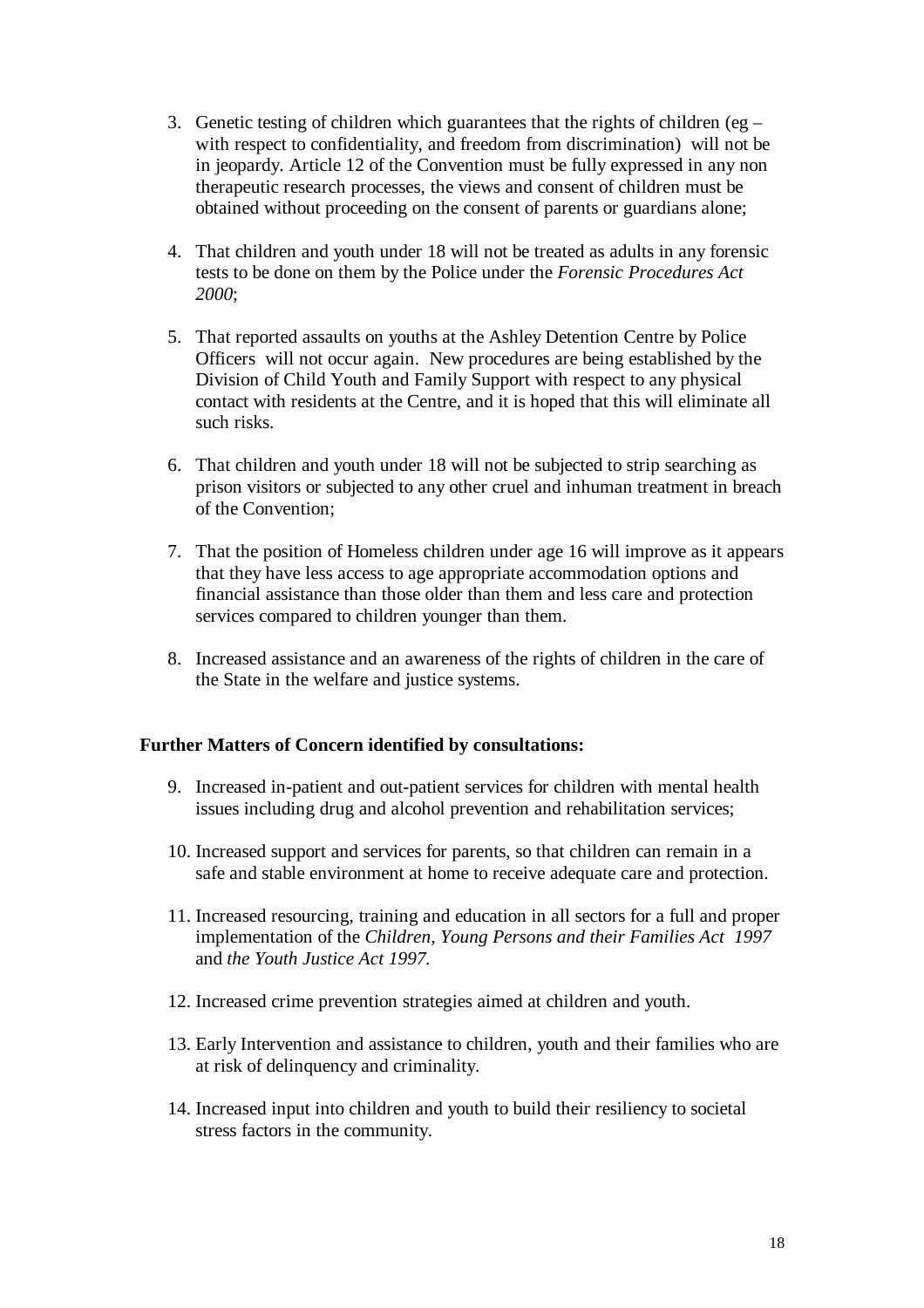## **Future targets to be achieved:**

- 1. a Charter for Children in Tasmania;
- 2. that all Local Councils in Tasmania will make decisions only after considering a Child Impact Statement ;
- 3. that there are Student Representative Councils in all Primary and Secondary schools and Colleges, that Pupils will be afforded the rights of due process and consulted in all matters that affect them ;
- 4. That there are Youth and Children's Officers and Youth and Children Councils attached to every local Council in the State;
- **5.** that Protocols are established with all government, non-government organizations at local, state and federal level to ensure implementation of the Act and the Convention to safeguard the rights of the child in Tasmania.

## **13. FUNDING**

Funding for the financial year amount to \$224,000 as stated in Hansard on May 2000. This was stated to be for the development of this Office and for the Commissioner and two Staff Members. A copy of the Annual Financial Report is annexed to this Report and marked Appendix L. This is a brief report which reflects the developmental phase of this Office in the first year. It has footnotes to clarify that some expenses were authorized by the Division of Child Youth and Family Support, as well as by the Costs Centre that has been separately dedicated to this Office. Funding details and administrative support to enable your Office to fulfill its independent statutory requirements have still to be finalized.

## **14. WHOLE OF GOVERNMENT**

Activities that your Office have been involved in, indicate that our work has ranged over a wide terrain that has encompassed many Departments and areas of activities in which children are involved. It has become clear in the first year, that we need to look at children and youth issues right across the board to ensure that their rights with respect to health, welfare, care, protection, development and education are safeguarded. It is an important part of our advocacy to encourage all three levels of Government to become more aware of the impact their actions have on children.

To those who see the care and protection of children and youth in a limited welfare context this is a cultural shift of major proportions. Section 13 of the *Children Young Persons and their Families Act 1997* makes it incumbent on every person to be watchful of our children and youth and take steps to discharge the responsibility now expected of them to take steps to prevent abuse and neglect. Of necessity this has to be in every area in which children come into contact with adults. To deal with this, we advocate that a whole of government approach should be the preferred option.

#### **Acknowledgements**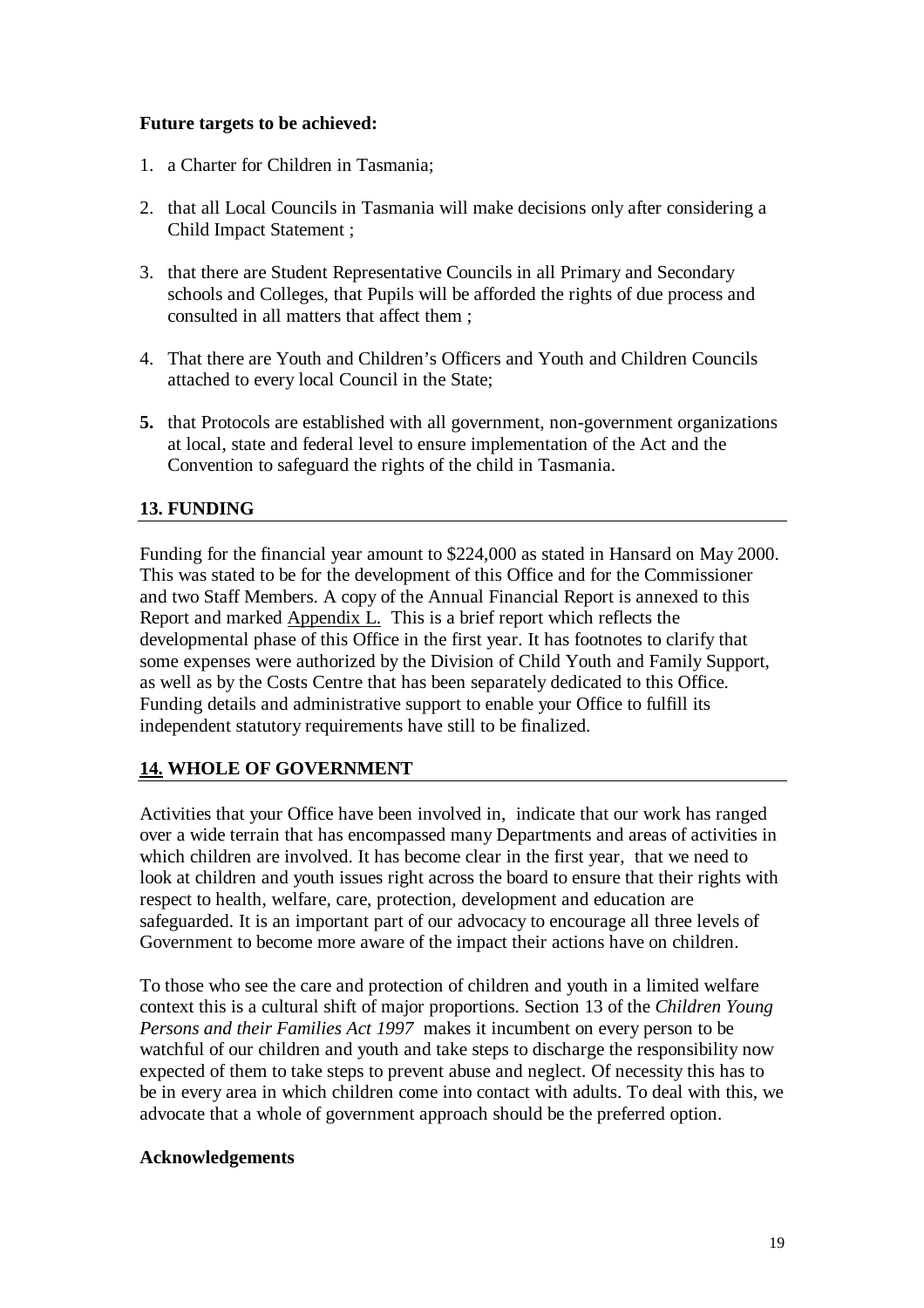In the first year of this Office we would like to thank the countless members of the community and many within the Government and non-Government sector, for their support. Their encouragement and inspiration have helped produce the proactive service and advocacy that this Office strives to deliver to the community of Tasmania. It is this input that has enabled this Office to develop the practice and delivery to the community, of one of the most transparent, accessible and accountable Offices in Tasmania.

Special thanks to colleagues and staff that have helped established the Office of the Commissioner for Children since July last year; Lisa Warner Acting Commissioner, Helen Spaulding Project Officer , Lisa Evans and countless others in the community, the Children's Consultative Council and the Adults Interim Advisory Council, whose support and assistance is equally valued. The success of the Office of the Commissioner for Children over the last twelve months has largely been due to high levels of commitment by staff and Council Members (Children and Adults) to principles of social justice and advocacy for children and young people in Tasmania.

After this first year of operation, your Office has gained information and insight on matters that affect the health, welfare, care, protection , development and education of children and youth in Tasmania. It is hoped that we will be able to work more effectively in all sectors to assist children and youth, with our main partners the Division of Child Youth and Family Support, the Education Department, the Child Care Sector, the Department of Justice and Industrial Relations, the Police and Local Councils.

**This report is submitted to Parliament under Section 83 of** *the Children and Young Persons and their Families Act 1997* **of Tasmania.**

#### **Dated: 26th September 2001**

#### **Patmalar Ambikapathy Commissioner for Children Tasmania Appendix A: Functions and Powers of the Commissioner for Children under the Children, Young Persons and their Families Act 1997**

Under Part 9, Sections 79 sets out the functions of the Commissioner as follows: **"Functions of Commissioner**

**79. (1)** The Commissioner has the following functions:

**(a)** on the request of the Minister, to investigate a decision or recommendation made, or an act done or omitted, under this Act in respect of a child, other than a decision or recommendation made by the Court;

**(b)** to encourage the development, within the Department, of policies and services designed to promote the health, welfare, care, protection and development of children;

**(c)** on the request of the Minister, to inquire generally into and report on any matter, including any enactment, practice and procedure, relating to the health, welfare, care, protection and development of children;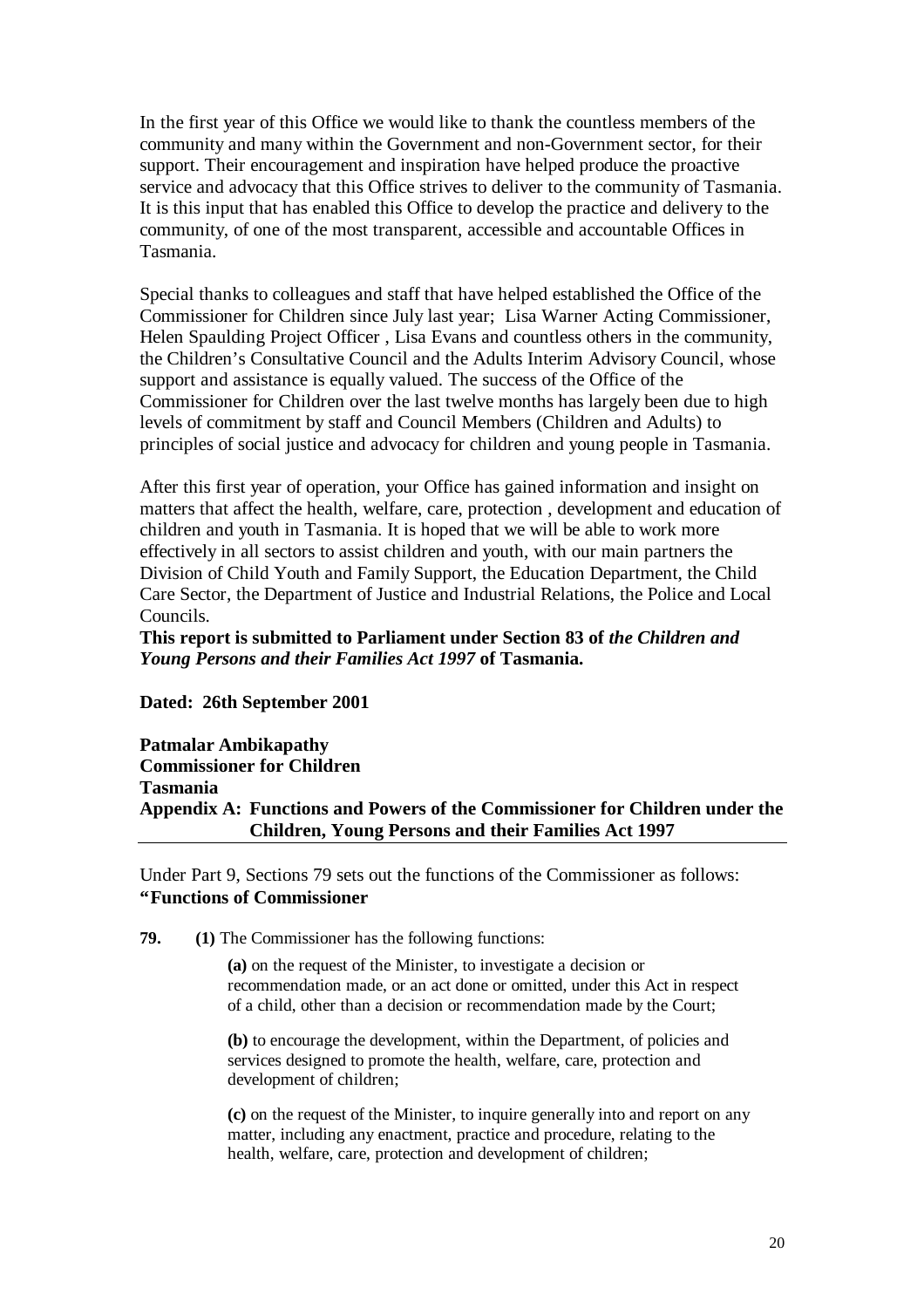**(d)** to increase public awareness of matters relating to the health, welfare, care, protection and development of children;

**(e)** on the Commissioner's own initiative or on the request of the Minister, to advise the Minister on any matter relating to the administration of this Act and the policies and practices of the Department, another Government department or any other person which affect the health, welfare, care, protection and development of children;

**(f)** on the Commissioner's own initiative or on the request of the Minister, to advise the Minister on any matter relating to the health, welfare, education, care, protection and development of children placed in the custody, or under the guardianship, of the Secretary under this or any other Act;

**(g)** any other functions imposed by this or any other Act.

**(2)** If the Commissioner advises the Minister on any matter relating to the policies and practices of another Government department, the Commissioner must provide that advice also to the Minister to whom that Government department is responsible in relation to the administration of those policies and practices.

**(3)** In performing his or her functions, the Commissioner must act independently, impartially and in the public interest."

Under Part 9, Section 80 of the Act, the Powers of the Commissioner are defined as follows:

#### **"Powers of Commissioner**

**80. (1)** The Commissioner has power to do all things necessary or convenient to be done in connection with the performance and exercise of his or her functions and powers under this or any other Act.

**(2)** Without limiting the powers of the Commissioner under subsection (1), the Commissioner may require any person to answer questions or to produce documents so far as may be relevant to the administration of this Act."

#### **Appendix B Table of Complainants, issues and the agency involved**

|                  | Complainant           | <b>Issues/Allegations</b>                                                               | <b>Agency</b> |  |
|------------------|-----------------------|-----------------------------------------------------------------------------------------|---------------|--|
|                  | Worker                | Carer's issues with CYFS processes<br>regarding access                                  | <b>CYFS</b>   |  |
| $\mathbf{2}$     | <b>Child Detainee</b> | <b>Reported Assaults at Ashley</b>                                                      | CYFS $\&$     |  |
| 3                | <b>Child Detainee</b> | <b>Reported Assaults at Ashley</b>                                                      | Police        |  |
| $\boldsymbol{4}$ | <b>Child Detainee</b> | <b>Reported Assaults at Ashley</b>                                                      |               |  |
| 5                | Worker                | Lack of appropriate accommodation for<br>ward of the State                              | <b>CYFS</b>   |  |
|                  |                       |                                                                                         |               |  |
| 6                | <b>Parent</b>         | Watching Brief for Child Sexual Assault<br>Victim                                       |               |  |
| 7                | <b>Grandparent</b>    | Lack of appropriate funding for<br>grandmother caring for her homeless<br>grandchildren | <b>CYFS</b>   |  |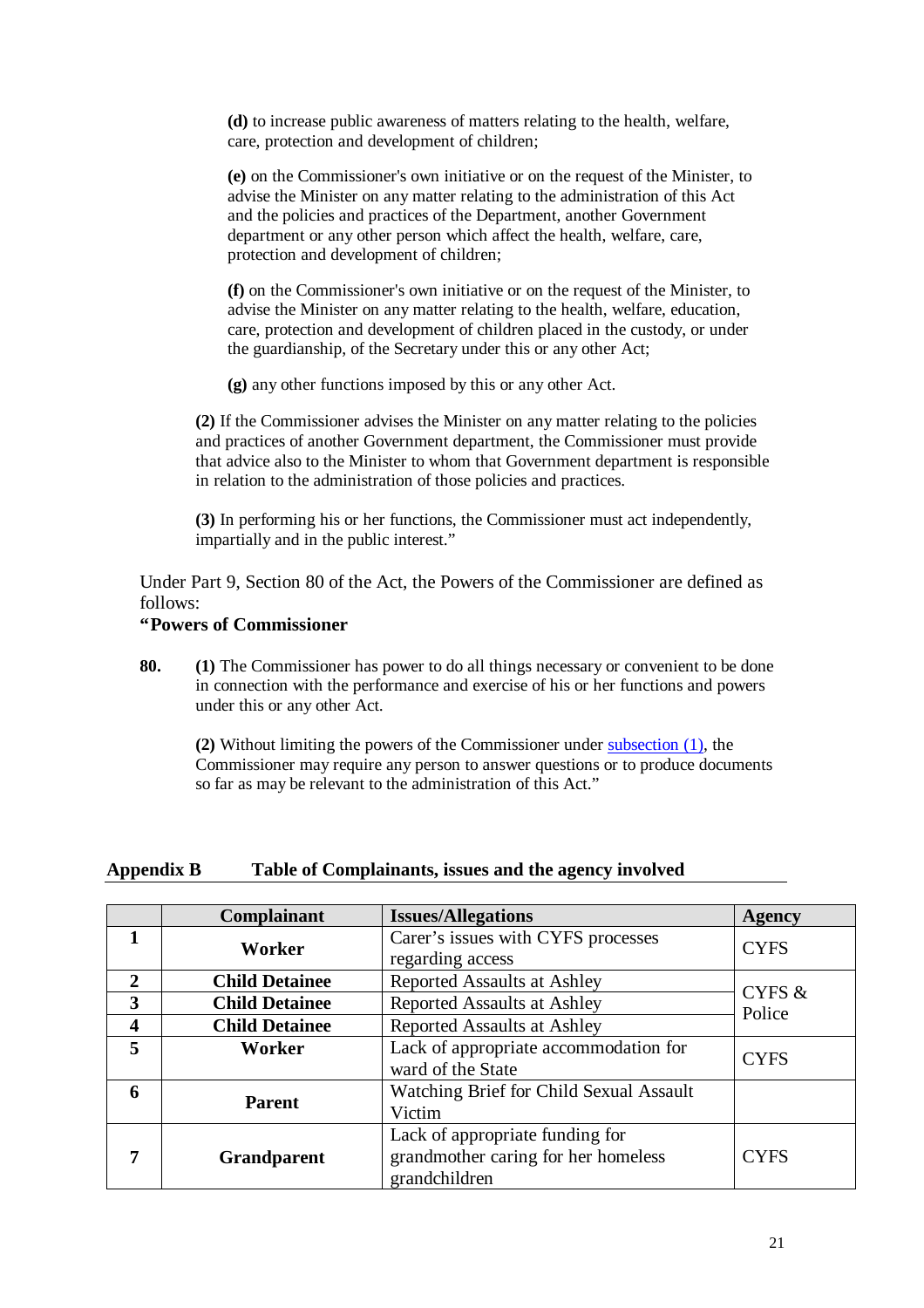|    | Complainant                      | <b>Issues/Allegations</b>                                                                                 | <b>Agency</b>                       |  |
|----|----------------------------------|-----------------------------------------------------------------------------------------------------------|-------------------------------------|--|
| 8  | Worker                           | Aboriginal male at Ashley being assaulted<br>and victimised by other detainees                            | <b>CYFS</b>                         |  |
| 9  | <b>Legal Aid Commission</b>      | Ashley overcrowding and victimisation of<br>detainees                                                     |                                     |  |
| 10 | <b>Legal Aid Commission</b>      | Ashley overcrowding and victimisation of<br>detainees                                                     | <b>CYFS</b>                         |  |
| 11 | <b>Grandparent</b>               | Treatment at Ashley - youth in need of<br>psychological treatment                                         | <b>CYFS</b>                         |  |
| 12 | <b>Legal Aid Commission</b>      | Detainee allegedly contracting Hepatitis B<br>from tattoo gun whilst at Ashley                            | <b>CYFS</b>                         |  |
| 13 | Psychiatrist                     | Child at risk of self harm at Ashley and on<br>release                                                    | <b>CYFS</b>                         |  |
| 14 | <b>Parent</b>                    | Disclosure of sexual abuse to CYFS                                                                        | <b>CYFS</b>                         |  |
| 15 | <b>Parents</b>                   | Interstate transfer of children under<br>Guardianship                                                     | <b>CYPS</b>                         |  |
| 16 | <b>Parent</b>                    | Child not receiving assistance required from<br>school                                                    | Department<br>of Education          |  |
| 17 | <b>Parents</b>                   | Parents cannot get children back and fear<br>mistreatment of children whilst in care                      | <b>CYFS</b>                         |  |
| 18 | <b>Parent</b>                    | Children placed on care and protection<br>orders and complainant feels that CYFS is<br>uncooperative      | <b>CYFS</b>                         |  |
| 19 | <b>Respite Carer</b>             | Child with disability subject to a care and<br>protection order – delay in allocation of a<br>case worker | <b>CYFS</b>                         |  |
| 20 | Psychiatrist                     | Concerns from inability in accessing a case<br>worker or supervisor                                       | <b>CYFS</b>                         |  |
| 21 | <b>Carers</b>                    | Child in care not having requests answered                                                                | <b>CYFS</b>                         |  |
| 22 | <b>Parent</b>                    | Strip searching at Risdon Prison                                                                          | Department                          |  |
| 23 | Grandparent                      | Strip searching at Risdon Prison                                                                          | of Justice -                        |  |
| 24 | <b>Parent</b>                    | Strip searching at Risdon Prison                                                                          | Risdon<br>Prison                    |  |
| 25 | <b>Legal Aid Commission</b>      | Procedure issues                                                                                          | Department<br>of Justice            |  |
| 26 | <b>Community</b><br>Organisation | Child death review                                                                                        | <b>CYFS</b>                         |  |
| 27 | <b>Parent</b>                    | Failure to inform parent of child's<br>whereabouts                                                        | <b>CYFS</b>                         |  |
| 28 | <b>Grandparent</b>               | Allegation that notification of risk by private<br>practitioner was not in good faith                     | <b>CYFS</b>                         |  |
| 29 | <b>Parent</b>                    | CYFS refusal to disclose son's whereabouts<br>to father                                                   | <b>CYFS</b>                         |  |
| 30 | <b>Parent</b>                    | Child at risk of danger whilst living with<br>abusive de-facto                                            | <b>CYFS</b><br>Police<br>Centrelink |  |
| 31 | <b>Parent</b>                    | Young people's access to legal<br>representation                                                          | Legal Aid                           |  |
| 32 | <b>Teacher</b>                   | Concerns of children being at risk                                                                        | <b>CYFS</b>                         |  |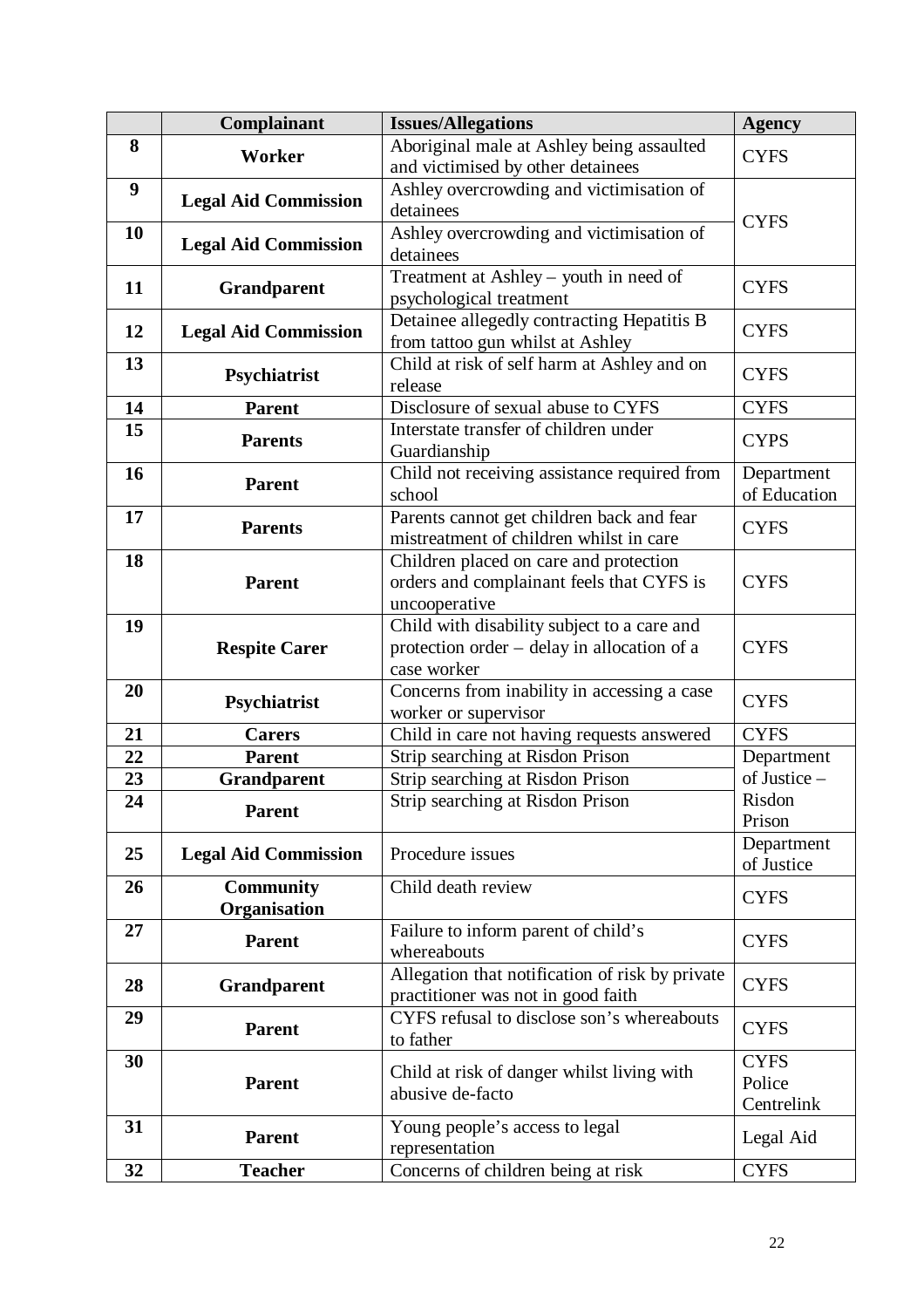|    | Complainant                      | <b>Issues/Allegations</b>                                                                    | <b>Agency</b>                                                    |
|----|----------------------------------|----------------------------------------------------------------------------------------------|------------------------------------------------------------------|
| 33 | <b>Legal Guardian</b>            | Children removed by order of court                                                           | <b>CYFS</b>                                                      |
| 34 | <b>Parent</b>                    | Parent request of review of intervention by<br><b>CYFS</b>                                   | <b>CYFS</b>                                                      |
| 35 | <b>Carers</b>                    | Child abuse, carers seeking victims                                                          | Department                                                       |
|    |                                  | compensation                                                                                 | of Justice                                                       |
| 36 | <b>Parent</b>                    | <b>School Issues</b>                                                                         | Department<br>of Education                                       |
| 37 | <b>Parent</b>                    | Child being abused by teacher                                                                | Department<br>of Education                                       |
| 38 | <b>Parent</b>                    | Child protection $-$ son being abused                                                        | <b>CYFS</b><br>Police                                            |
| 39 | <b>Community</b><br>Organisation | Remandee detained for long period awaiting<br>sentence                                       | <b>CYFS</b>                                                      |
| 40 | Worker                           | Inaction of Disability Services and lack of<br>collaboration                                 | <b>CYFS</b><br>Disability<br>Services                            |
| 41 | <b>Parent</b>                    | Employment practices of private bakery                                                       | Private<br>bakery                                                |
| 42 | <b>Parent</b>                    | Employment practices of private bakery                                                       | Private<br>bakery                                                |
| 43 | <b>Parent</b>                    | Lack of in-patient unit for children and<br>young people with psychological problems         | <b>CYFS</b><br>Department<br>of Health &<br>Human<br>Services    |
| 44 | <b>Grandparent</b>               | Concern of children being exposed to drugs<br>and alcohol during access visits               | <b>CYFS</b>                                                      |
| 45 | <b>Parent</b>                    | Children being bullied at school                                                             | Department<br>of Education                                       |
| 46 | <b>Parents</b>                   | Child not being cared for whilst in care<br>during assessment                                | <b>CYFS</b><br><b>DHHS</b>                                       |
| 47 | Parent & Grandparent             | Concern of children at risk due to alcohol $\&$<br>drugs being consumed during access visits | <b>CYFS</b>                                                      |
| 48 | <b>Parent</b>                    | Parent absconded with child                                                                  | <b>CYFS</b><br>Police<br>Legal Aid                               |
| 49 | <b>Grandparent</b>               | Denial of interstate transfer of child under<br>guardianship to family placement             | <b>CYFS</b>                                                      |
| 50 | <b>Sibling</b>                   | Child at risk if made to return to home<br>country                                           | Department<br>of<br>Immigration<br>Migrant<br>Resource<br>Centre |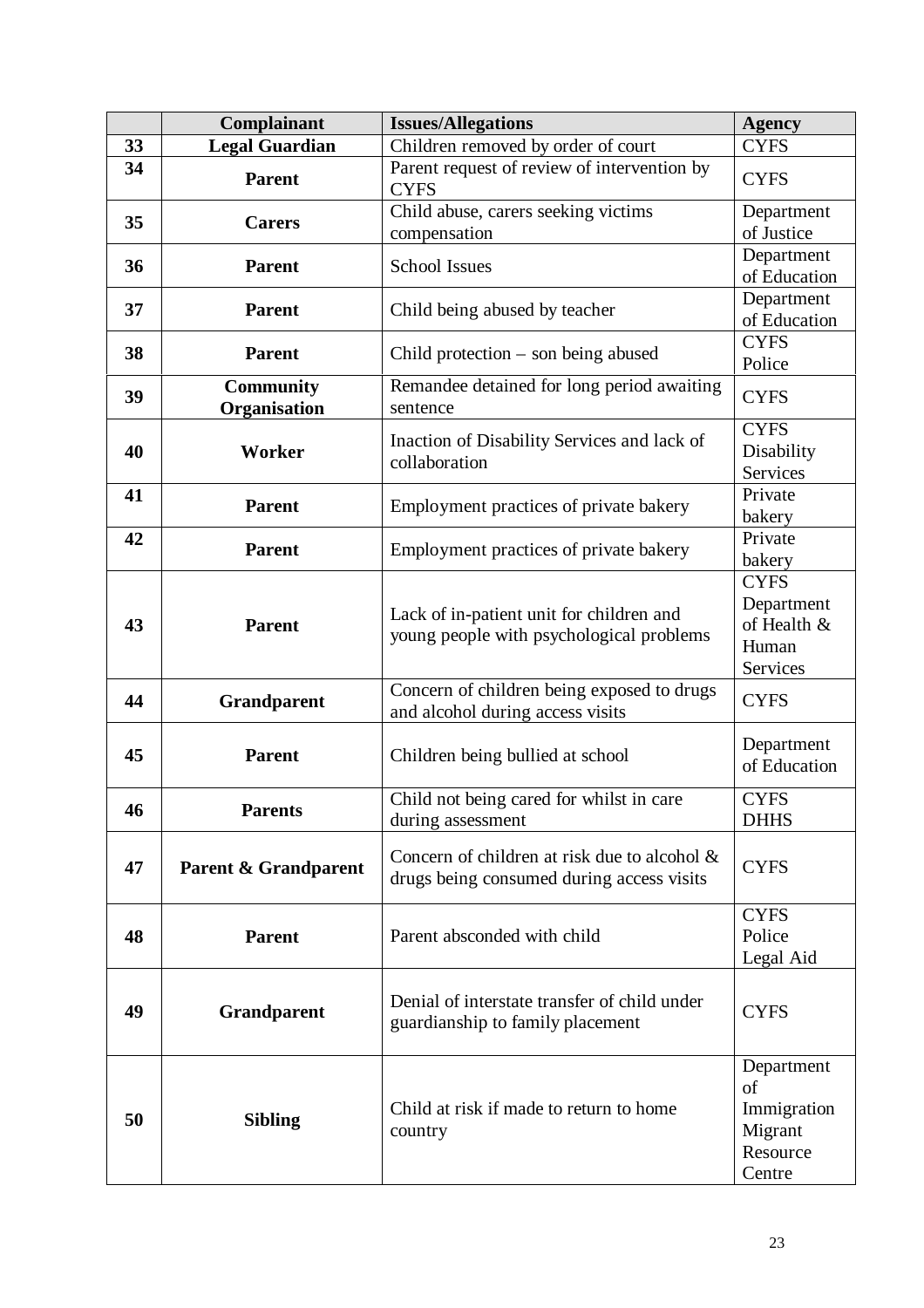|    | Complainant                      | <b>Issues/Allegations</b>                                          | <b>Agency</b>                             |
|----|----------------------------------|--------------------------------------------------------------------|-------------------------------------------|
| 51 | <b>Grandparent</b>               | Parents will not comply with court orders                          | Legal Aid<br>Police                       |
| 52 | <b>Parent</b>                    | Child refusing to return home $-$ assessed as<br>'no risk' by CYFS | <b>CYFS</b>                               |
| 53 | Worker                           | Forensic Procedures Bill                                           | Police                                    |
| 54 | <b>Community</b><br>Organisation | University Fragile X Research Project                              | University of<br>Tasmania<br><b>NHMRC</b> |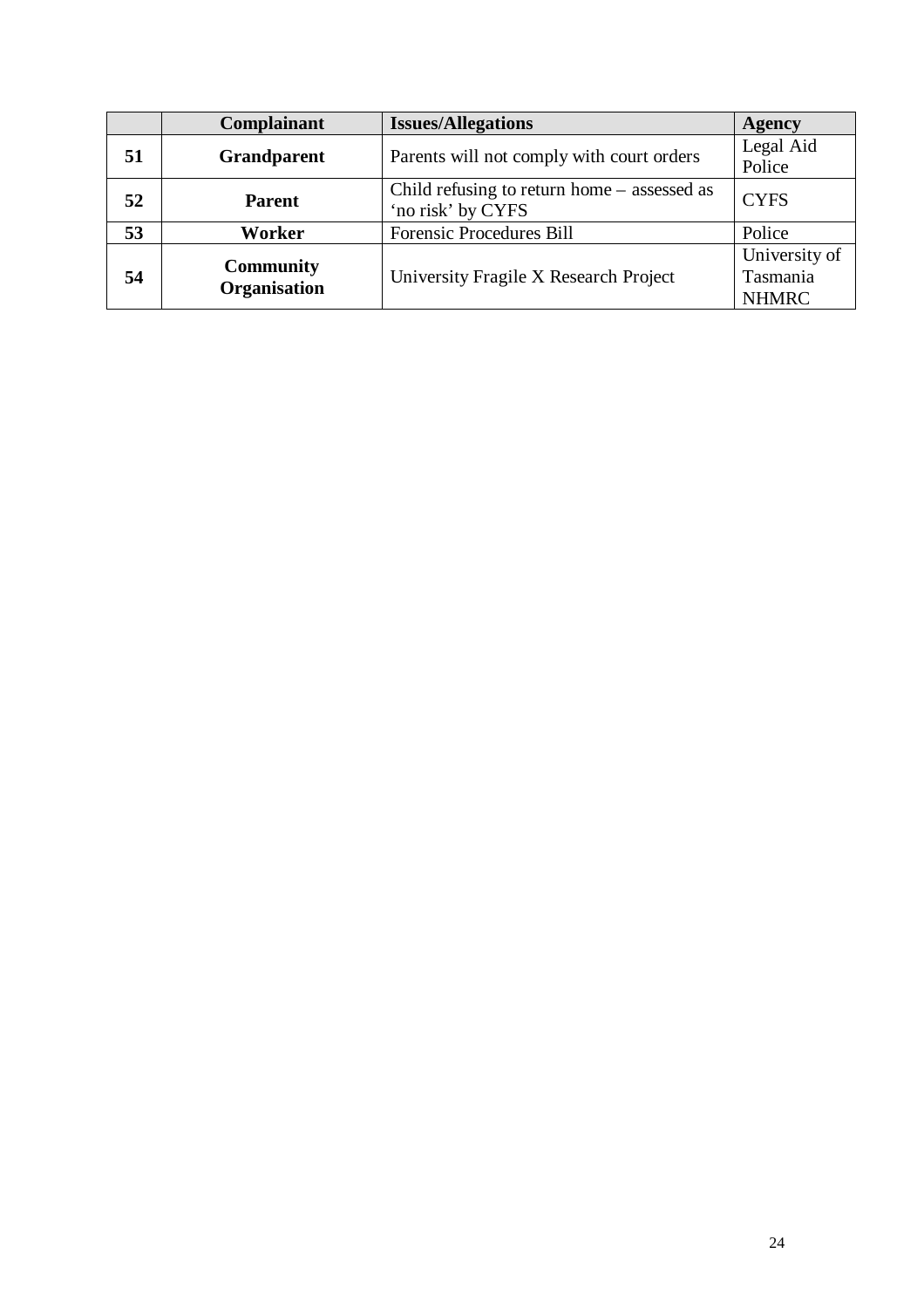### **Appendix C Evaluation of Monthly Report Form**

#### Evaluation of the Monthly Report

The Office of the Commissioner for Children would appreciate it if you could kindly supply some feedback in relation to the content of this Report.

1. What did you find most informative about this report?

……………………………………………………………………………………… ……………………………………………………………………………………… ………………………………………………………………………………………

- ……………………………………………………… 2. What did you find least informative about this report? ……………………………………………………………………………………… ……………………………………………………………………………………… ……………………………………………………………………………………… ……………………………………………
- 3. Are there any areas in relation to Children's Rights about which you would like more information. Or are there any areas in relation to Children's Rights that you would like to bring to the attention of the Commissioner?

……………………………………………………………………………………… ……………………………………………………………………………………… ……………………………………………………………………………………… ……………………………………………………………………………………… ……………………………………………………………………………………… ………………………

4. Do you have any suggestions to improve the format of these reports to increase their delivery of information? (Apart from the length  $\odot$ )

……………………………………………………………………………………… ……………………………………………………………………………………… …………………………………………………………………………………

5. How do you rate the report overall? Please choose one from poor /good / excellent.

Format of Report------------------------------------- Essence of Report------------------------------------ The work the Commissioner is doing---------------------- Length of Report------------------------------------------- Report as a Communication tool( please tick)

1 2 3 4 5 6 7 8 9 10  $( ) ( ) ( ) ( ) ( ) ( ) ( ) ( ) ( ) ( ) ( ) ( ) ( ) ( ) ( )$ Poor Average Good Very Good Excellent

Other comments:………………………………………………………………… .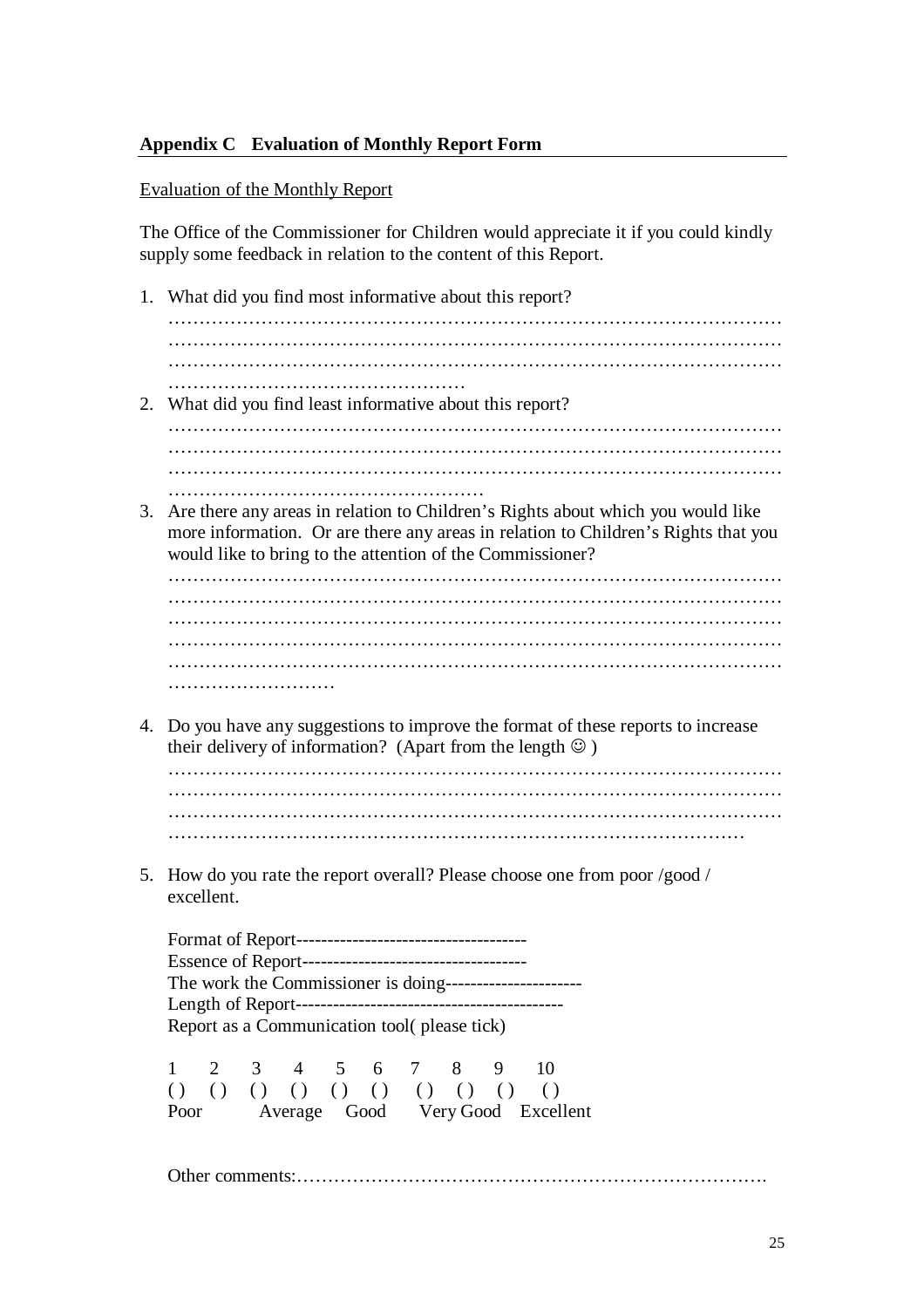## **Appendix D Inquiry/Complaint form for Assessment of Practices and Policies**

## **Inquiry/Complaint form for Assessment of Practices and Policies Today's Date: ----------/-----------/-----------**

| Who are you inquiring/complaining about?                                                  |
|-------------------------------------------------------------------------------------------|
| Name of Organisation, Department, Service or person that you are concerned about---       |
|                                                                                           |
| Do you believe that the child is in danger or at risk of harm?<br><b>Yes</b><br>$\Box$ No |
| If so, have you told Child Youth and Family Support?<br>$\Box$ No<br>Yes.<br>П            |
| Please Note: Section 13. (1) of the Children Young Persons and Their Families Act         |
| 1997 states an adult who knows, or believes or suspects on reasonable grounds, that a     |
| child is suffering, has suffered or is likely to suffer abuse or neglect has a            |
| responsibility to take steps to prevent the occurrence or further occurrence of the       |
| abuse or neglect.                                                                         |

## **Child's Details**

| Date of Birth of child (if known): ------/--------/------- Age --------- Male $\Box$ |  |
|--------------------------------------------------------------------------------------|--|
| Female $\Box$                                                                        |  |
|                                                                                      |  |
|                                                                                      |  |
|                                                                                      |  |

## **Your Details**

## **Organization Details**

Have you attempted to resolve this concern directly with the agency concerned? Yes  $\Box$  No $\Box$ 

If so who have you spoken to about this concern at the organization concerned with

the inquiry/complaint?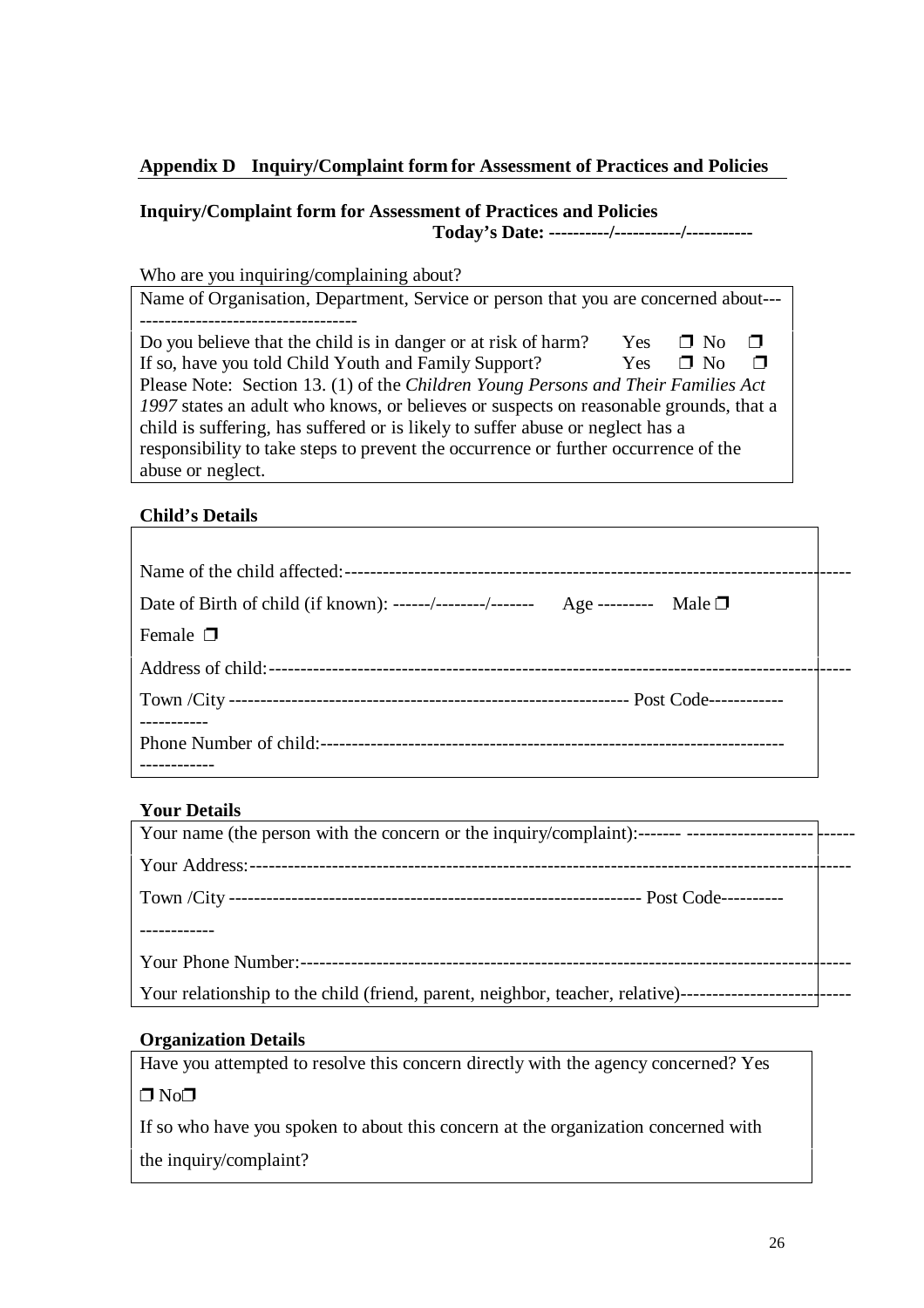| Name $(s)$ -----          |  |
|---------------------------|--|
|                           |  |
| Position $(s)$ -----      |  |
| Phone Number $(s)$ ------ |  |
|                           |  |

Has the organisation carried out an internal complaint process? Yes  $\Box$  No  $\Box$ Don'tKnow  $\Box$ 

## **What is your inquiry/complaint?**

-------------------------------------------------------------------------------------------------------------- -------------------------------------------------------------------------------------------------------------- --------------------------------------------------------------------------------------------------------------

Attach copies of any documents or letters that concern this inquiry/complaint either from yourself or the organization concerned. If you are unable to send copies, a copy will be made of originals which will then be returned to you.

*What would you consider to be a good solution to this problem?*

--------------------------------------------------------------------------------------------------------------

If this matter is not resolved to your satisfaction, we may refer you to a further process of review with the Ombudsman. Additional to making this inquiry/complaint you may also:

- 1. Make an inquiry/complaint to the Ombudsman;
- 2. agree to the Commissioner for Children following up your complaint with respect to the child/young person involved in the matter in order to assess the practices and policies about the Department you are inquiring/complaining about. If so, please sign the authority below.

## *Authority:*

I authorize the Ombudsman to release all information concerning the health, welfare,

care, protection and development of \_\_\_\_\_\_\_\_\_\_\_\_\_\_\_\_\_\_\_\_\_\_\_\_\_\_\_\_\_\_\_\_\_\_

(name of child) to the Commissioner for children with respect to any investigation by

the Ombudsman of my inquiry/complaint.

Signature: Parent or Guardian and Date /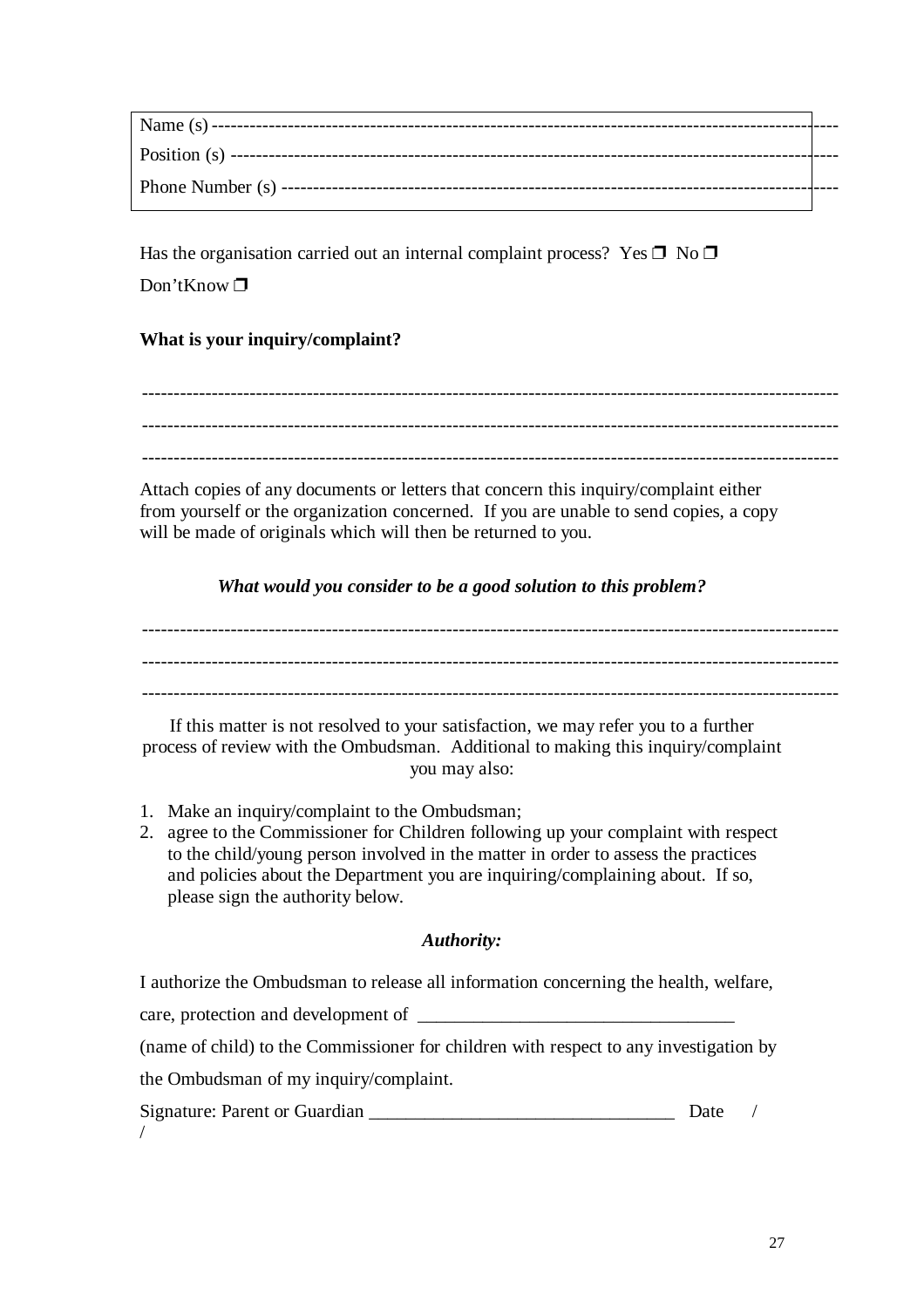## *Declaration:*

| I, (Write your name here)                                                               |                |  |
|-----------------------------------------------------------------------------------------|----------------|--|
|                                                                                         | of (Write your |  |
|                                                                                         |                |  |
| believe this to be a true and accurate record of my concerns and wish the Office of the |                |  |
| Commissioner for Children to review this inquiry/complaint with respect to the          |                |  |
| practice and policies of                                                                |                |  |
|                                                                                         |                |  |
| __Signed                                                                                | Date           |  |

28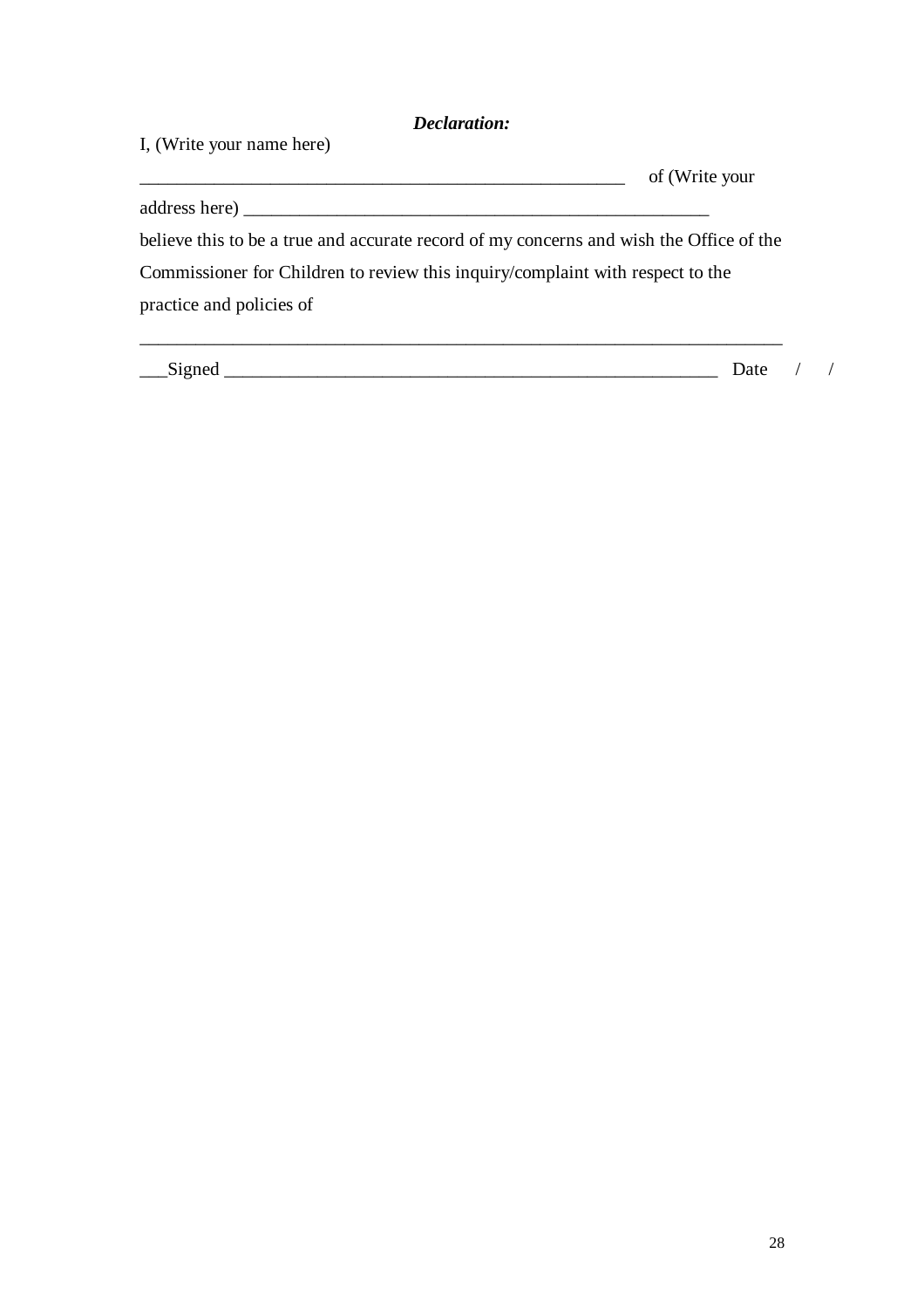## **Appendix E Brochure for Complainants/Inquires**

## **1. What can this Office do?**

• Assess your Complaint and advise the Minister on matters of policy and practice that your Complaint has raised.

## **2. How do you lodge a Complaint**

- by filling in a Form we will send to you, or
- by writing a letter with details of your Complaint in it.
- vou would also need to let us have copies of documents you wish us to send with your Complaint. Please do not send any originals as you must have them in your safekeeping.

## **3. If you need help with filling this form:**

• you could ring and ask us for advice on (03) 6233 4520.

## **4. What will we do?**

- first we will check that we have the power to deal with your Complaint under the Act. If not we will refer you to the appropriate agency for e.g counselling or to a community legal centre near you.
- if we assess that we can help you, we will then refer the matter to the Internal Complaints Process of the Agency that you are complaining about.
- if this does not resolve your Complaint to your satisfaction we will ask you if you wish to refer the matter to the Ombudsman's Office if it is in relation to any decision ( outside Court ) that you are dissatisfied with.
- we will also ask you to comment on any practice, policy or service that you consider did not assist your child in this matter.

## **5. Our next step:**

- We advise the Minister on what we consider is relevant to any matter of practice, policy or service that your Complaint has highlighted that needs addressing.
- The Minister will deal with the advice this Office gives her.

Your Complaint is important. An investigation of your Complaint will assist this Office to assess if policies, practices and services that involved your child, are assisting or disadvantaging children and young people with respect to their rights in health, welfare, care, protection and development.

We hope we can assist you and your child in this manner, and at the same time assist all other children and young people in Tasmania.

## Confidentiality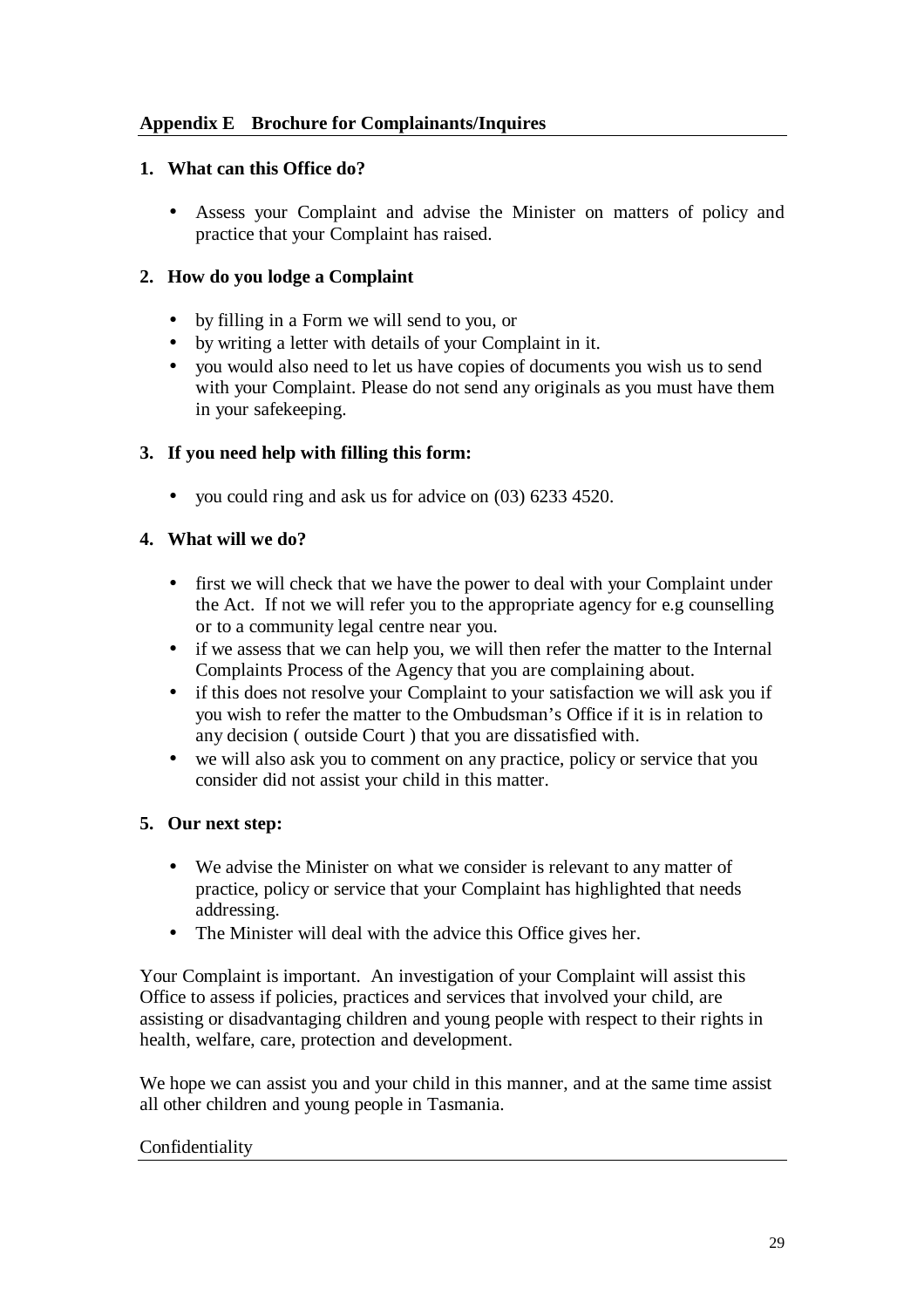We have confidentiality with our clients or with people who want to share information with the Commissioner for Children. This means that we will not discuss or use anything you tell us without your permission. We can use information provided by you without identifying those who wish to remain anonymous. **However** there are some circumstances where we can not keep things just between us. This includes if:

- we are told a child or a young person is in danger or at risk of abuse or neglect which we are mandated to report to Child, Youth and Family Services;
- we are told a crime has been committed or may be committed which we must report to the police;
- a court orders us to provide documents or testimony to the court;

All your documents and information are kept on confidential files which are secured in the Office the Commissioner for Children. You may see your file on request and we will forward to you any documents or letters which we receive while responding to your inquiry. This includes letters from the agency you have a complaint or inquiry about.

## **The Commissioner wants your Feedback**

As a new office, we are looking exploring the best ways to address the health, care, protection, welfare, education, development and legal rights of children and young people. If you have any ideas or suggestions about how we can best achieve this please call us on

1300 362 065 at the cost of a local call anywhere in Tasmania.

If at any time you are unclear or unhappy about our response to your inquiry or complaint please contact the Commissioner on (03) 6233 4520. You may bring a support person with you at any time you are meeting with us.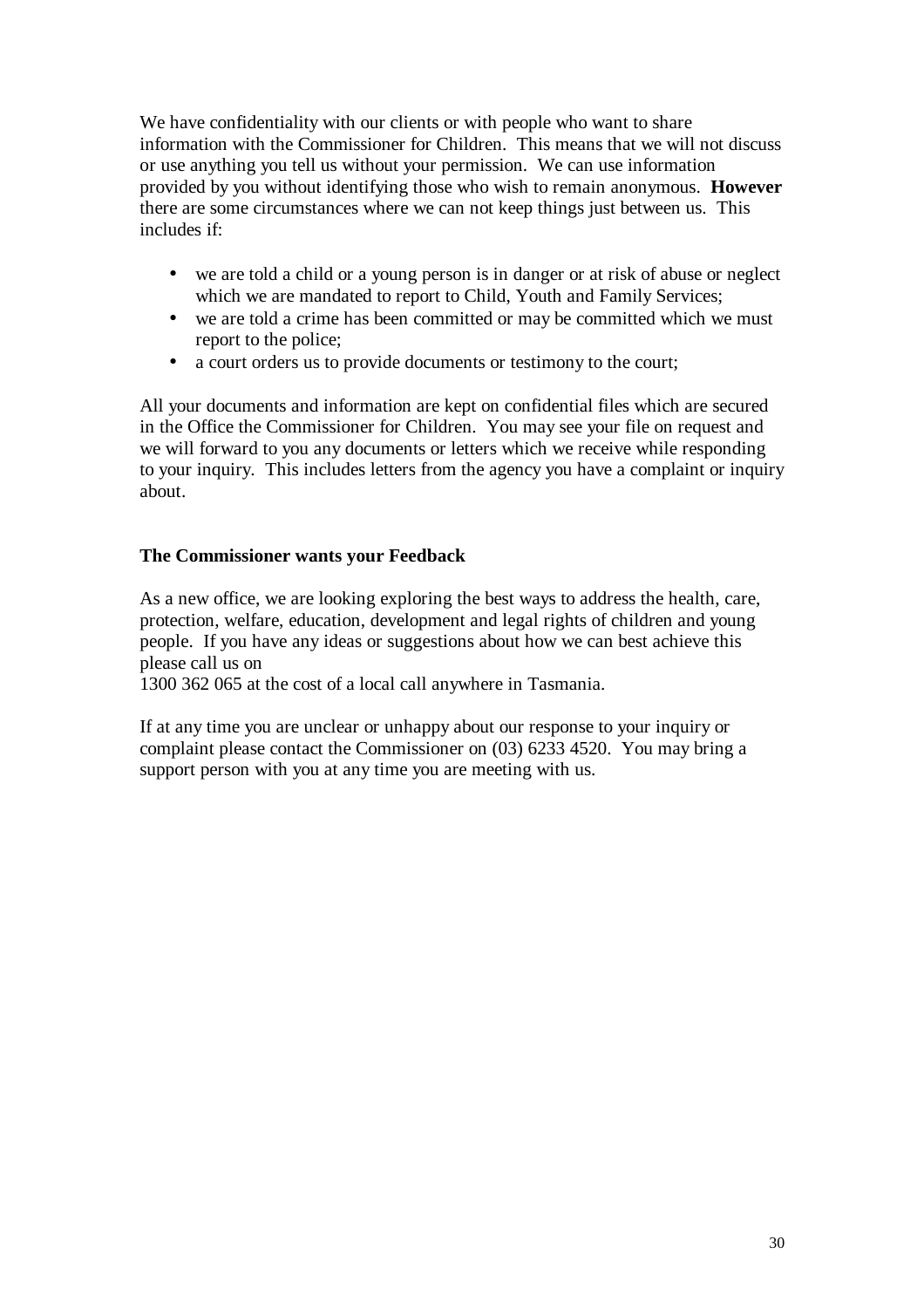## **Appendix G Child Friendly Document**

#### **What does the Commissioner for Children do?**

There is a new law which makes sure children in Tasmania are safe and cared for in the best way possible. This law is called the *Children, Young Persons and Their Families Act 1997.* The ideas behind this new law are to:

- $\odot$  work together with families and people who care for children;
- $\odot$  strengthen families so that children can be brought up, wherever possible with their own family and community;
- $\odot$  provide information and education to all members of the community; and
- $\odot$  increase the number of people who are mandated reporters (these are people like teachers and nurses and child-carers who must tell Child and Family Services when they have concerns about the care and protection of children)

This law starts a new office called the Commissioner for Children. The Commissioner for Children meets the special needs of children, young people and their families by:

- $\odot$  making sure that government, organisations and people who affect children and young people have policies and services which are good for the health, welfare, care, protection and development of children and young people;
- $\odot$  working with government, organisations and people to help them make good policy and practice rules and standards;
- $\odot$  speaking to the public and increasing their knowledge about the Act;
- $\odot$  investigating the complaints made by children, young people and their families about their treatment under this law;
- $\odot$  giving the Minister for Health and Human Services and Parliament a written report each year on everything the Commissioner has been doing.

The powers of the Commissioner for Children are set out in Part 9, Division 1, Sections 78 - 83 of the *Children, Young Persons and Their Families Act 1997.*

- $\odot$  The Commissioner must act independently, impartially and in the public interest, which means that the Commissioner must always act fairly, without being pressured by anyone and must always think of how decisions or actions will affect everyone in the community.
- $\odot$  The Commissioner has the power to do all things necessary or convenient which means that if the Commissioner thinks that something needs to be done for the children and families of Tasmania then the Commissioner is allowed to do it.

The Commissioner can get any person to answer questions or to give the Commissioner documents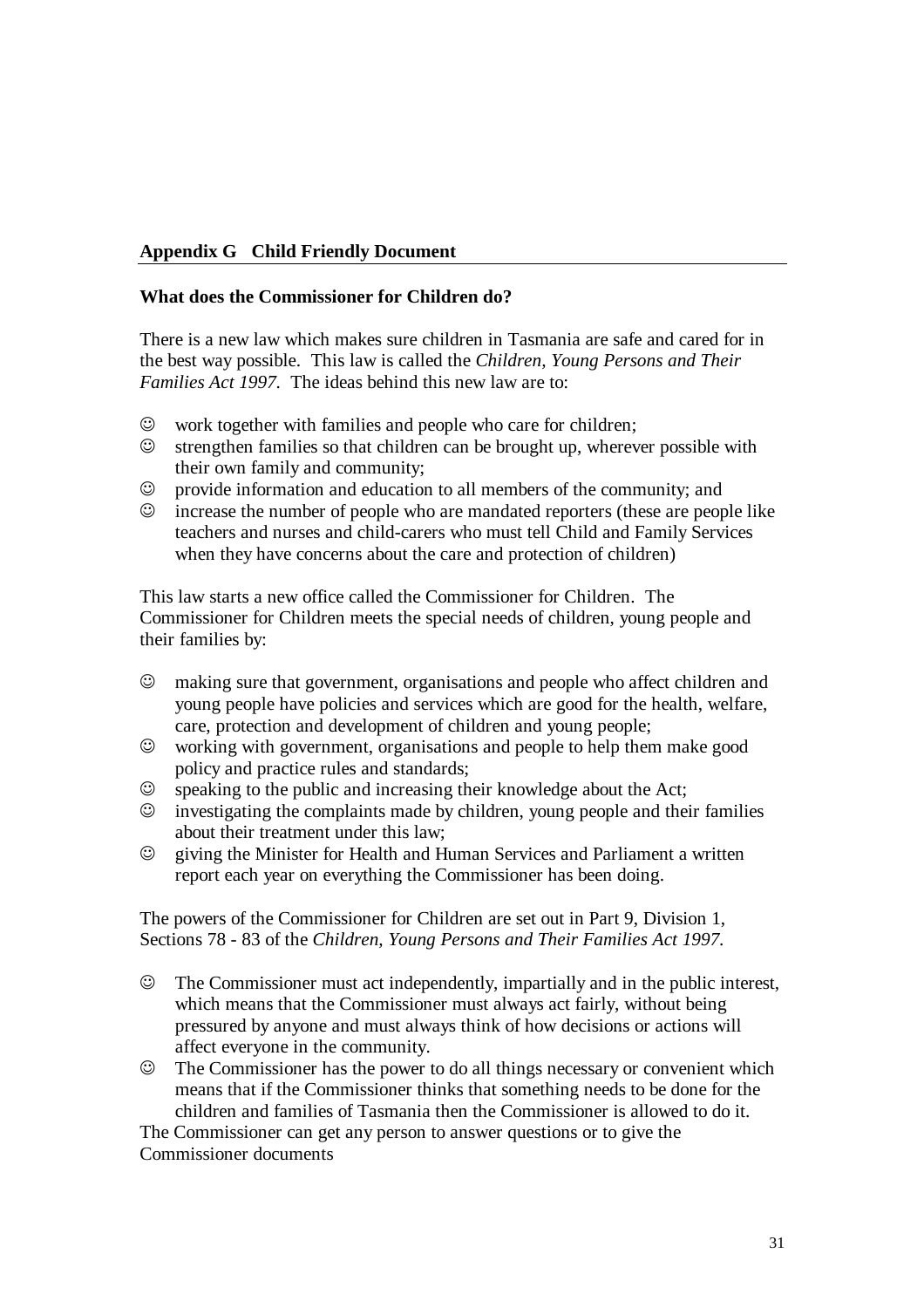#### **DEFINITIONS**

| <b>Term</b>                                |                           | <b>Explanation</b>                                                                                                                                                                                                                                     |  |
|--------------------------------------------|---------------------------|--------------------------------------------------------------------------------------------------------------------------------------------------------------------------------------------------------------------------------------------------------|--|
| act                                        | Independentl<br>у         | The government or any other person in authority can not influence the<br>Commissioner.                                                                                                                                                                 |  |
|                                            | Impartially               | No one can expect special favours or treatment, everyone will get the<br>same standard of treatment.                                                                                                                                                   |  |
|                                            | in the public<br>interest | The Commissioner must always think about what effect a decision or<br>action will have on the whole community not just on one individual.                                                                                                              |  |
|                                            | Chairperson               | Person chosen to lead a committee to make sure that everyone gets a turn,<br>that the agenda is followed and that the meeting runs smoothly.                                                                                                           |  |
| Child                                      |                           | The Children, Young Persons and Their families Act 1997 defines a child<br>as a person under 18 years of age.                                                                                                                                          |  |
| Child and Family<br><b>Services</b>        |                           | The section of the Department of Health and Human Services who are<br>responsible for supporting families and the community to care and protect<br>children and young people.                                                                          |  |
| community<br>education<br>programs         |                           | Information and training given to the community through the media,<br>seminars or written materials.                                                                                                                                                   |  |
| Consultative                               |                           | To ask people for their opinion and to actually listen to the advice and put<br>it into action.                                                                                                                                                        |  |
|                                            | Legislation               | The laws written and passed by the Government.                                                                                                                                                                                                         |  |
| <b>Mandated reporters</b>                  |                           | These are people like teachers and nurses and child-carers who must tell<br>Child and Family Services when they have concerns about the care and<br>protection of children                                                                             |  |
| term of office                             |                           | How long a person can have the one position or responsibility (i.e. the<br>Commissioner will have a 3 year term of office)                                                                                                                             |  |
| policy and practice<br>rules and standards |                           | The rules or agreements that tell workers, agencies and government<br>organisations what and how and why they make decisions or take action.                                                                                                           |  |
| working parties                            |                           | A group of people who will meet and work on a particular issue<br>separately to the main committee and who will come up with some<br>recommendations or suggestions and bring them back to the main<br>committee for a decision or a course of action. |  |
|                                            | <b>Young Person</b>       | The Children, Young Persons and Their families Act 1997 defines a<br>young person as a person who is 16 or 17 years of age.                                                                                                                            |  |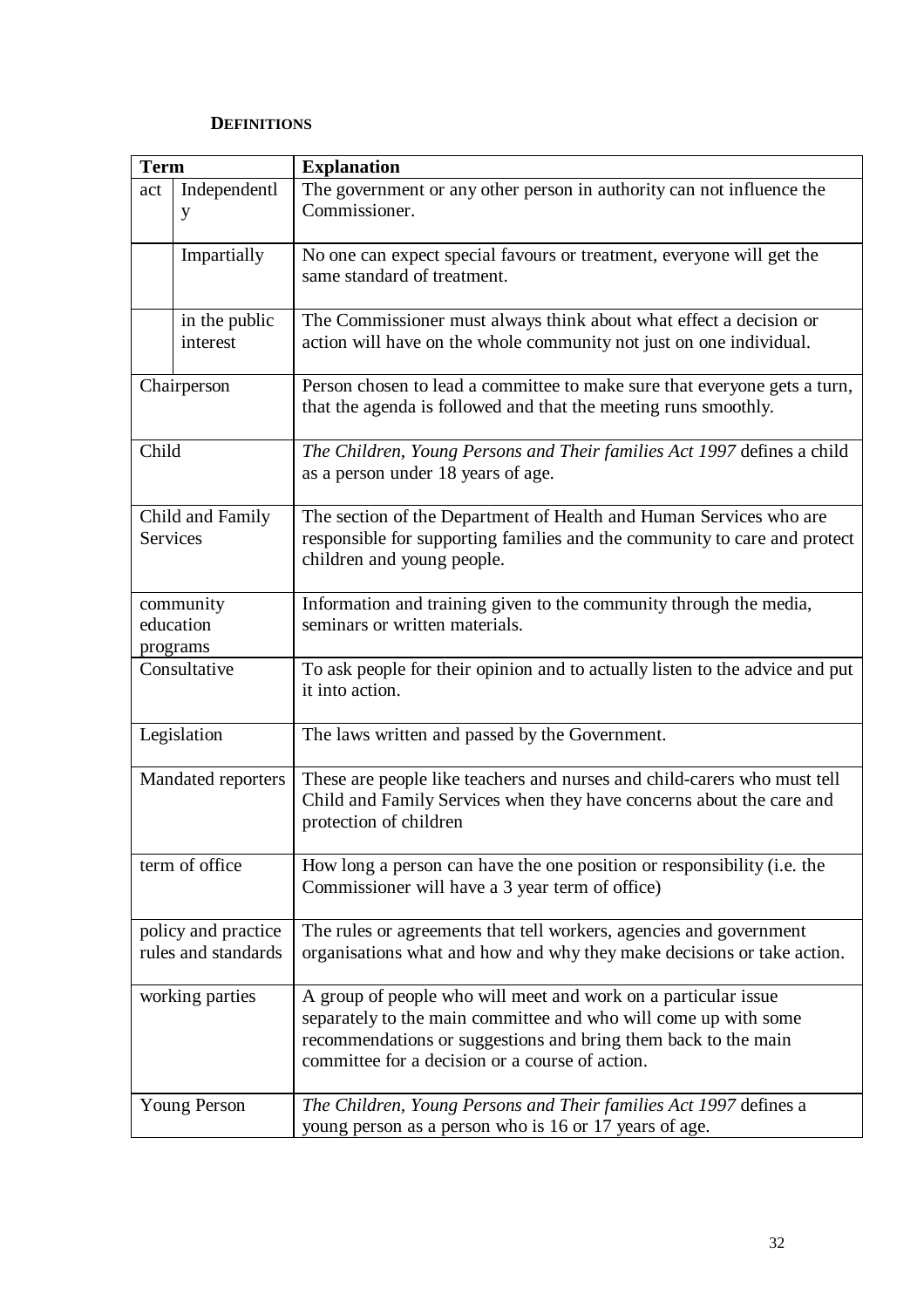## **PATMALAR AMBIKAPATHY COMMISSIONER FOR CHILDREN**

July 2001

#### **Background to the Office of the Commissioner**

This Office was created by the Children Young Persons and their Families Act 1997. It came into being after the ratification by Australia of the Convention on the Rights of the Child in December 1990. In 1996, in response to the concerns of the community in Tasmania, a Joint Parliamentary Select Committee was set up to look into a different system of providing for the care and protection of children in Tasmania. The Joint Select Parliamentary Committee stated that the United Nations Convention on the Rights of the Child was used as the guiding principle for the Act and that the approach to be adopted by the new Act represented a shift in philosophy from current practices .

It argued for the abandonment of the 'child rescue model' for one that recognised that under most circumstances the child's best interests are served within that child's own family. A key component of the Act was , wherever possible, to maintain children in their home by removing the sources of danger, abuse and neglect to the child rather than removing the child from the danger, abuse and neglect within the family. Another key component was the provision of support services that would allow the family to regain control and responsibility for their well being. The position of this Office is that this cannot be done without a reduction of social and economic disadvantage faced by families in Tasmania now.

## *Children Young Persons and their Families Act 1997*

## **The Object of the** *Children, Young Persons and their Families Act 1997.*

There is only one object of the Act and that is to:

"provide for the care and protection of children in a manner that maximises a child's opportunity to grow up in a safe and stable environment to reach his or her full potential"

#### **The Paramount consideration in the decision making process is to ensure that the best interests of the child are always paramount:-**

"in any exercise of powers under this Act in relation to a child the best interest of the child must be the paramount consideration".

#### **The Role of the family**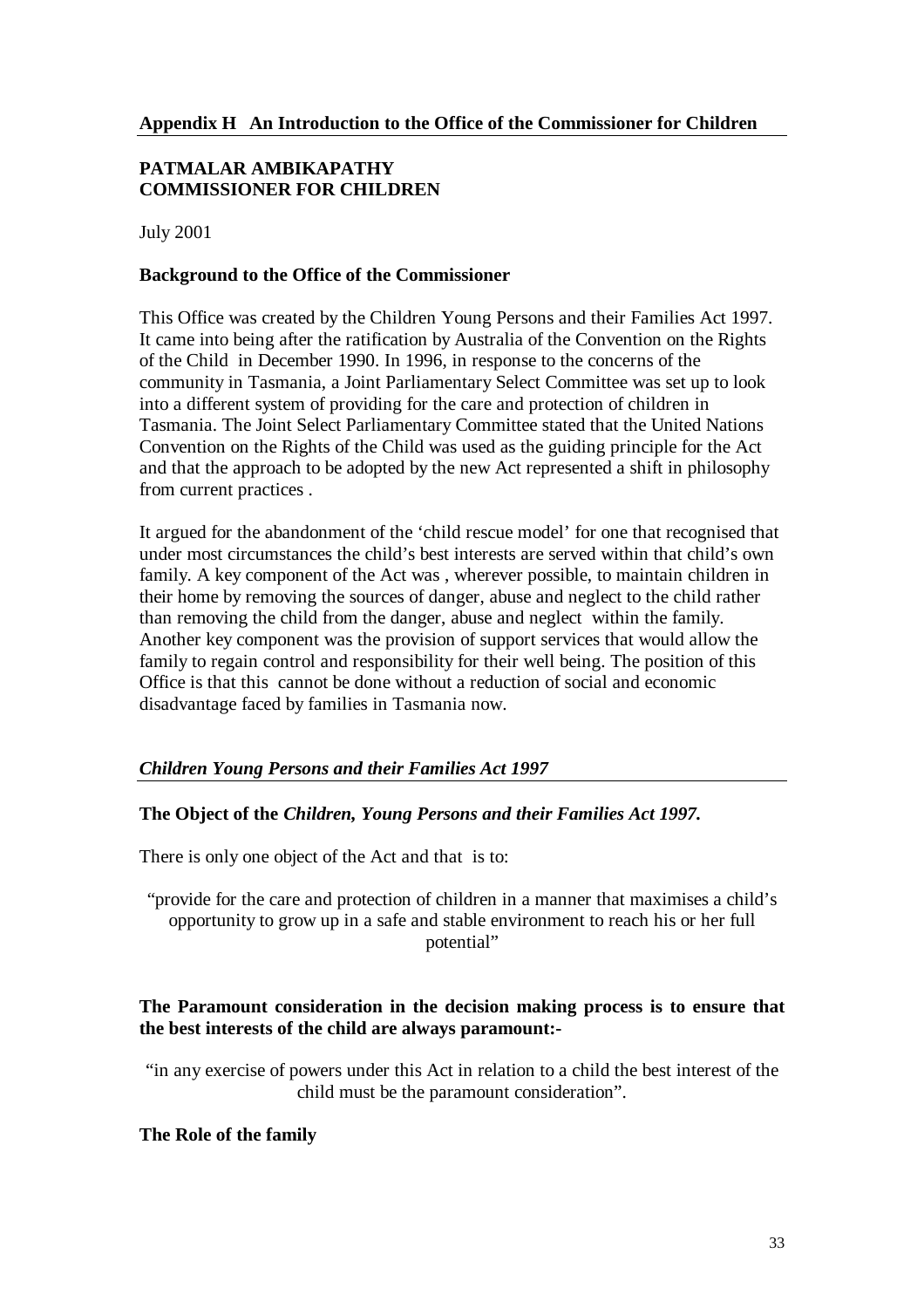The Act makes it quite clear that the role of the family is central to a child and makes the removal of a child the last resort.

## **Removal of the danger neglect or abuse from the child**

The Act provides for the use of Restraint Orders to enable the danger to the child to be removed, obviating the need to remove the child from the family.

## **Other Provisions of the Act**

The recommendations of the Joint Select Parliamentary Committee were reflected in the *Children Young Persons and their Families Act 1997.* One of the most significant changes in the Act was in the establishment of provisions incorporating the right of the child to express his or her views in any decision making process, as well as having a right to legal representation in proceedings under the Act.

Family Group Conferences were also introduced as an alternative to Court processes under the Act. Parents and extended members of the family are now able to have their views expressed before decisions are made about the child. However, as the Act is based on the *Convention on the Rights of the Child* it is child centred and child focussed Act .

#### **Implementation of the Act**

The Parliamentary Joint Select Committee on the Act, made it clear that the guiding principle of the Act was the Convention. The Convention is an expression of the inalienable human rights that children possess as members of the human family. In any scrutiny of services, policies and practices this Office is concerned to assess if such rights, the object of the Act, and its paramount consideration have been borne in mind.

Critical to any scrutiny will be the assessment of practices outcomes and if best practice is being followed. Where necessary all this must take precedence over and above the interests of the family, if options with the family cannot secure the stability and safety of the child to enable the child to grow to his or her full potential.

## **Rights Model for the Act**

The *Convention on the Rights of the Child,* recognises that children are the possessors of human rights. The guiding principle of the Act was, according to the Joint Select Parliamentary Committee, the Convention which recognises of the Rights of the Child.

Given this emphasis on the Rights of the Child this Office has advocated that the Act too should function as a rights model and not function on a discretionary welfare or a social responsibility model . Neither of the latter models will be able to deliver outcomes that ensure the safety and stability of the child to grow, free of neglect , abuse or risk of such neglect or abuse.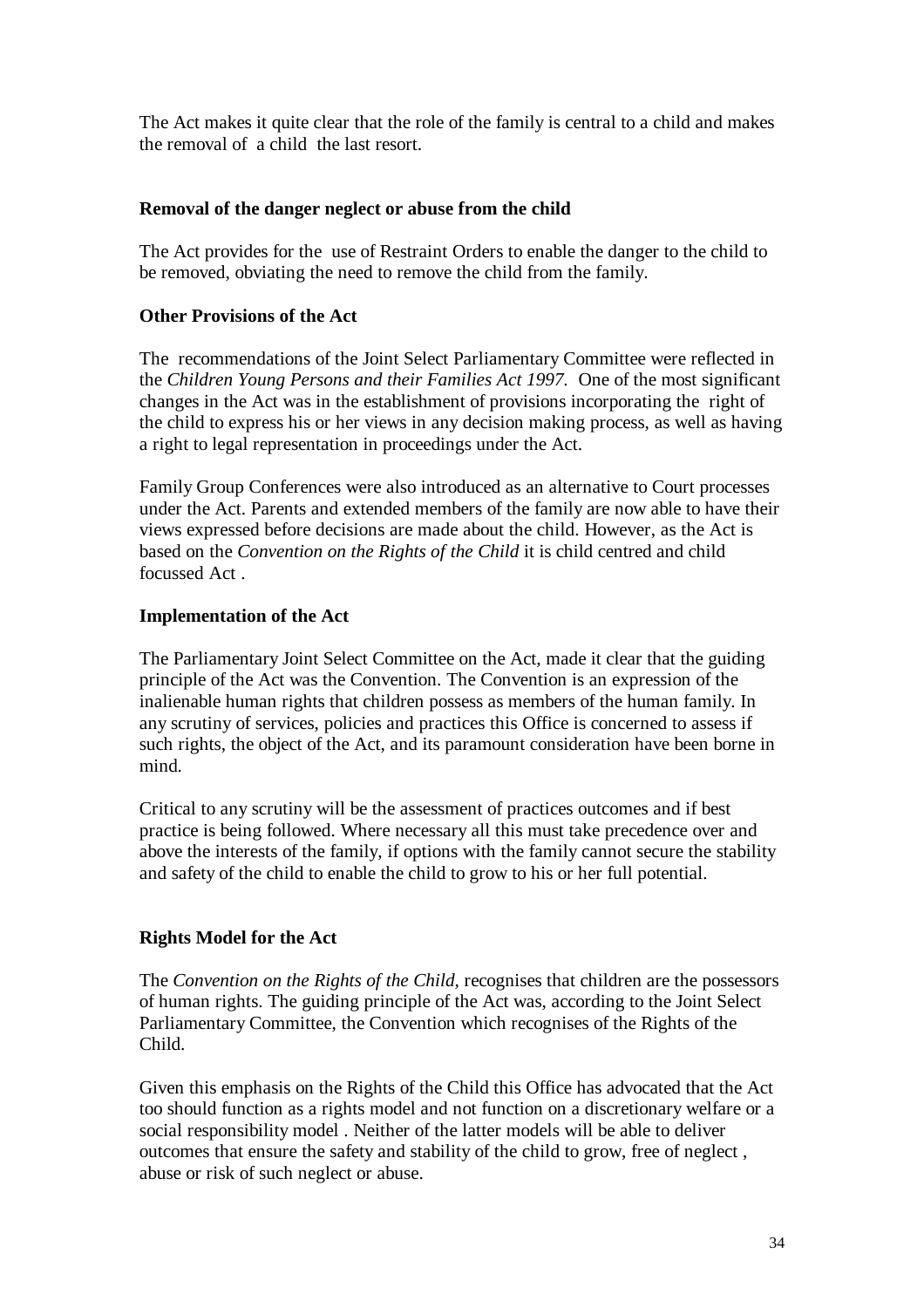It is also the position of this Office that in the implementation of the Act, this Office will advocate that the emphasis of the Act to take all steps to allow the child to remain in the family is seen as the right of the child, not simply the responsibility of the family. The one object of the Act is the care and protection of the Child in a safe and stable environment to enable that child to develop its full potential. This is much more than the responsibility of the family. This provision must be seen as a right of the child, and the obligation of the State to provide support and services to families to guarantee the object of the Act. Funding to achieve this must be seen as a whole of government issue.

A proper implementation of the Act will depend on funding of services to children and young people and support for their families. This is the obligation of government. Under Section 7 (2) of the Act the Minister is obliged to provide, assist or promote services directed at furthering the objects of the Act.

I am informed that the Minister in charge of Health and Human Services is clearly committed to promoting the position of children and young people in Tasmania. The Minister will only be able to continue to promote services to children and young people with the support of the government.

#### **Functions and Powers of the Commissioner**

What can the Commissioner do and how will the Commissioner do this? Under the Act, the functions of the Commissioner fall under three headings:

1. Functions that the Minister has with respect to directing the Commissioner to:

(a) investigate decisions or recommendations made or an act done or omitted under the Act outside the Court process, concerning a child (Section 79  $(1)$  (a)).

(b) inquire generally into any other matter including any enactment, practices and procedures relating to the health, welfare, care protection and development of children (Section 79 (1) (c)).

2. Functions of the Minister to direct the Commissioner or for the Commissioner to act on her own initiative with respect to

(a) the administration of the Act and the policies and practices of any government department or person which affect the health, welfare, care, protection and development of children (Section 79 (1) (e)).

(b) Powers of the Minister to direct the Commissioner or for the Commissioner to act on her own initiative with respect to any other matter relating to the health, welfare, education, care, protection and development of children in the custody of or under the guardianship of the Department of Health and Human Services (Section 79 (1) (f)).

3. The third type of function the Commissioner has is to act on her own initiative to:-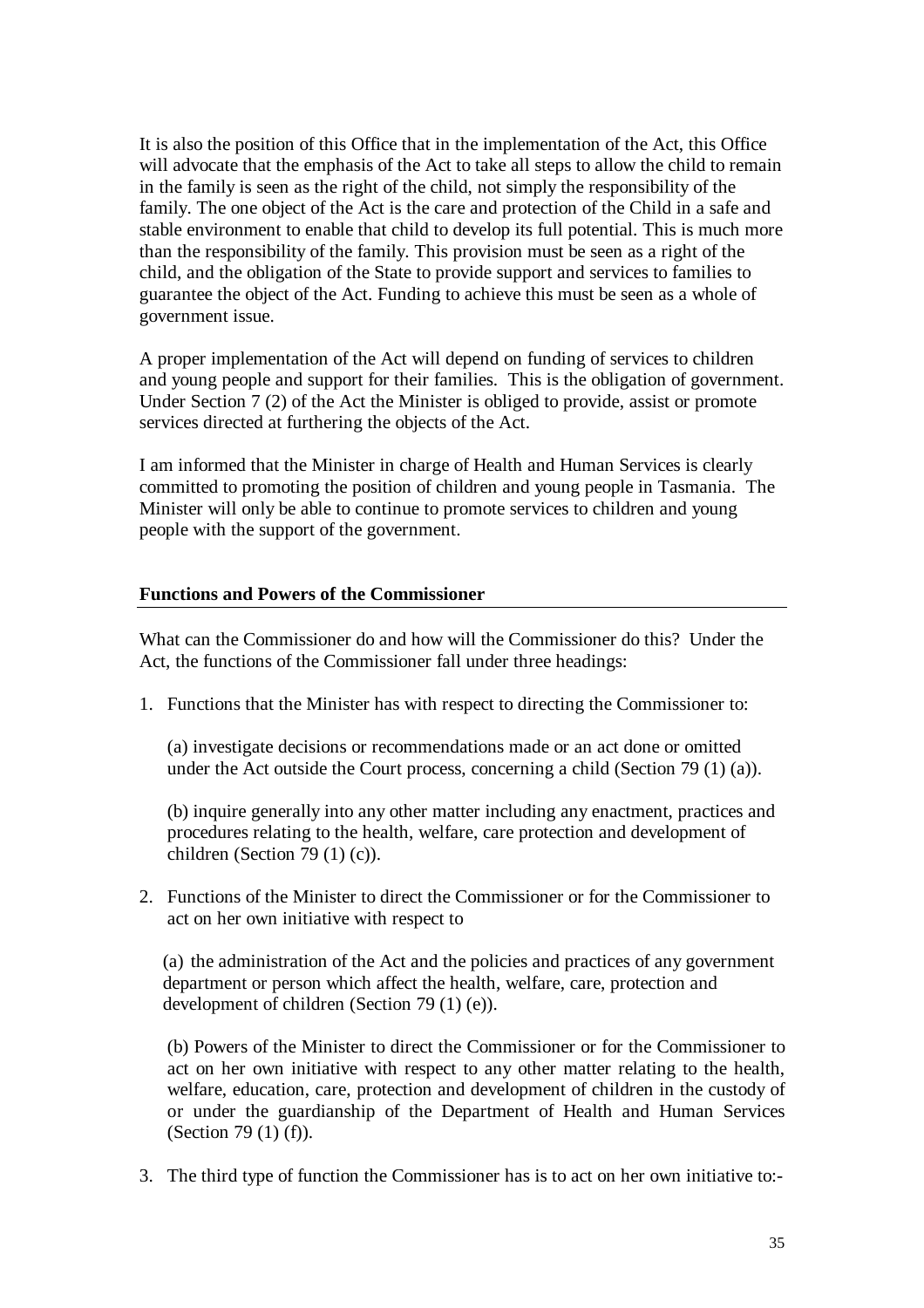(a) encourage the development of policies and services within the Department of Health and Human Services (Section 79 (1) (b)).

(b) The Commissioner's powers here cover that of advocacy to increase public awareness of matters relating to the health, welfare, care, protection and development of children and to perform all other functions imposed by the Act or any other Act (Section 79 (1) (d)).

Under the Act, the above are described as functions rather than powers, but in practice they are the powers of this Office as they prescribe the manner is which a Commissioner can act. What are specifically described as powers are covered under Section 80.

#### **Powers of the Commissioner to call for documents and to require any person to answer questions**

Section 80 of the Act gives the Commissioner power to do all things necessary or convenient to be done in connection with the performance and exercise of his or her functions and powers under this Act or any other Act.

The Commissioner can also require any person to answer questions or to produce documents so far as may be relevant to the administration of this Act.

#### **Annual Report**

The Commissioner is required under Section 83 of the Act to provide a Report to Parliament three months after the end of June each year. The Minister presents the Report in Parliament.

#### **Children's Consultative Council**

Under Section 81 (1) (a) the Act also requires the Commissioner to appoint a Committee of children and young persons who the Commissioner can consult with.

#### **Advisory Council**

Under Section 81(1) (b) he Act also requires the Commissioner to appoint an Advisory Council of experts who can advise the Commissioner.

Both these Committees are to assist the Commissioner in the performance and exercise of his or her functions and powers under this or any other Act.

#### **Independence of Office**

The Act states that the Commissioner has to act in an independent and impartial manner. It is a requirement of the legislation and it would be improper for any person to seek to subvert that statutory requirement.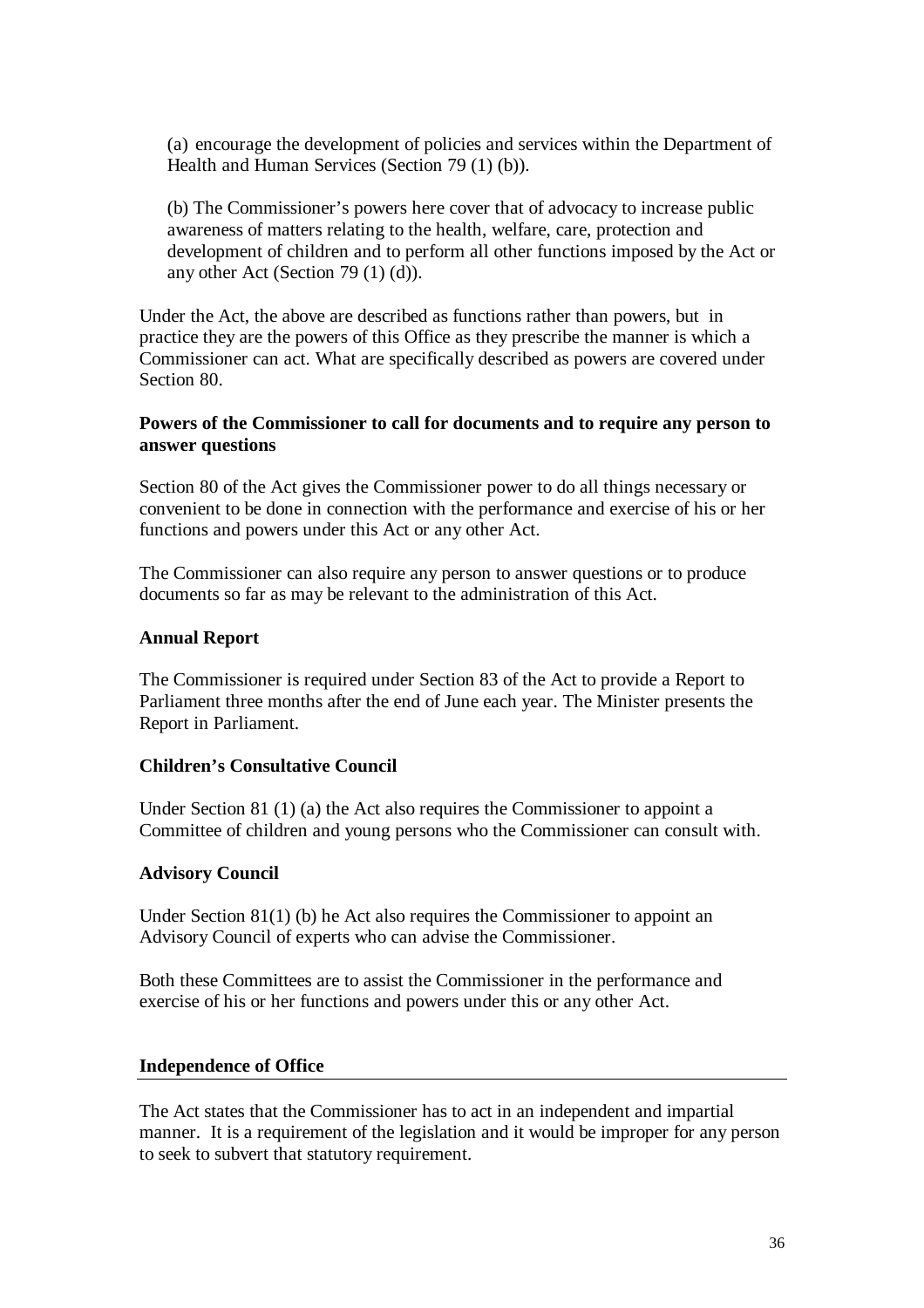The Commissioner is an Appointee of the Governor and is not a Tasmanian civil servant, subject to the Tasmania State Service Act. The location of the Office under the Minister of Health and Human Services can and does create a perception of lack of independence. It is a problem of perception to be located within any Ministry ,but this Office functions under the provisions of the Act and is not guided by Government policy. The actual independence of the Office is just as important, as the perception, in any objective assessment of independence of the Office. It is an issue that needs to be managed on a daily basis to safeguard this independence.

#### **Funding of Office and Independence of Commissioner**

Hansard reported sum of \$224,000 allocated for the Office of the Commissioner and two support staff. This sum therefore represents the Budget for the Office of the Commissioner for Children. This Budget is now administered in keeping with the statutory requirement of the independence of this Office, by separate costs centre in the Department of Health and Human Services. We are not however, answerable to any Division or the Department of Health and Human Services for our Budget. Such administrative support is necessary given the size of our Budget.

The main issue has been decided, as the Budget has been set for this Office by Parliament after Cabinet deliberations. This administrative functions and the role of the Department in delivering this service to an independent Office , is new to them. This change has to be managed to ensure that issues with respect to independence and funding is not compromised. It is a necessary ongoing process to preserve the integrity of this Office.

#### **Staffing**

We have a Research and Complaints Officer as well as what is called an Administrative Trainee (Graduate) which is in fact a Legal Policy Officer position. This means we have just the Commissioner and two other members of Staff that constitutes the Office of the Commissioner for Children in Tasmania.

#### **Our Vision**

To work with and for children and young people with independence, impartiality and integrity in the area of their rights to health, welfare, care , protection and development and where necessary their education.

#### **Our Mission Statement**

This Office promotes the object of the *Children, Young Person and their Families Act*

to ensure that outcomes for them result in their care and protection whilst living in a safe and stable environment that enables them to grow in a manner that maximizes their full potential.

#### **Our Strategy to achieve this outcome**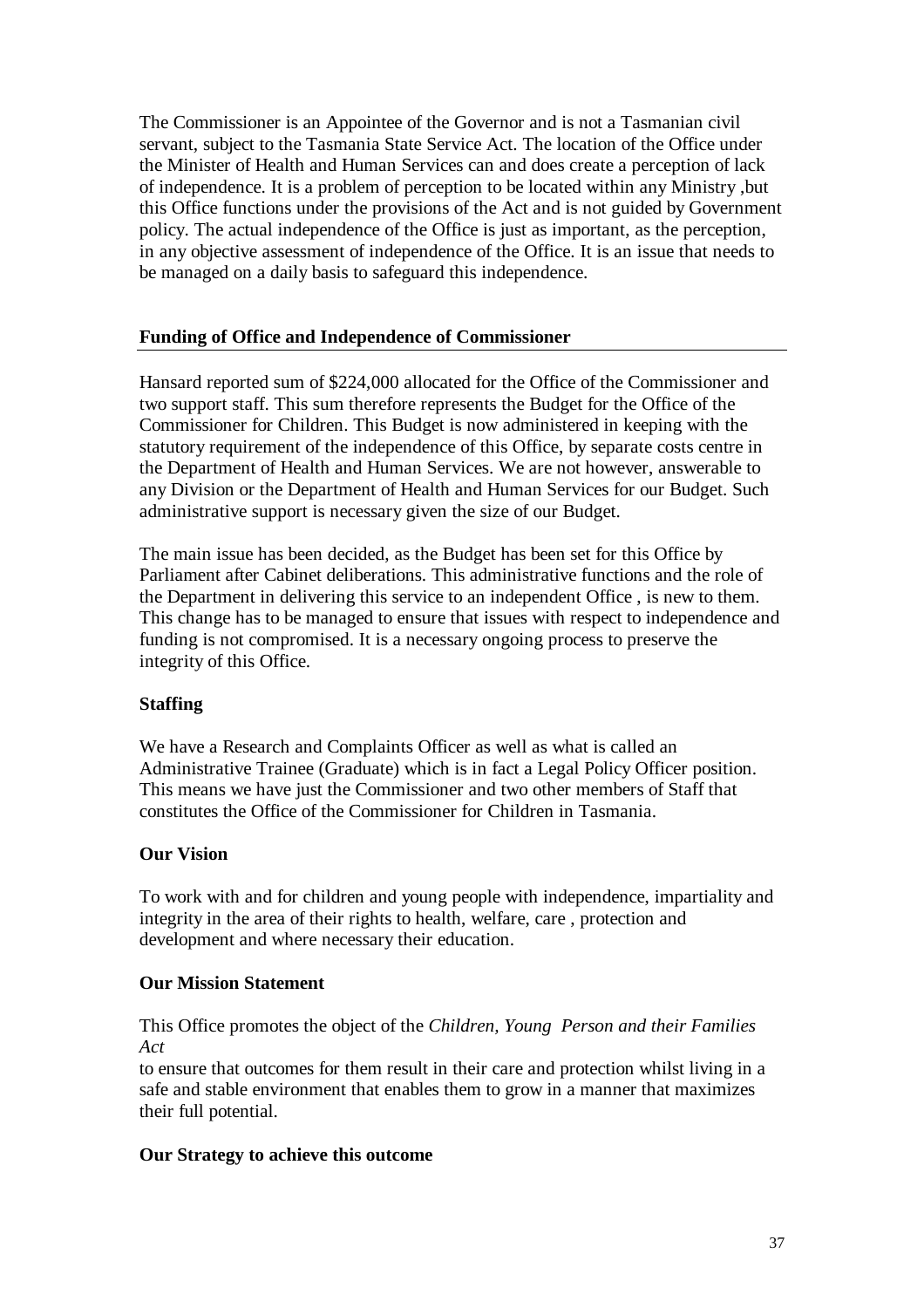To actively promote the object of the Act and the *United Nations Convention on the Rights of the Child,* and to scrutinise all practices, policies and services to children and young people to assess if outcomes achieve the object of the Act, the paramount consideration of the best interests of the child and the principles of the Convention.

#### **Appendix I Main activities undertaken by Office to promote its aims and objectives**

#### **(a) Protocols**

Protocols have been sent to government and non government agencies as templates for communications between this Office and theirs. This is a vital part of the process of assessing proposals for legislation emanating from various Departments, as well as Complaints with respect to service delivery to children and youth.

#### **(b) Monthly Reports**

These are delivered to the community every month at venues all round the State. The Commissioner's Monthly Reports have been delivered at the following towns and cities from November 2000 to June 2001:-

- 1. November: Hobart
- 2. December: Launceston
- 3. January : Burnie
- 4. February: Hobart
- 5. March : St Helen's
- 6. April: Devonport
- 7. May: Hobart
- 8. June : Westbury

Your Office provides a feed back form to all those who receive a Monthly Report by email, so that an evaluation is made of your Office each month by service providers and members of the community. Note : A copy of a feedback form is attached to this Report in Appendix C, so an evaluation of this Report can be made by anyone who wishes. Delivery throughout the State of Tasmania has been a commitment of this Office at least in the first year, to make personal contact with every region in the State.

#### **(c) Friday Connections**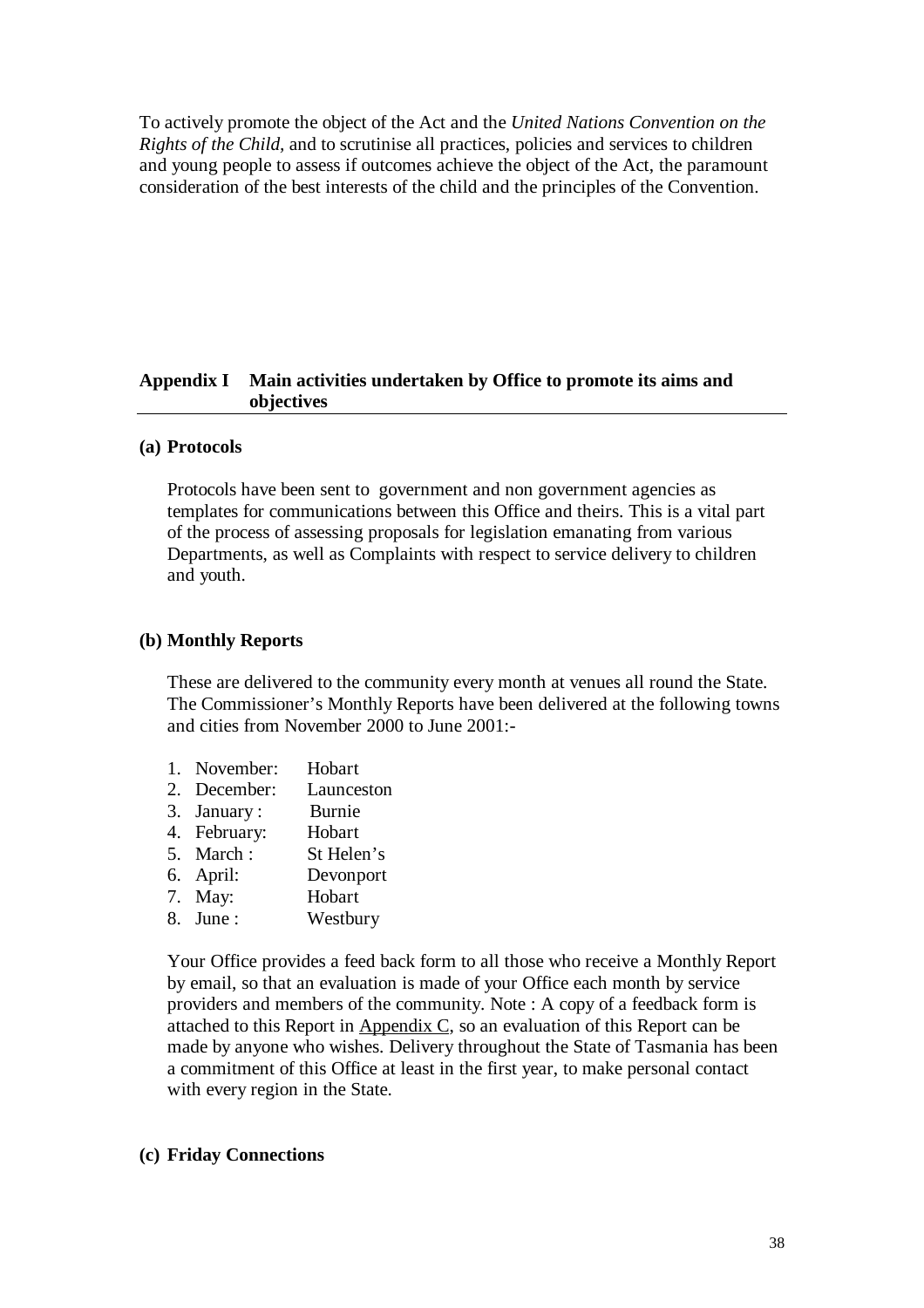Initially this started with adults connecting with this Office, but now the southern members of the Children's Council drop in when they can and the Commissioner consults with them on matters of public interest for their views, and as guidance to her.

#### **(d) National Connections**

Your Office has made links with its New South Wales and Queensland counterparts, and share and exchange information with them. We have also been in contact with Victoria and Western Australia with respect to their efforts in seeking the establishment of Commissioners for Children in their States.

#### **(e) International Connections**

In June 2001 whilst your Commissioner was in New Zealand, at a Conference, a Forum for Commissioners in the Asia Pacific Region was formed. At present this consists of the three Commissioners from Australia, the New Zealand Commissioner and the Canadian Commissioner from British Columbia. Your Office will continue to seek and strive for national and international best practice in all areas of service delivery to children by maintaining these contacts.

#### **(f) Input into legislation**

Your Office seeks to provide a child impact statement for all legislation, regulations, policies and practices, as well as any amendments to such, that are proposed. We have developed a system whereby items of proposed legislation and legislative amendments are forwarded to this Office in order for us to assess how such changes impact on children. We can then make submissions to the relevant Department involved. This year we have looked at the following Acts:

- 1. Forensic Procedures Act (Department of Police and Public Safety);
- 2. Child Care Bill (Department of Education);
- 3. Amendments to Sexual Offences in the Criminal Code (Department of Justice and Industrial Relations);
- 4. Amendments to Youth Justice Act (Department of Health and Human Services);
- 5. Amendments to Evidence Act (Department of Justice and Industrial Relations);
- 6. Other Proposals not in the public domain as yet.

#### **(g) Law Reform**

Your Office has commenced a campaign for the repeal of Section 50 of the *Criminal Code Act 1924* that allows parents to physically discipline their children by way of corporal punishment. The position of your Office, is that, as it is now accepted that it is illegal to in any way assault a woman at home, then children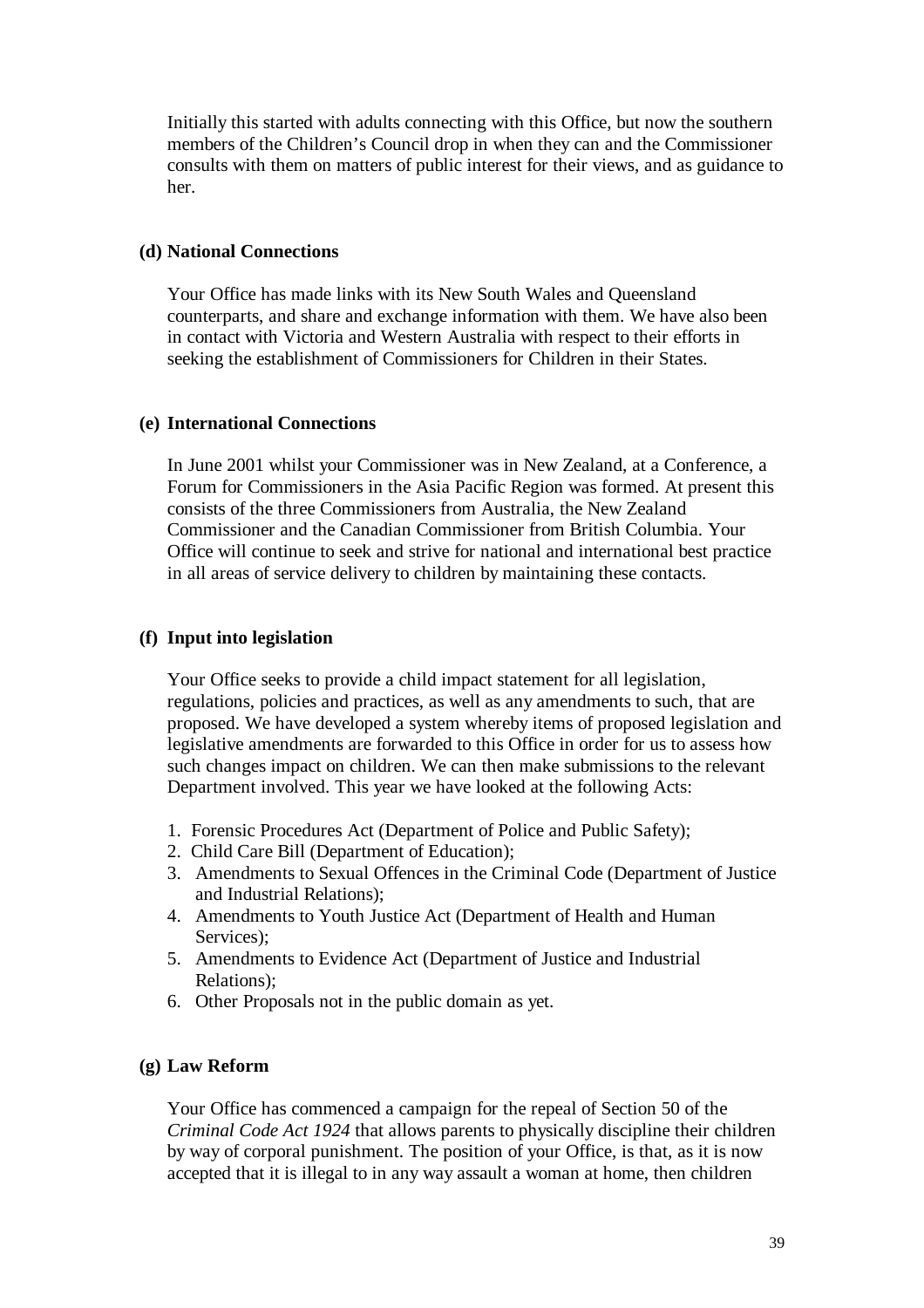should also be entitled to equal protection of the law and not be subjected to any form of assault at home.

#### **(h) Watchdog Functions**

Your Office has established linkages with Tasmania Police and the Department of Justice to oversee two areas of concern to this Office – the *Forensic Procedures Act 2000* and the strip searching of children attending Risdon. Whilst the position of this Office is that legislative reform is needed to properly and fully safeguard the rights of children, both entities are conducting themselves with no further complaint to this Office on maters of concern to the community and the Commissioner. Police are following former procedures and not using force on any child or young person under age 18 and no further strip searching of under 18's has occurred in Risdon since May 2001.

#### **(i) Pro-active advocacy**

The major Advocacy issues raised at the Office over the last twelve months include:

- 1. Schoolyard Bullying (Department of Education)
- 2. Early intervention needs (Departments of Education and Health and Human Services)
- 3. Accommodation needs for homeless Children and Young People under 16 years of age (Department of Health and Human Services)
- 4. Ashley Youth Detention Centre (Department of Health and Human Services)
- 5. Drug Prevention Education (Department of Education)
- 6. Protective Behaviours (Department of Education and Department of Health and Human Services)
- 7. Niftey National Investment In the Early Years (Department of Education & Department of Health and Human Services)
- 8. Best practice for Genetic Testing of Children in Human Research Projects
- 9. Strategies to assist Homeless Youth under age 16.

Advocacy for children, young people and their families, includes advocacy for children in Care, children with physical or intellectual disabilities, children and young people on remand or detained at the Ashley Youth Detention Centre and associated Centres, Schools and all other establishments where there are children involved.

## **Preventative Advocacy**

Tasmania Police and the Division of Child Youth and Family Support have signed a Protocol whereby in every case where Child Youth and Family Support has knowledge that a crime is suspected to have been committed, Tasmania Police is to be immediately informed. Your Office strongly supports this and seeks an understanding by the community and all service providers that there must be zero tolerance for all physical and sexual assault of children at home.

## **Preparation of Documents**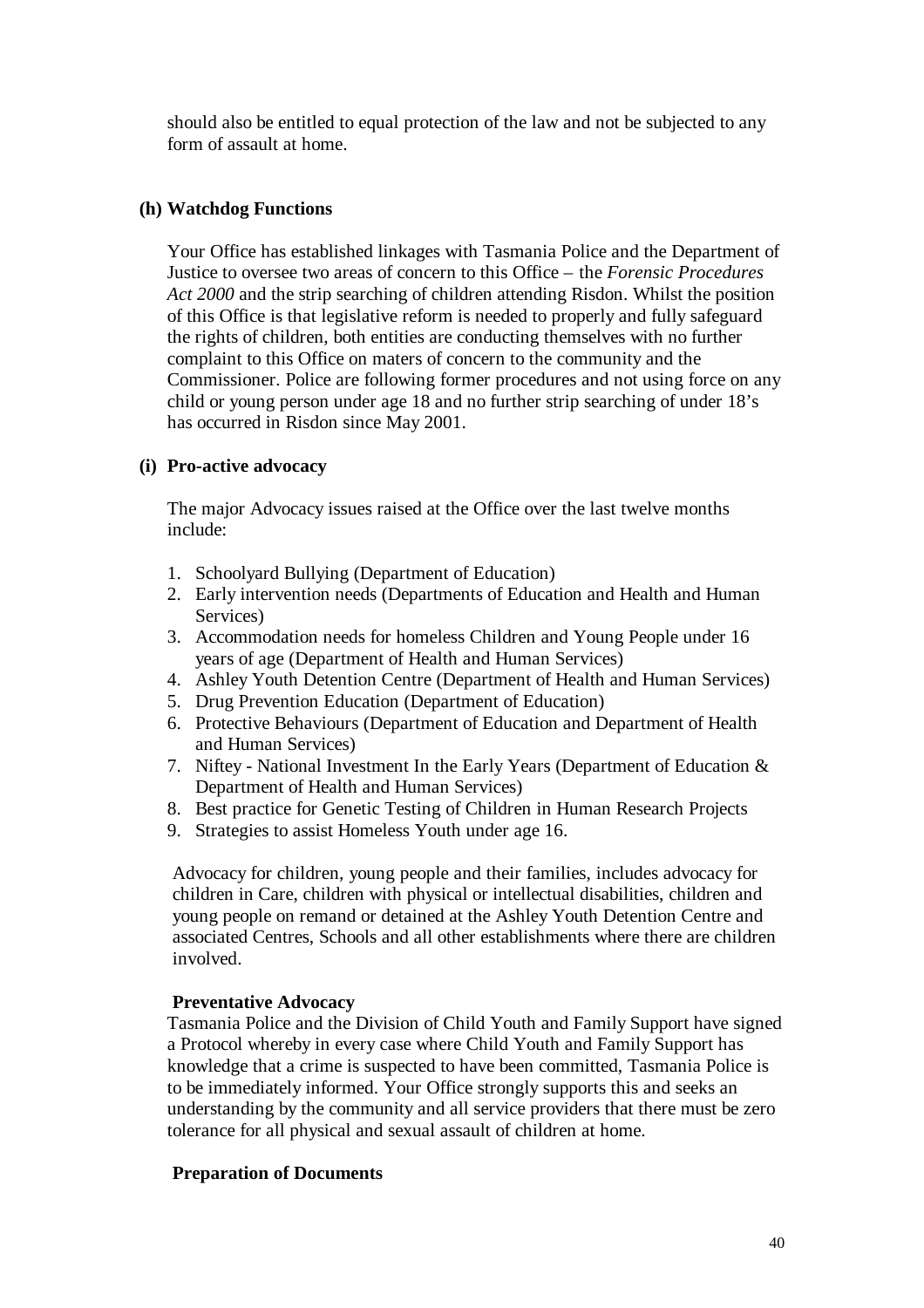We have prepared documentation for this Office to inform the public of what we are doing and how we can assist them. This is an ongoing process, as we update them for further clarification and in response to the needs of the community. We have also commenced preparation of an Anti Date Rape and Stress Brochure for Children and Youth in response to concerns raised by the Children's Consultative Councils in the North and North West.

#### **Public Education**

This is provided through assorted information sheets available both electronically via email, and from our Office. These include –

- History of the Office document;
- Information Booklet;
- Complaint Brochures and Forms:
- Powers of the Commissioner for Children information sheet;
- Bullying Brochures for Adults, Youth, and Children.

#### (j) **Other Seminars, Presentations & Functions**

(k) Interim Commissioner Ms Lisa Warner Speeches, (July – Sept, 2000)

- Speech at the launch of the Association of Survivors of Child Abuse
- Speech at Child Protection Week Breakfast
- Speech at the Launch of the Coalition for Children

## **Commissioner Patmalar Ambikapathy, (from October 2000)**

The Commissioner for Children, Patmalar Ambikapathy, has addressed a variety of Stakeholders, Government organisations and non-government organisations, on a Statewide basis and interstate as follows:-

## **From October 2000 to 2001: Commissioner's Seminars**

- Guest Speaker at the Anti-Discrimination's "Workplace Bullying - Schoolyard Bullying, Unacceptable Behaviour" Conference, 16-18 October, Hobart 2000.
- Panel Speaker at Continuing Education Seminar for the Tasmania Branch of the Royal College of General Practitioners: January 2001
- Panel Speaker at the National Stop Violence Against Women Day in Hobart: April 2001.
- Speech at the Launch of the Children, and Young Person's Coalition

#### **IN THE YEAR 2000 to 2001 : Commissioner Speeches**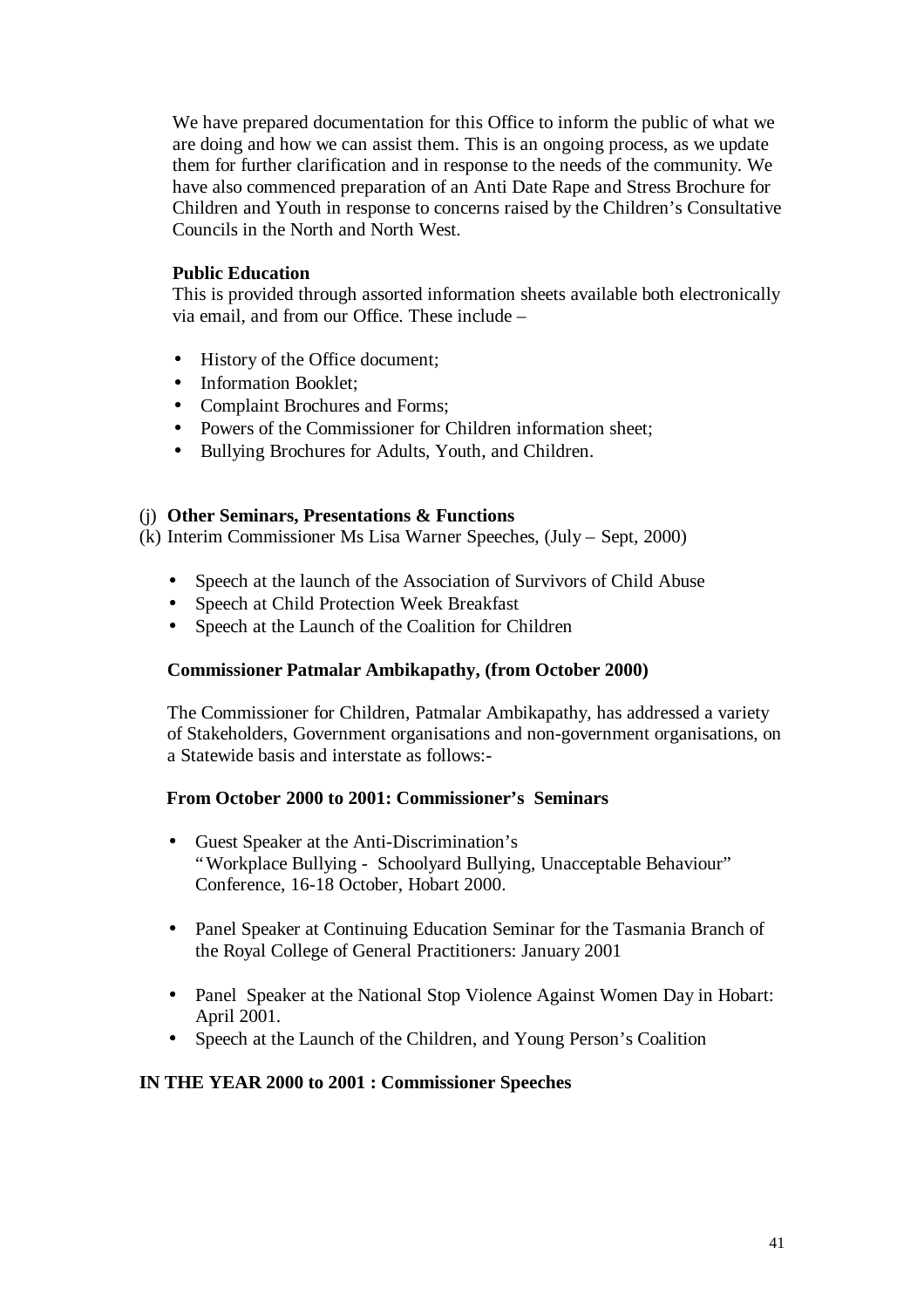## **October 2000**

- Inaugural Speech Hobart
- Launch of the Children's Consultative Council

## **November 2000**

- Magistrates State Conference: Hobart
- Youth Inter Agency Group: Hobart
- Address to Clare House: Hobart

## **December 2000**

- Human Rights Week Speech on Breaches of Convention on Rights of the Child: Hobart
- Human Rights day; Speech at Tree Planing Ceremony: Hobart
- Tree Planting commemorating 10 years since ratification of Convention on the Rights of the Child: Launceston
- Speech to Oakrise Centre : Launceston
- Speech to Paediatricians: Hobart

## **January 2001**

- Midlands Rural CC Centre, Campbelltown
- Hobart Women's Shelter
- Women Tasmania & Sex Industry Law Reform

## **February 2001**

- Esk Meeting
- Family Child Youth Health Service
- Australian Confederation of Pediatric and Child Health Nurses, Tas Branch, Parenting Centre, Newtown

## **March 2001**

- International Women's Day Teleconference Speech with other Commissioners at Women Tasmania, Hobart
- Ravenswood Community Centre Speech, Launceston
- Newstead College Speech, Launceston,
- Child, Youth and Family Services Centre (Sth)Speech, Hobart
- National Council of Women, Catholic Women's League Headquarters, Hobart
- Child, Youth and Family Services Speech, Launceston
- Child, Youth and Family Services Speech, Devonport
- Family Based Care Co-ordinators Speech, Devonport
- Zonta Speech, Hobart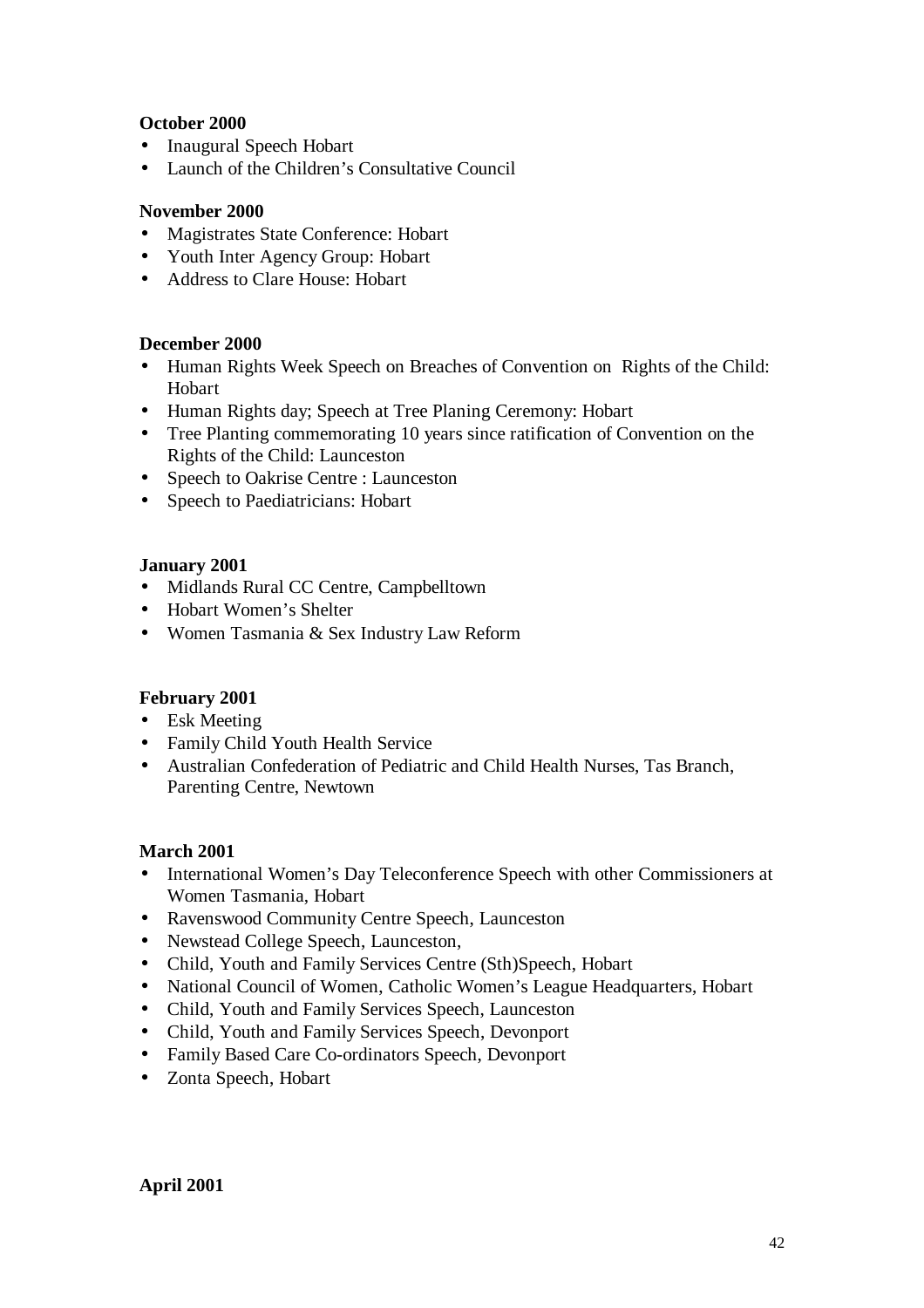- Laetare Gardens Speech, Hobart
- "Our Special Kids", Clarendon Vale Neighbourhood Centre Speech, Hobart
- Devonport TAFE Speech, Devonport
- Bowen Support Service Speech, Howrah

## **May 2001**

- Family, Child and Youth Health Service Speech, Launceston
- Community Connections Forum, Lady Gowrie, Commissioner Keynote Speaker, Hobart

## **June 2001**

- Launceston General Hospital Speech, Launceston
- Policy Division Speech, Hobart
- Tasmanian Aboriginal Centre Speech, Hobart
- Tasmanian Association of Children's Services, Orford,

## **Overseas Conferences:**

- Speech:Cambridge: On Tasmania's Office of Commissioner: 22.5.01
- Speech: London Community Care Live Conference about the Rights of
- $\bullet$  Children, 23/5/01
- Speech: London: Children's Rights Alliance of England: 23.5.01
- Wellington: Conference of Children's Commissioners: 26/6/01-27/6/01
- Dunedin Children's Issues Centre Conference: 28/6/01-1/7/01

## **Conferences etc. attended in Tasmania.**

- Bullying Conference, Hobart Oct 2000
- Child, Youth and Family Conference, Launceston 27/3/01
- Youth Protocol Conference by the Commonwealth Department of Family and Community Services, Battery Point, Hobart 10/5/01
- Ruby Payne Conference, Launceston 15/5/01 (Attendance by R. Anthony)

## **Launches**

- Rokewood Opening, Launceston 15/1/01
- Book Launch, Laurene Kelly, Fullers Bookshop, Hobart 25/3/01
- DEN School's Education Package/ Project Launch, Newstead College, 28/3/01
- Federation Day Badge Presentation, Rosetta Primary School Speech, Rosetta 9/5/01

## **Attendances**

- Attendances on Youth At Ashley Detention Centre
- Opening of Glenorchy Youth Health Centre
- Youth Week Expo at Glenorchy
- Attendances at Hobart Remand Centre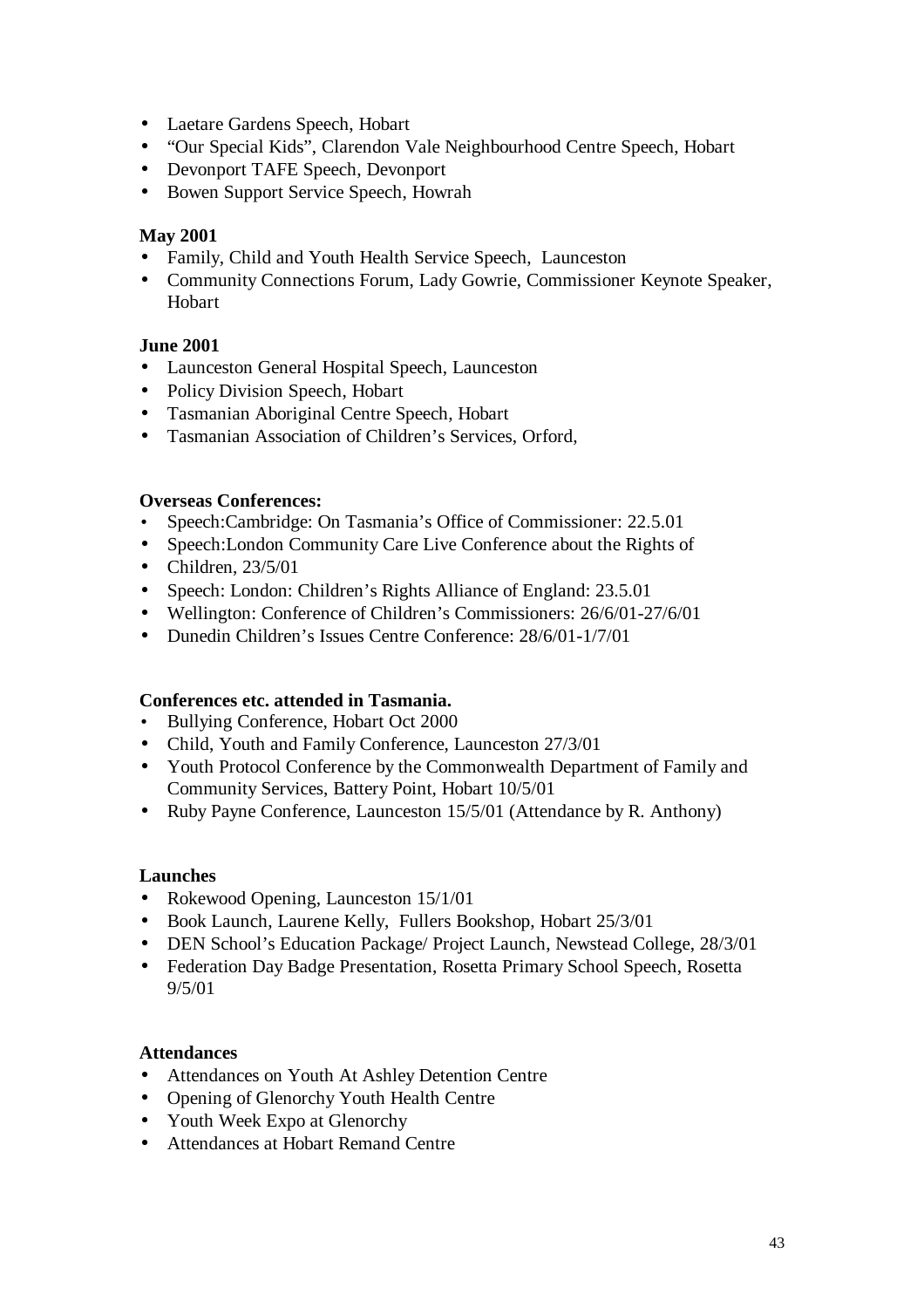#### **Addresses to Parliament**

#### **2000 December**

**Tasmania**: Members Legislative Council on Forensic Procedures Bill 2000

#### **2001 March**

**Victoria:** Public Accounts and Estimates Committee on Inquiry into Department of Human Services and a Commissioner for Children for Victoria.

#### **Meetings in the Year with:**

S A R I – Sexual Assault Implementation Group G.A.I.N – Glenorchy Action Interagency Network NAPCAN - National Association for the Prevention of Child Abuse and Neglect

#### **Commissioners Children's Consultative Council Meetings**

- Children's Consultative Meeting, Hobart 23/2/01
- Meeting North CCC, Launceston 19/3/01
- Meeting Southern CCC, Hobart 23/3/01
- Formal opening of Southern CCC, Launched by the Honourable Minister Judy Jackson 11/5/01
- Formal opening of North CCC, launched by Professor Margaret Reynolds, Launceston 14/6/01
- Formal opening of North West CCC, launched by Lord Mayor of Devonport Mary Binks, Devonport 19/7/01
- Every Friday on an informal basis.

#### **Commissioners Adults Advisory Council Meetings**

- Southern AAC Meeting, Hobart 27/2/01
- North AAC Meeting, Launceston 20/3/01
- Southern AAC Meeting, Hobart 30/3/01
- North West AAC Meeting, Devonport, 12/4/01
- Southern AAC Meeting, Hobart 14/5/01
- Northern AAC Meeting, Launceston 15/6/01
- North West AAC Meeting, Burnie Council Meeting Rooms, 20/7/01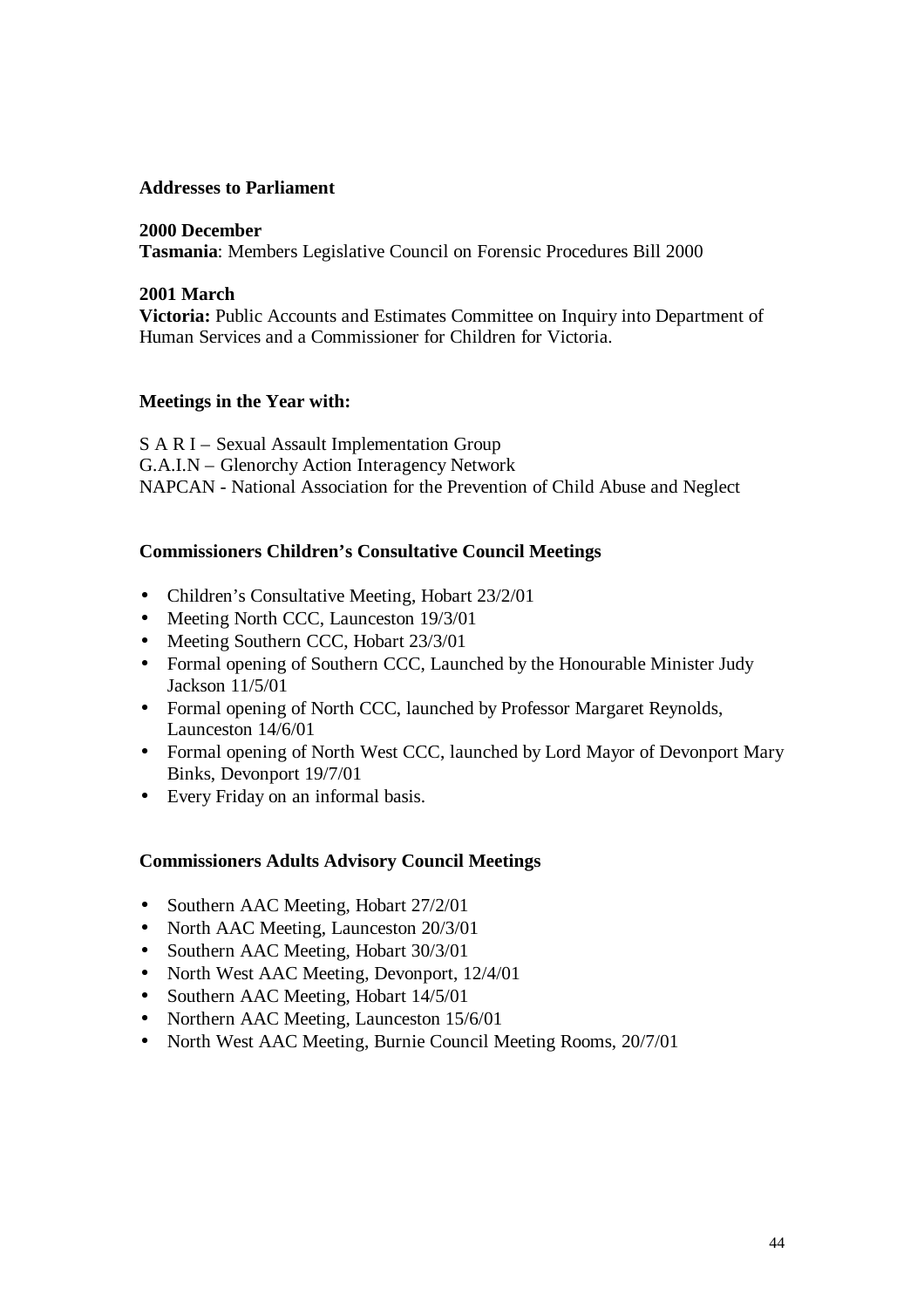## **Topics:**

- 1. Forensic Procedures Act
- 2. Fragile X Testing of Children By University of Tasmania

## **A. Consultation with Southern Children's Council on 11th May in Hobart:**

## **1. All Council Members, bar one had concerns about the Forensic Procedures Act as follows:**

- Need Doctors supervision or Doctors to do tests
- We are very angry , children have a right not to be afraid
- The majority of surveys show nearly 100% of fellow pupils disagree with Act as it stands
- Need really good evidence to test a suspect, it is not just, need a magistrate to decide with legal representation for the child
- Why does everyone have to suffer, reputations can be damaged if you are a suspect
- This is a democracy so we do not agree with this law
- It is possible that some children will say yes to a Police test so they feel safer, rather than refusing
- It is an invasion of privacy or total invasion of a child's privacy
- Tasmania is the safest State in Australia and we do not need this law.
- Test should not be required if you are suspect as everyone is innocent till proven guilty
- Can a suspect sue ?
- It is a breach of children's rights, so what will they do to adults at Risdon?
- Way too young to be able to test a 10 year old
- What about a suspects records?

## **2. All Council Members opposed the tests done by the University for Fragile X on children:**

- It is not acceptable as can be a hindrance and make you feel different
- The child has to suffer this with no cure in sight, no way of making child better
- Is this for parents to blame other things and not poor parenting?
- If this must be done, then the results must be confidential to parents not given to employers later
- Doing it just for research is wrong, they already had a chance to do tests a birth
- If there is no cure, and some children who have it are not affected, what is the point of knowing?
- Do it when the child is older, when the child is young its behaviour could get worse with knowing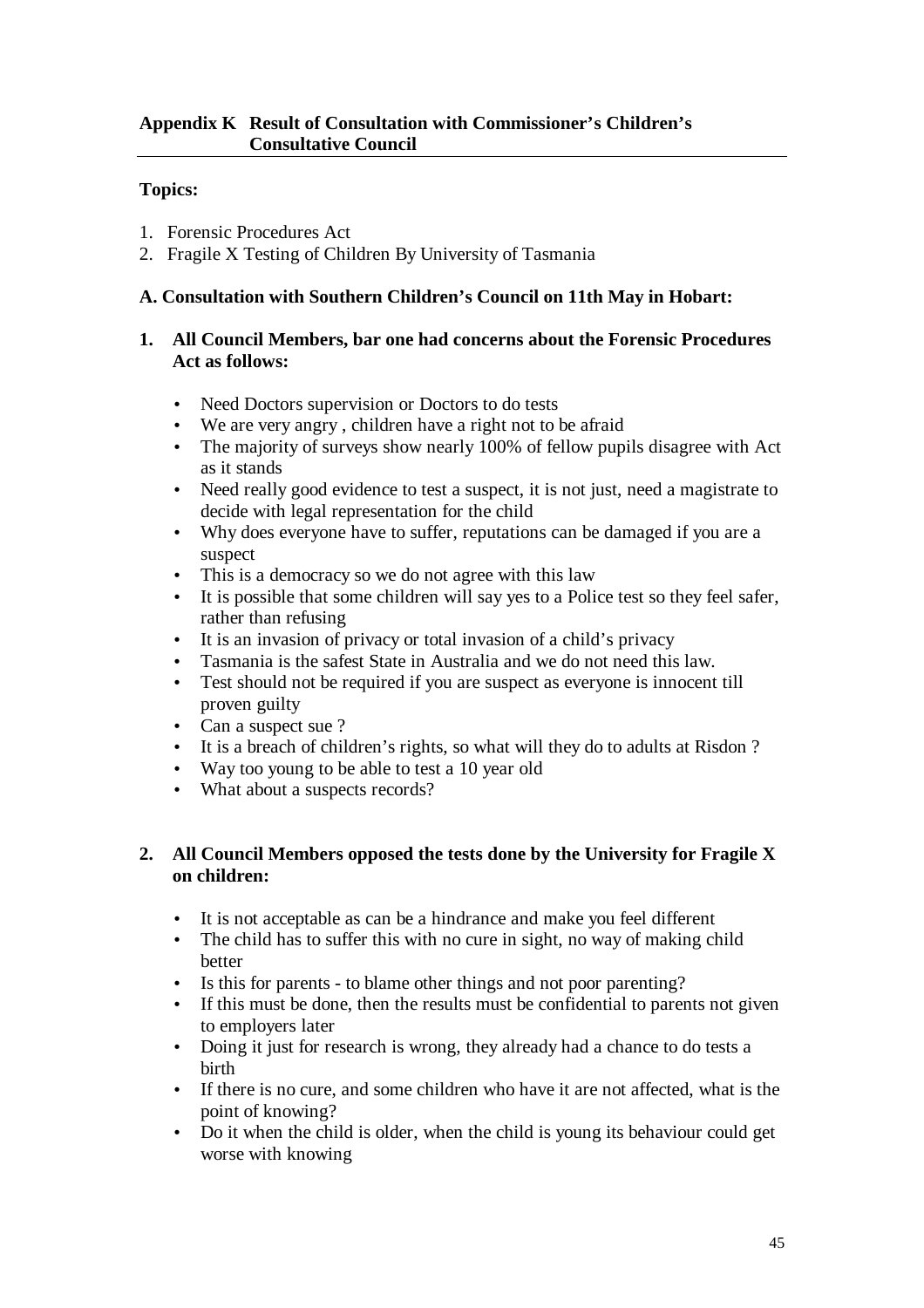- People could treat you differently, if they know, even if you have no symptoms
- It is not an illness so there is no excuse for the research
- If children have problems, adults should care for them if there is no cure or treatment and not do tests on them

## **B. Consultation with Northern Children's Council on June 14th at Launceston**

## **The Council was concerned along the following lines with respect to the Forensic Procedures Act:**

- It would be horrible and stressful for those tested, would freak them out, especially if just a suspect
- Give Police a bad image as they are there to help us
- Ridiculous and unfair to be able to test a 10 year old suspect
- Parental consent and children's consent necessary
- Police should not do tests, they are not qualified, Doctors should do it

## **3. The Councils concerns in regard to Tasmania University Blood Tests on Children were as follows:**

- It was an invasion of privacy of the child, should tell child why it is necessary
- It should simply not be done unless necessary for that child's health
- Are University doing it for their good? Knows child who has been badly affected after tests
- Not fair to give info to Doctors about test results without child's permission
- It a child's body and that child's gene make up
- Insurance problems in future for a minority group
- Is this for research or for a cure?
- It will give kids permission to believe they are naughty and can misbehave and not try and help themselves
- Some Fragile X kids need medication maybe but mild conditions need support, help and discipline, so they do not feel "poor me"
- Would they do this to adults, why only ask for Parents consent?
- Children can't stand up for themselves, and will suffer effects and repercussions
- They should only do it with information to children
- Do they know the long term effects of Ritalin?
- Can they give this genetic information away?
- In Jobs, they can judge you by this info and not by what you are, the gene may not even effect you
- Why is it OK to get Consent only from parents, children should give consent to
- Do the children know what is going on, they should be told depending on their maturity?
- For some children it will be a burden to know about Fragile X
- Maybe some behaviour is just upbringing, but because of that they will be tested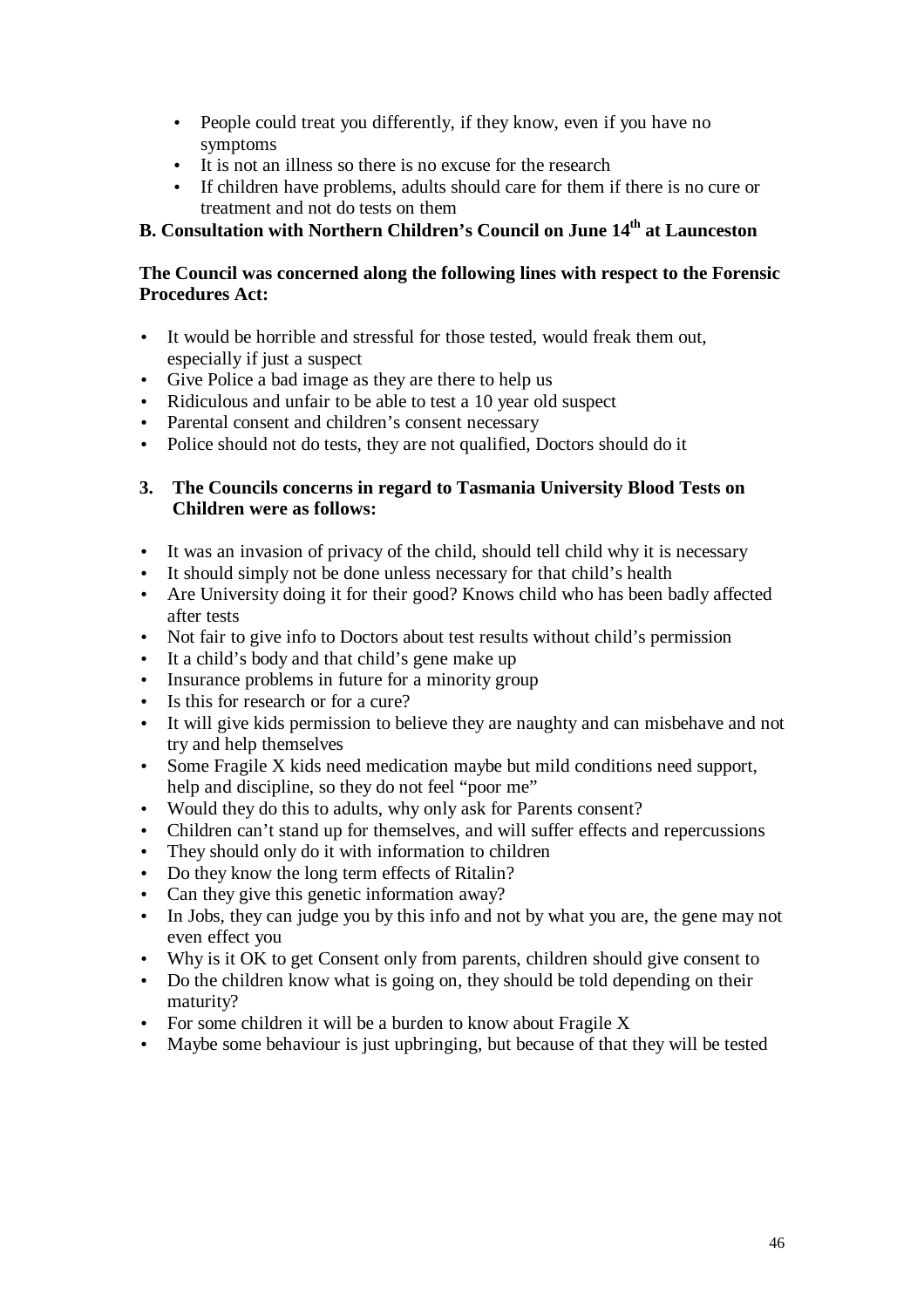## **C. Consultation with North West Children's Council on July 19th Devonport and July 20th Burnie**

## 1. **The Council recommended as follows on the question of Police Forensic Tests**:

- Tests should be done by medically qualified people
- A Magistrates should authorise all tests
- Tests should not be for those from age 10, but for an older age group
- Adults should be present for all tests.
- No force should be used at all.
- On the question of taking saliva swabs, the Council recommended that:
- It should be done by medically qualified persons only
- It should only be done if Police have proper evidence against suspects
- Parents must be involved, especially if they are under 15
- Police should not use force at all.
- If children agree voluntarily then it would be OK to do the tests with no Magistrates Order
- If children object, a Magistrate must be asked for permission first.

## 2. **The Council was concerned as follows on the issue of the University Tests on Children**

- that a cure should be found first
- Findings should not be recorded about children tested
- Test should be anonymous
- Parents should have full information about all matters
- Parents should be given this before they were asked to consent
- Parents should be tested too
- Parents need to realise the effects of testing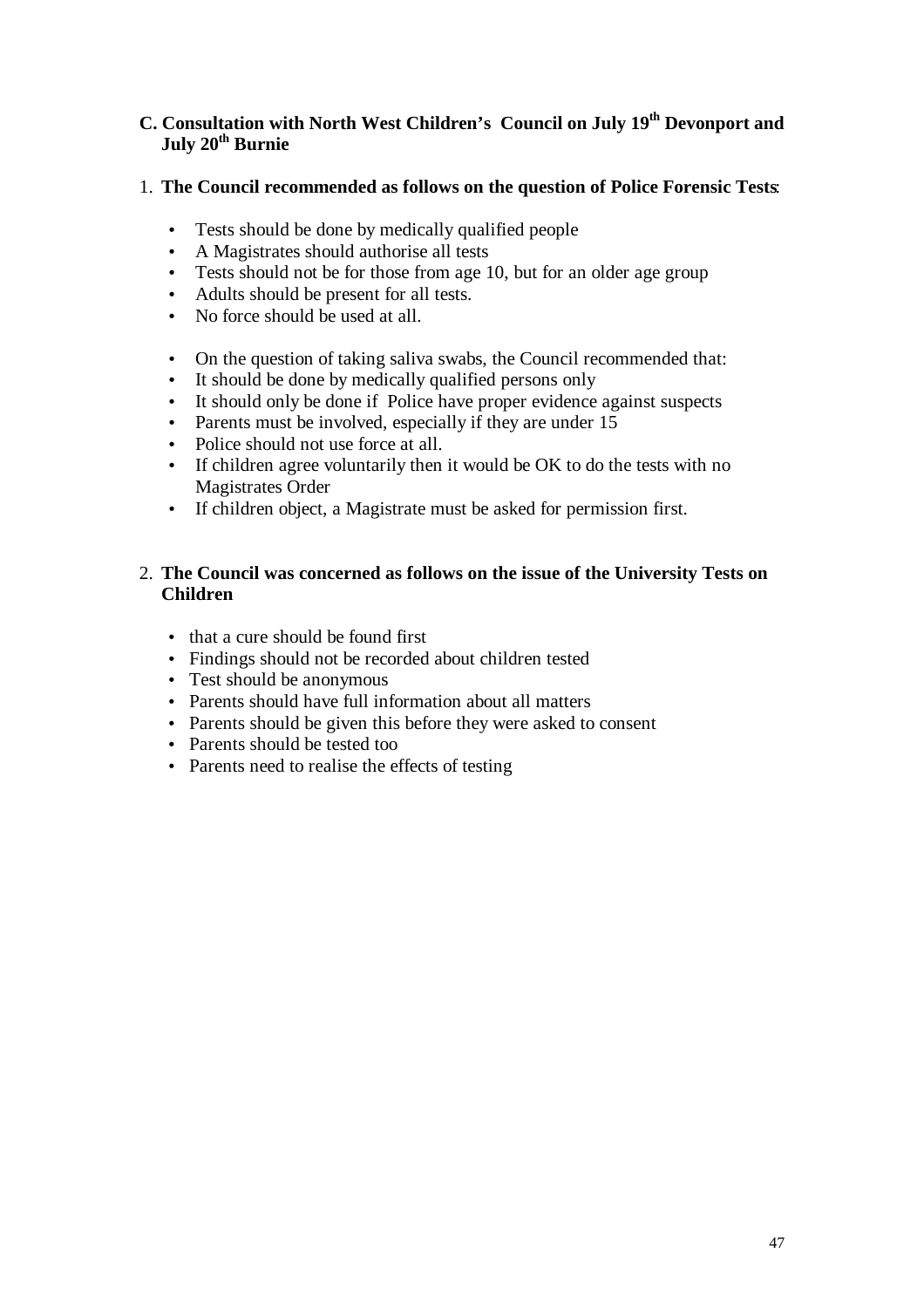#### **Appendix L(i)**

| For the Office of the Commissioner for Children<br>for the period ending 30 June 2001 |         |  |  |  |
|---------------------------------------------------------------------------------------|---------|--|--|--|
|                                                                                       |         |  |  |  |
|                                                                                       |         |  |  |  |
|                                                                                       |         |  |  |  |
| <b>Operating Expenses</b>                                                             | 2000-01 |  |  |  |
|                                                                                       | \$'000  |  |  |  |
| <b>Employee Entitlements</b>                                                          | 122,569 |  |  |  |
| Administration                                                                        | 3,280   |  |  |  |
| IT Leases and Licenses                                                                | 2,532   |  |  |  |
| Motor Vehicle Expense                                                                 | 2,137   |  |  |  |
| Rent of Equipment                                                                     | 3,061   |  |  |  |
| Other                                                                                 | 23,133  |  |  |  |
| <b>Total Costs Of Services</b>                                                        | 156,711 |  |  |  |
| <b>Operating Revenues</b>                                                             |         |  |  |  |
| <b>Recurrent Appropriations</b>                                                       | 156,711 |  |  |  |
|                                                                                       |         |  |  |  |
| <b>Total Revenue from Government</b>                                                  | 156,711 |  |  |  |

Footnotes:

- 1. The Above is unaudited. This is a summary and must be read with the Department of Health and Human Services Annual Report and the Auditor General's Report contained within it.
- 2. Expenses have been authorised by Child Youth and Family Support, the Cost Centre and the Commissioner.
- 3. This statement has been prepared by Finance and Facilities of the Department of Health and Human Services.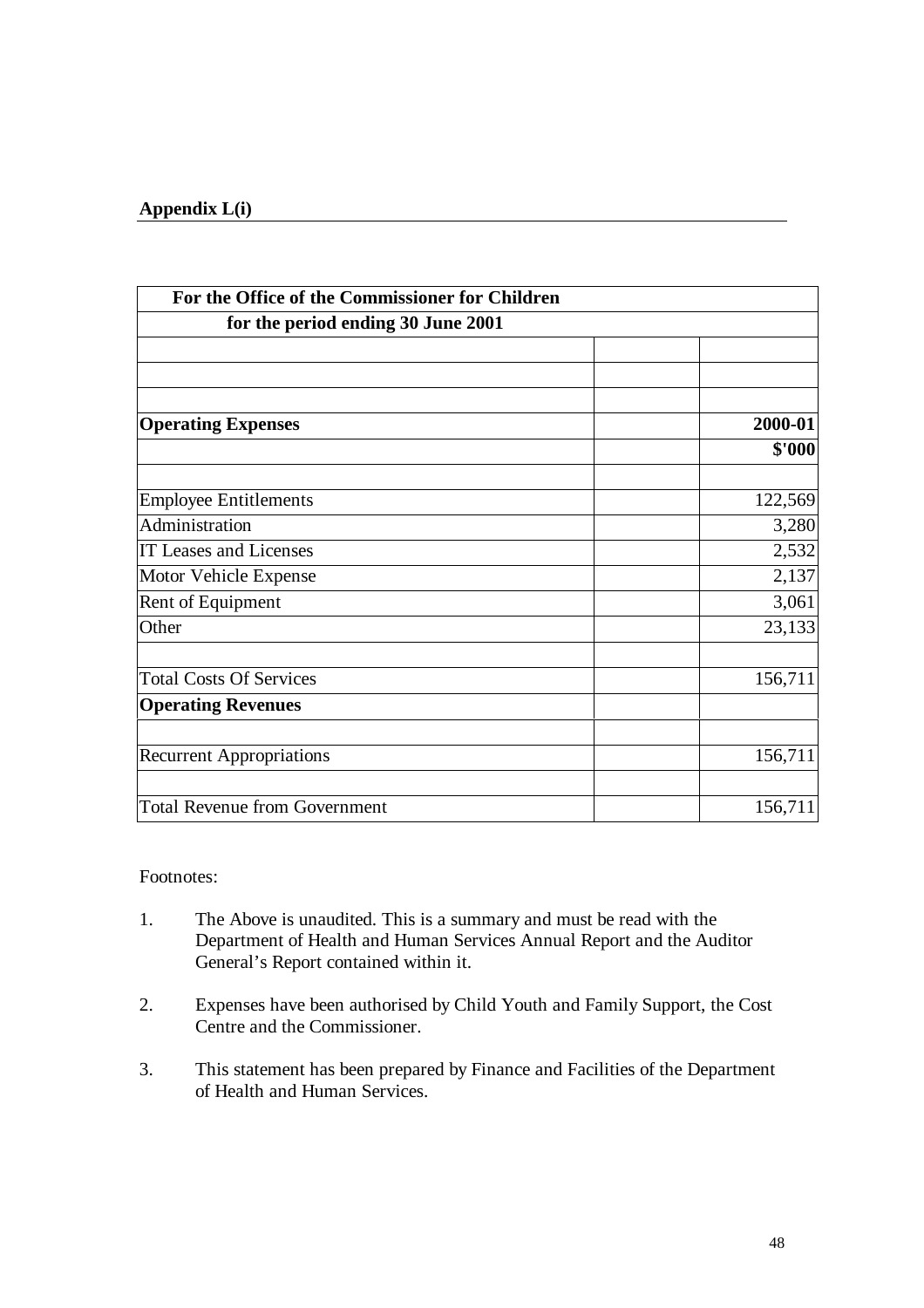| <b>COST CENTRE:</b><br><b>LOCATION:</b>       | 36001 Commissioner for Children<br>00 Statewide |               |         |                 |  |
|-----------------------------------------------|-------------------------------------------------|---------------|---------|-----------------|--|
| <b>ACTUAL LEDGERS</b>                         |                                                 |               | 2008-01 |                 |  |
|                                               | <b>GLCASHOL</b>                                 | <b>Budget</b> | Actual  | <b>Variance</b> |  |
| <b>BUDGET LEDGER!</b>                         | <b>BUDGETOR</b>                                 | \$7000        | \$7000  | <b>STOP</b>     |  |
| <b>Salaries and Related Expenditure</b>       |                                                 |               |         |                 |  |
| Salaries And Wages                            |                                                 | 148           | 182     | 45              |  |
| Other Employee Related Expenses               |                                                 | 27            | 20      | $\overline{r}$  |  |
| <b>Total Salaries and Related Expenditure</b> |                                                 | 175           | 123     | SP.             |  |
| <b>Operating Expenditure</b>                  |                                                 |               |         |                 |  |
| <b>Communications</b>                         |                                                 | ō             | 1       | $-1$            |  |
| <b>Travel And Transport</b>                   |                                                 | a             | 3       | -3              |  |
| <b>Advertising and Promotion</b>              |                                                 | ō             | 1       | мI              |  |
| <b>Information Technology</b>                 |                                                 | ō             | ä       | 43              |  |
| <b>Other Administrative Exponses</b>          |                                                 | 49            | 27      | 10              |  |
| <b>Total Operating Expenditure</b>            |                                                 | 49            | 34      | э               |  |
| <b>Total Expenditure</b>                      |                                                 | 222           | 1 W 7   | 127             |  |
| <b>REPORTOR</b>                               |                                                 | 16/08/01      |         |                 |  |

#### Footnotes:

- 1. The Above is unaudited. This is a summary and must be read with the Department of Health and Human Services Annual Report and the Auditor General's Report contained within it.
- 2. Expenses have been authorized by Child Youth and Family Support, the Cost Centre and the Commissioner.
- 3. This statement has been prepared by Finance and Facilities of the Department of Health and Human Services.